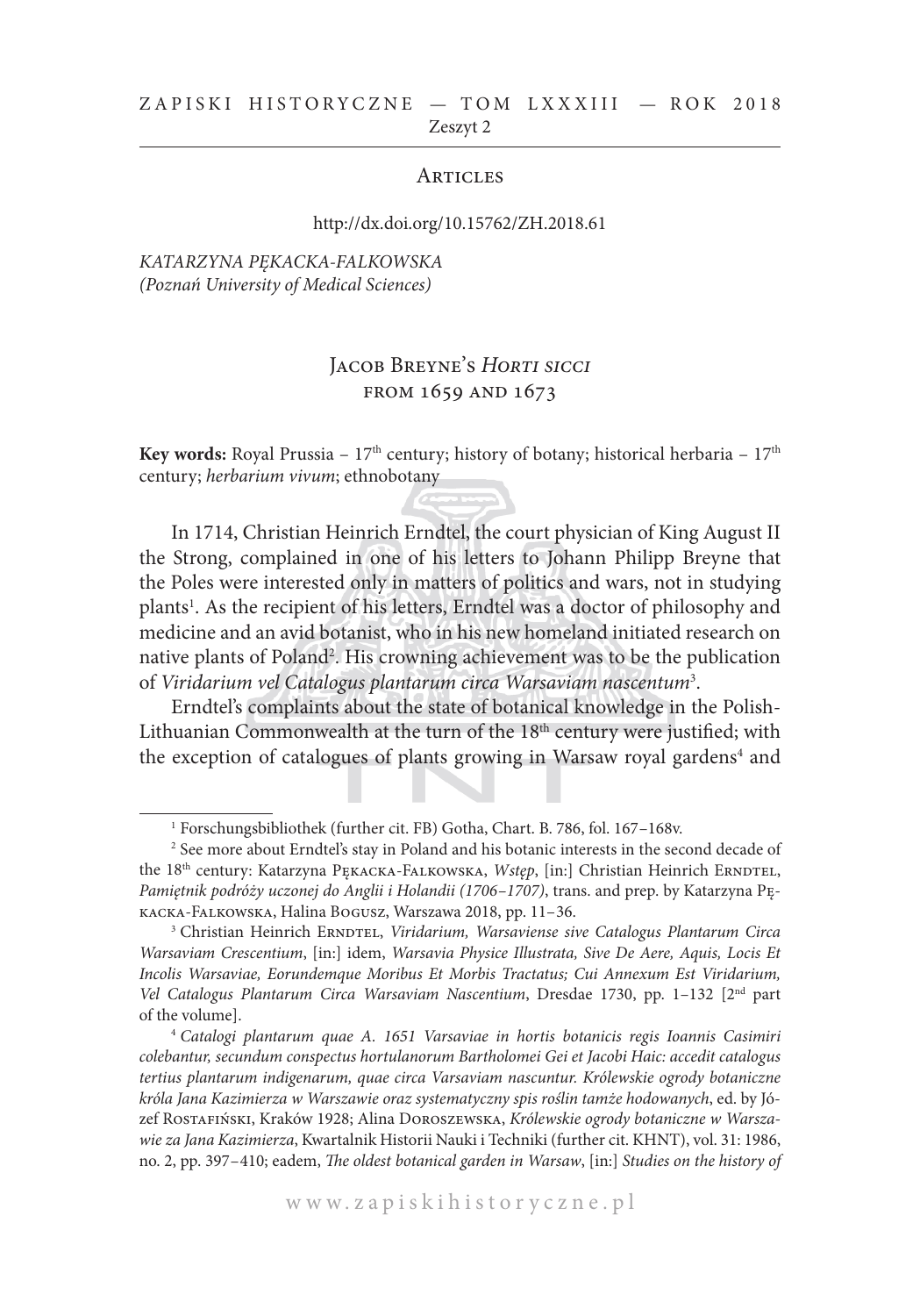isolated observations of court physicians and surgeons published in the *Miscel*l*anea Curiosa*<sup>5</sup>, in the 17<sup>th</sup> century and in the first two decades of the 18<sup>th</sup> no works on botany were actually brought out<sup>6</sup>. Johann Philipp Breyne also mentioned this wistfully when he was describing the state of natural history research in the territory of the Crown of the Kingdom of Poland7 . The only estimable exception was Royal Prussia. The great cities of this province, led by Gdańsk, were important centres of *historia naturalis* studies such as botany, mineralogy, zoology, and medicine. Since the 16<sup>th</sup> century, Gdańsk was the home of scholars (*Gelehrte*) and amateurs (*Liebhaber*) interested in native and foreign plants not only for purely aesthetic, commercial or practical reasons<sup>8</sup> but also – at least in the case of some – for purely cognitive purposes.

Numerous works and articles have been devoted to botanical pursuits among the Gdańsk citizens of old, focusing among others on their fascination with *plantae exoticae*, collector and bibliophile passions as well as, significantly, autochorology (or floristics)<sup>9</sup>. It should be remembered that studies of

*Botanical Gardens and Arboreta in Poland*, ed. by Alicja Zemanek, Bogdan Zemanek, Kraków 1993, pp. 47–58.

<sup>5</sup> See e.g. the incomplete list of titles in: Marcin Łyskanowski, *Polonica w czasopiśmie XVII i XVIII wieku "Miscellanea Curiosa"*, Historia Nauk Biologicznych i Medycznych, vol. 5: 1961, pp. 55–62.

<sup>6</sup> Botany as an independent branch of science appeared during the days of Andrei Cesalpino and Caspar Bauhin, who without paying any attention to the usefulness of plants released plant science from its role as an auxiliary discipline of medicine. Thus, botanical studies are those that deal with plants as independent entities. Perhaps the strictly botanical work was a lost print by Gabriel Joannicy *Plantarum Cracoviensium indicem proprium latine confectum Serenissimae Principi Dominae Annae Infanti Sueciae oblatum* issued in Cracow in 1616.

<sup>7</sup> Johann Philipp Breyne, *Praefatio ad Lectorem benevolum*, [in:] Georgii Andreae Helwing, cum praefatione Johannis Philippi BREYNII, in qua de scriptoribus rerum naturalium Borussiae & Poloniae agitur, & multi errores Florae Prussicae modeste corriguntur, *Flora quasimodogenita, sive enumeratio aliquot plantarum indigenarum in Prussia, quarum in herbariis hectenus editis Borussicis aut nulla, aut superficiaria facta est mentio, additis nonnullis iconibus descriptionibus et observationibus nec non annexo florilegio ad clima Prussiae accommodato, in gratiam botanophilorum adornata*, Gedani 1712, pp. 1–2. Breyne did not include John Jonston to the group of researchers of *historia naturlis* associated with the Polish-Lithuanian Commonwealth.

<sup>8</sup> In the utility dimension, Danzig doctors and pharmacists were interested in plants in practical terms, e.g. J. Placotomius; in the commercial dimension – many merchants, including the father of J. Breyne; while in the aesthetic dimension – such collectors without botanical inclinations as Ch. Gottwald (who owned, among others, flowering erythrins).

<sup>9</sup> See e.g. Urszula Szybkowska, Magdalena Madeja-Grzyb, *Herbaria i florilegia od XV do XVIII wieku ze zbiorów PAN Biblioteki Gdańskiej*, Pruszcz Gdański 2017; Magdalena Ziarnek*, Badacze szaty roślinnej Pomorza sprzed 1945 roku*, Szczecin 2012, pp. 15–30; Karolina Targosz, *Jacob Breynius 1637–1697, "botanicus celeberrimus" w wymiarze europejskim*, Kraków 2010; Tadeusz Sulma, Zofia Schwarz, *Z dziejów botaniki na Pomorzu Gdańskim. Cz. II: Rozwój botaniki w Gdańsku w dobie Oświecenia*, Studia i Materiały z Dziejów Nauki Polskiej, Seria B,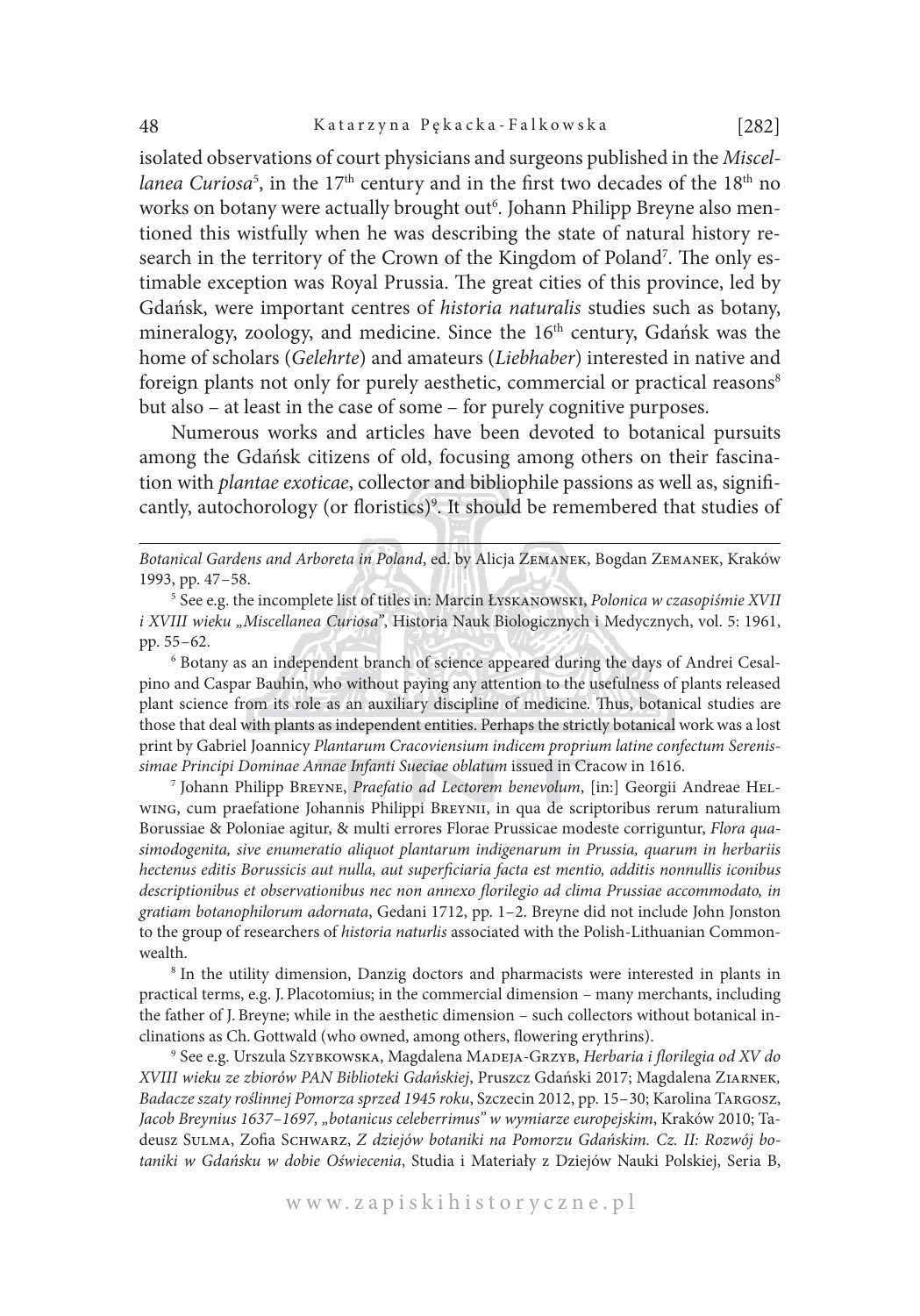native plants in Royal Prussia had had a long tradition, so no other province of the Polish-Lithuanian Commonwealth could boast of such insightful descriptions of their plant life.

At the end of the 16<sup>th</sup> century the flora of Gdańsk area was described by Johann Wigand<sup>10</sup>. The noteworthy 17<sup>th</sup>-century scholars who undertook research on indigenous plants include Nicolaus Oelhaf<sup>11</sup>, Johann Loesel<sup>12</sup>, Christian Menzel<sup>13</sup>, Lorentz Eichstad<sup>14</sup> and Jacob Breyne. A century later, studies on *plantae indigenae* of Royal Prussia were carried out by Gottfried Reyger<sup>15</sup>. In the first half of the 18th century other *Gelehrte* from Gdańsk, such as Johann Philipp Breyne and Jacob Theodor Klein, were clearly also interested in floristics; however, instead of native plants, they focused rather on *plantae exoticae* and acclimating them to Gdańsk conditions<sup>16</sup>.

<sup>11</sup> Nicolaus Oelhafius, *Elenchus plantarum circa nobile Borusforum Dantiscum suâ sponte nascentium: Earundem Synonyma Latina & Germanica, loca natalitia, florum tempora & vires exhibens*, Stettini 1643; e-source: https://fbc.pionier.net.pl/details/nnh7dRm (Gedanii 1656); Hugo Wilhelm *Conwentz*, *Oelhafens Elenchus plantarum circa Dantiscum nascentium*, Schriften der Naturforschenden Gesellschaft Danzig NF, Bd. 4: 1877, H. 2, pp. 1–33.

<sup>12</sup> *Ioanni Loeseli plante in Borussia sponte nascentes*, Regiomonti 1654; idem, *Flora Prussica; sive, Plantae in regno Prussiae sponte nascentes. Quarum catalogum & nomina Johannes Loeselius* […] *olim disseruit, nunc additis nitidissimis iconibus rariorum partim ab aliis nondum delineatarum plerarumque Prussiae propriarum & inquilinarum plantarum, earundemque accurata descriptione, nec non adjectis synonymiis veterum botanicorum, interspersisque observationibus historico-philologico-criticis & medio-practicis noviter efflorescentes curante Johanne Gottsched*, Regiomonti 1703.

<sup>13</sup> Christian Mentzel, *Centuria plantarum circa nobile Gedanum sponte nascentium adjecta appendicis loco ad Elenchum plantarum gedanensium excell. & exper. Dn Nicolai Oelhafii, regi medici, et physici gedanensis*, Dantisci 1650; idem, *Catalogus plantarum circa Gedanum sponte nascendium*, Dantisci 1658.

<sup>14</sup> *Elenchus plantarum, circa nobile Borussorum Dantiscum, sua sponte nascentium D. Nicolai Oelhafii etc. cum synonymia earundem latina et germanica, indice autorum, locis natalibus, florum temporibus et viribus, denuo recensitus ac locupletatus a successore eius, (Laurentió Eichstadio) de quo in praefatione*, Gedani 1656.

<sup>15</sup> Gottfried Reyger Soc. Phys. Ged. Secretarii, *Tentamen Florae Gedanensis Methodo Sexuali Adcommodatae*, Gedanii 1764; e-source: https://doi.org/10.5962/bhl.title.45250.

<sup>16</sup> See e.g. Polish Academy of Sciences, Library in Gdańsk, Ms 534, ch. 130–143; Zofia Szwarc, *Prywatne ogrody botaniczne a rozwój nauk przyrodniczych w ośrodku gdańskim w XVI–XVIIIw.*, KHNT, vol. 31: 1986, no. 2, pp. 411–444; T. Sulma, Z. Schwarz, *Z dziejów botaniki na Pomorzu Gdańskim. Cz. II*, passim; M. Ziarnek, *Badacze*, pp. 25–30; Katarzyna Pękacka-Falkowska, *Johann Philipp Breyne i jego ogrody: hortus vivus i hortus siccus*, [in:] *Natura Homines. Studia z historii środowiskowej*, vol. 1: *Historia – klimat – przyroda. Perspektywa* 

vol. 27: 1977, pp. 63–118; iidem, *Z dziejów botaniki na Pomorzu Gdańskim*, ibid., vol. 14: 1968, pp. 25–74. The basic literature of the subject matter was included in the above-mentioned works.

<sup>&</sup>lt;sup>10</sup> Johann WIGAND, Catalogys herbarvm in Boryssia nascentium, [in:] Vera historia de suc*cino Borussico, de alce Borussica, & de herbis in Borussia nascentibus. Item, de sale creatura Dei saluberrima, consideratio methodica, & theologica, etc*., Jenae 1590, pp. 48–88.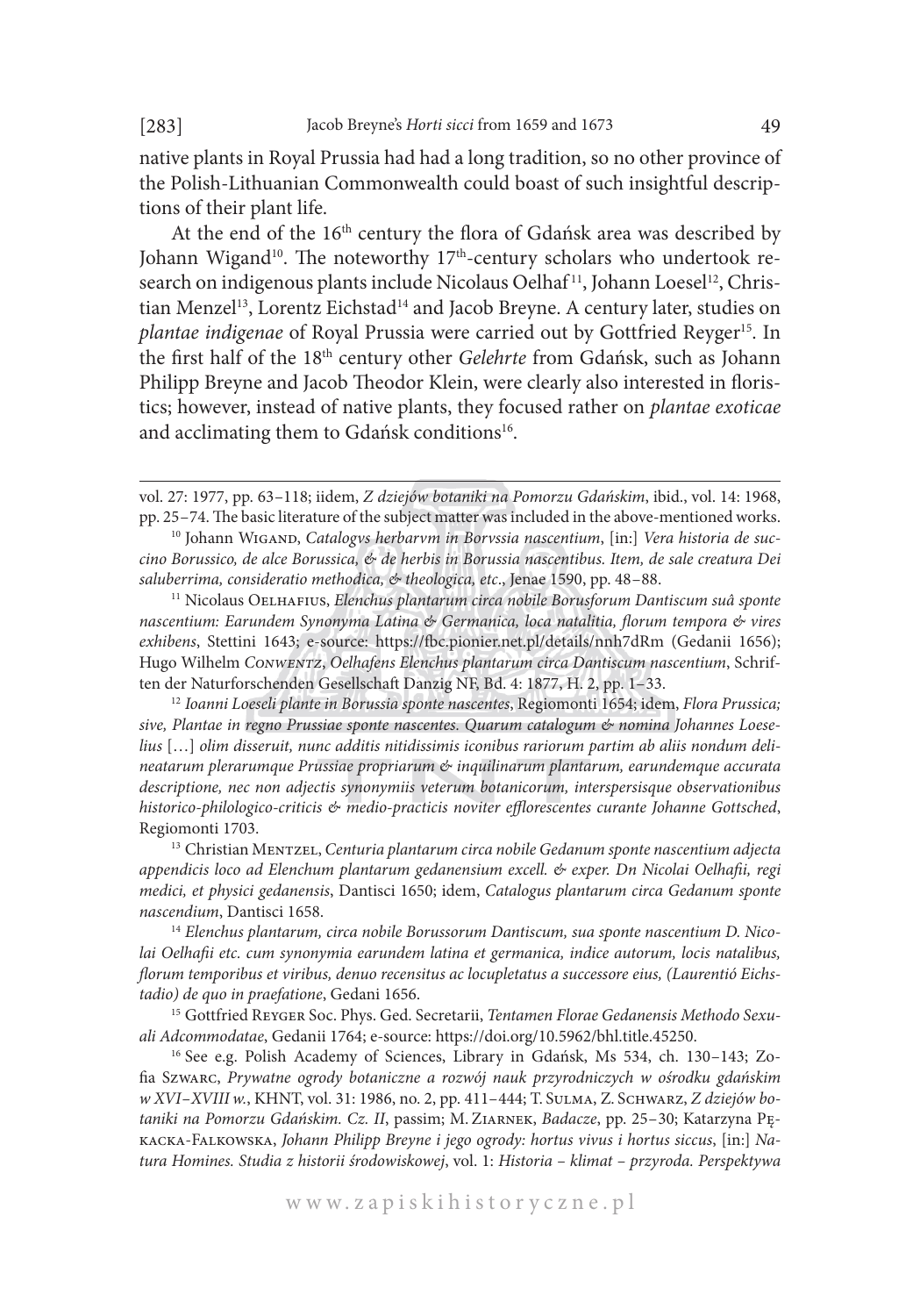The indigenous plants of Pomerelia were of interest also to the inhabitants of other parts of Europe<sup>17</sup>, in particular, those from Royal Prussia's neighbour, Kingdom of Prussia. Among them were Georg Andreas Helwing<sup>18</sup> and Matthias Ernst Boretius<sup>19</sup>; they maintained close links with Gdańsk scholars, especially with Johann Philipp Breyne. The legacy of those East-Prussian scholars (who were a father- and a son-in-law respectively) includes several of their *herbaria viva*<sup>20</sup>, i.e. herbaria made of dried plants<sup>21</sup>. Polish literature on botany considers these herbaria to be the oldest preserved *horti sicci* that originated from the area of modern-day Poland<sup>22</sup>. However, the collection of Naturalis

<sup>17</sup> Alix Cooper, *Inventing the Indigenous: Local Knowledge and Natural History in Early Modern Europe*, Cambridge 2007, passim; K. Pękacka-Falkowska, *Johann Philipp Breyne i jego ogrody*, passim.

<sup>18</sup> *Flora quasimodogenita: Sive enumeratio aliquot plantarum indigenarum in Prussia, Quarum in Herbariis hactenus editis borussicis aut nulla, aut superficiaria facta est mentio, additis nonnullis iconibus, descriptionibus et observationibus, nec non annexo florilegio, ad clima Prussiae accomodato. Cum praefatione Johannis Philippi Breynii*, Gedani 1712; idem, *Supplementum florae Prussicae: seu enumeratio plantarum indigenarum post editam Floram quasimodogenitam additis synonymiis, appellationibus Latino-Germanico-Polonicis, nec non observationibus quibusdam curiosis, ultra numerum quadringentesimum aucta*, Gedanii 1726.

<sup>19</sup> Stanisław Flis, *Maciej Ernest Borecki (Boretius) – Znany lekarz mazurski XVIII wieku*, Polski Tygodnik Lekarski, 1956, no. 38, pp. 1637–1638; idem, *Panegiryk z pierwszej połowy XVIII wieku ku uczczeniu pamięci Macieja Ernesta Boretiusa (Boreckiego)*, Komunikaty Mazursko-Warmińskie, 1964, no. 4, pp. 514–519.

<sup>20</sup> *Dzieło Boretiusa, ucznia Helwinga*, digitalized fragments of the herbarium of Boretius: http://www.zielnik.biol.uw.edu.pl/?page\_id=2941; digitalized herbarium of Helwing: *Herbarium vivum plantarum sponte in Prussia nascentum*, vol. I–III: https://polona.pl/search/?filters= creator:%22Helwing,\_Georg\_Andreas\_(1666--1748)%22 [Accessed 19 IX 2018].

<sup>21</sup> About the tradition of making *horti sicci* and its significance for the development of botany in the early modern period see e.g.: Brian W. Oglivie, *The Science of Describing: Natural history in Renaissance Europe*, Chicago–London 2008, pp. 165–174.

<sup>22</sup> About Helwing's herbaria see: Krzysztof Spalik, *Pre-Linnaean herbaria viva of Helwing in the collections of the National Library of Poland and the University of Warsaw*, Acta Societati Botanicorum Poloniae, vol. 83: 2014, no. 1, pp. 13–16, DOI: https://doi.org/10.5586/asbp.2014.008. About Boretius's herbaria see: Maja Graniszewska, Adam Kapler, *Herbaria of the Prussian physician Boretius (1694–1738) in the Herbarium WA*, Biodiversity: Research and Conservation, vol. 52: 2018, pp. 1–6, DOI: 10.2478/biorc-2018-0012. According to the opinion of Alicja Zemanek, the oldest *hortus siccus* from the territory of the Commonwealth could have been the lost herbarium of Anna Vasa of Sweden, while "the oldest [preserved in the Herbaria of Polish

w w w . z a p i s k i h i s t o r y c z n e . p l

*antropocentryczna*, ed. by Piotr Oliński, Wojciech Piasek, Toruń 2018, pp. 217–228. Johann Philipp Breyne received many pieces of information about the flora of the Kingdom of Poland from Ch. H. Erndtel; he shared the knowledge with Helwing and English scholars. See: K. Pękacka-Falkowska, *Wstęp*, passim; M. Georgii Andreae Helwingii, pastor. Angerburg. […], *Florae campana seu pulsatilla cum suis speciebus et varietatibus methodice considerata et inter spersis variis observationibus oculis curiosorum exposita, cum XII iconibus, qvarum nonnullae nunqvam ante hac aeri incisae.wariant tytułu:Florae campana seu pulsatilla cum suis speciebus et varietatibus methodice considerat*a, Lipsiae 1719, p. 65.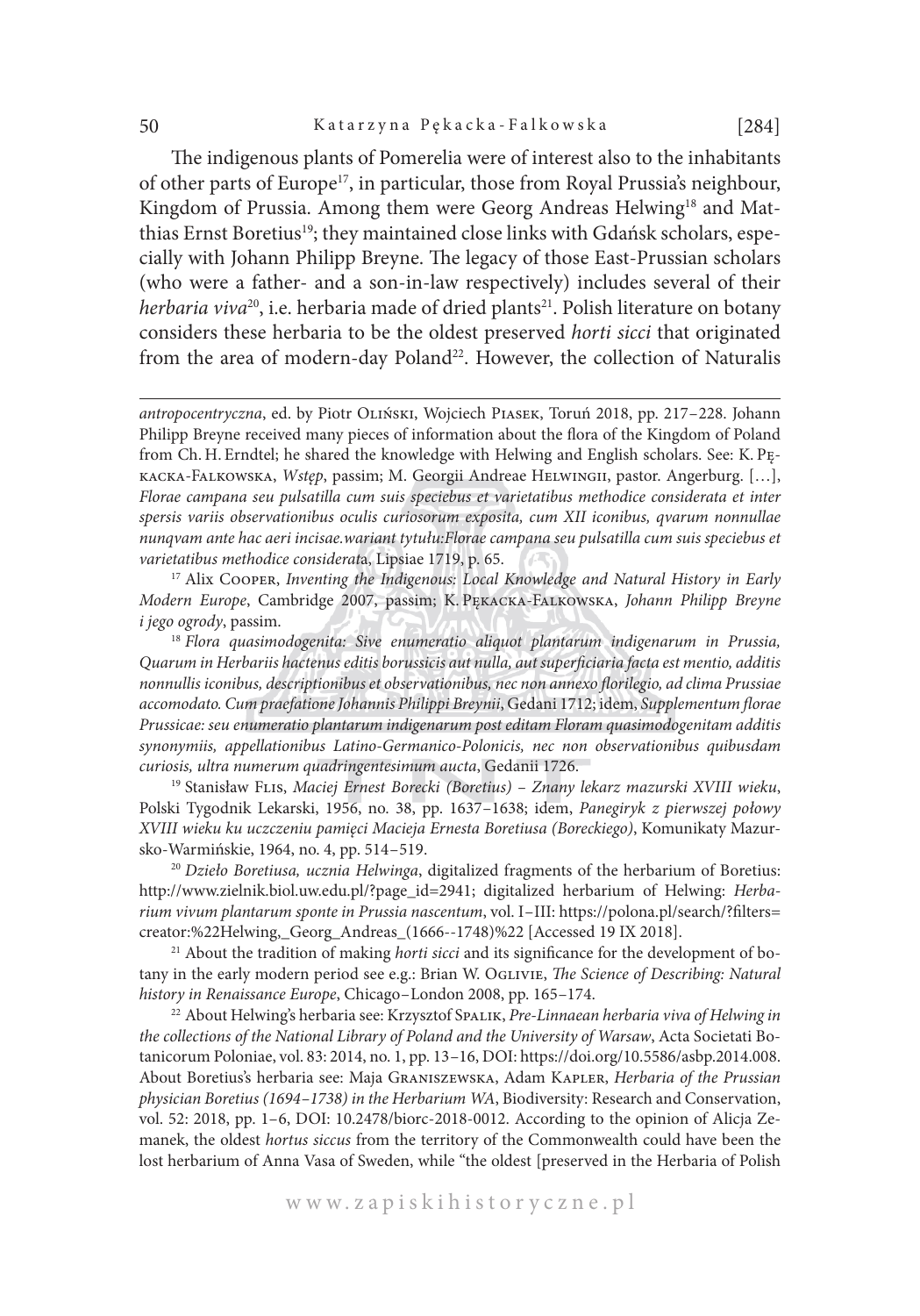Biodiversity Centre/Nationaal Herbarium Nederland contains two older collections of this type: the herbaria comprising plants of Pomerelia, Kashubia and Toruń area, compiled in the second half of the  $17<sup>th</sup>$  c. in Gdańsk by the "Grand Amateur des Fleurs"23, Jacob Breyne.

Jacob Breyne is a figure who has received a lot of recognition in Polish and foreign historiography. He has been the subject of works authored by historians, librarians, botanists and other scholars<sup>24</sup>. However, in those studies, the interest of Breyne the Elder in the native flora of Royal Prussia has been merely touched upon – due to the fact that the sources of Polish and German scholars were the printed works of both Breynes, or possibly selected manuscripts from among Breyne the Younger's writings<sup>25</sup>. Breyne's preserved *horti sicci* have been recognized only by Dutch researchers although the British also made a note of them<sup>26</sup>.

<sup>23</sup> FB Gotha, Chart. A 790, fol. 126.

<sup>24</sup> See e.g. Danuta Natalia ZASŁAWSKA, *The Floral Still Lifes of Andreas Stech*, Acta Historiae Artium Balticae, vol. 1: 2005, pp. 101–137; K. Targosz, op.cit. [here the overview of the literature until 2012]; Alicja Kurkowa, *Jakub i Jan Filip Breynowie: studium z dziejów kultury książki XVII i XVIII w*ieku, Wrocław–Warszawa–Gdańsk 1989; ead., *Jakub i Jan Filip Breynowie – uczeni gdańscy XVII i XVIII w.*, KHNT, t. 37: 1987, nr 3–4, pp. 661P–678; T. Sulma, Z. Schwarz, *Z dziejów botaniki na Pomorzu Gdańskim. Cz. II* [here the review of the Polish, German and Latin literature of the subject matter until the 1970s].

<sup>25</sup> See e.g. Polish-language literature above mentioned and Johann Gottlieb Bujack, *Über preußische Naturforscher des 16ten, 17ten und 18ten Jahrhunderts. Biographisch-literärische Skizzen. (Die Danziger Jacob Breyn, Johann Philipp Breyn und Jacob Theodor Klein)*, Preußische Provinzial-Blätter, Bd. 23: 1840, pp. 193–209, 344–359; Hugo Conwentz, *Westpreußische Botaniker der Vergangenheit*, Berichte der Deutschen Botanischen Gesellschaft, Bd. 29: 1911, pp. 6–15; Hugo von Klinggräff, *Zur Geschichte der Botanik in Preussen*, Der neuen Preuß. Prov.-Blätter, Bd. 5: 1854, pp. 53–63.

<sup>26</sup> Philip Christiaan Molhuysen, *Bronnen tot de geschiedenis der Leidsche universiteit 1574–1811*, Deel 5: *1725–1765, Bronnen tot de geschiedenis der Leidsche Universiteit. Vijfde deel: 10 Febr. 1725–8 Febr. 1765*, Gravenhage 1921, pp. 87–89; *Bibliotheca Academiae Lugduno-Batavae. Catalogus deel XIV. Inventaris van de Handschriften. Eerste Afdeeling*, Leiden 1932, p. 150; Simon Jan van Ooststroom, *Een 17de eeuwsch herbarium uit de omgeving van Danzig*, [in:] *Gedenkboek J. Valckenier Suringar, 24 December 1864 – 17 October 1932*, Wageningen 1942, pp. 208–217; Gerard Thijsse, *Gedroogle schatten*, [in:] *Bloeiende kennis: Groene ontdekkingen in de Gouden Eeuw*, Hilversum 2012, pp. 49–50; idem, "Hieronymus van Beverningk (1614–1690), diplomat and plant lover. His garden and herbaria, in particular those of Paolo Boccone (1633–1704), Jacob Breyne (1637–1697) and Paul Hermann (1646–1695)" [typescript]; Alette FLEISCHER, *Gardening Nature, Gardening Knowledge: the Parallel Activities of Stabilizing Knowledge and Gardens in the Early Modern Period*, [in:] *Gardens, Knowledge and* 

Faculties of Biology] collection of plants for scientific purposes is the herbarium of the Italian naturalist Silvius Boccone of 1674 preserved in the Herbarium of the Botanical Institute of Wrocław University", see: eadem, *Odnalezienie prawdopodobnych śladów pierwszego polskiego zielnika królewny Anny Wazówny*, KHNT, vol. 41: 1996, no. 3–4, p. 203. The herbarium includes Mediterranean plants.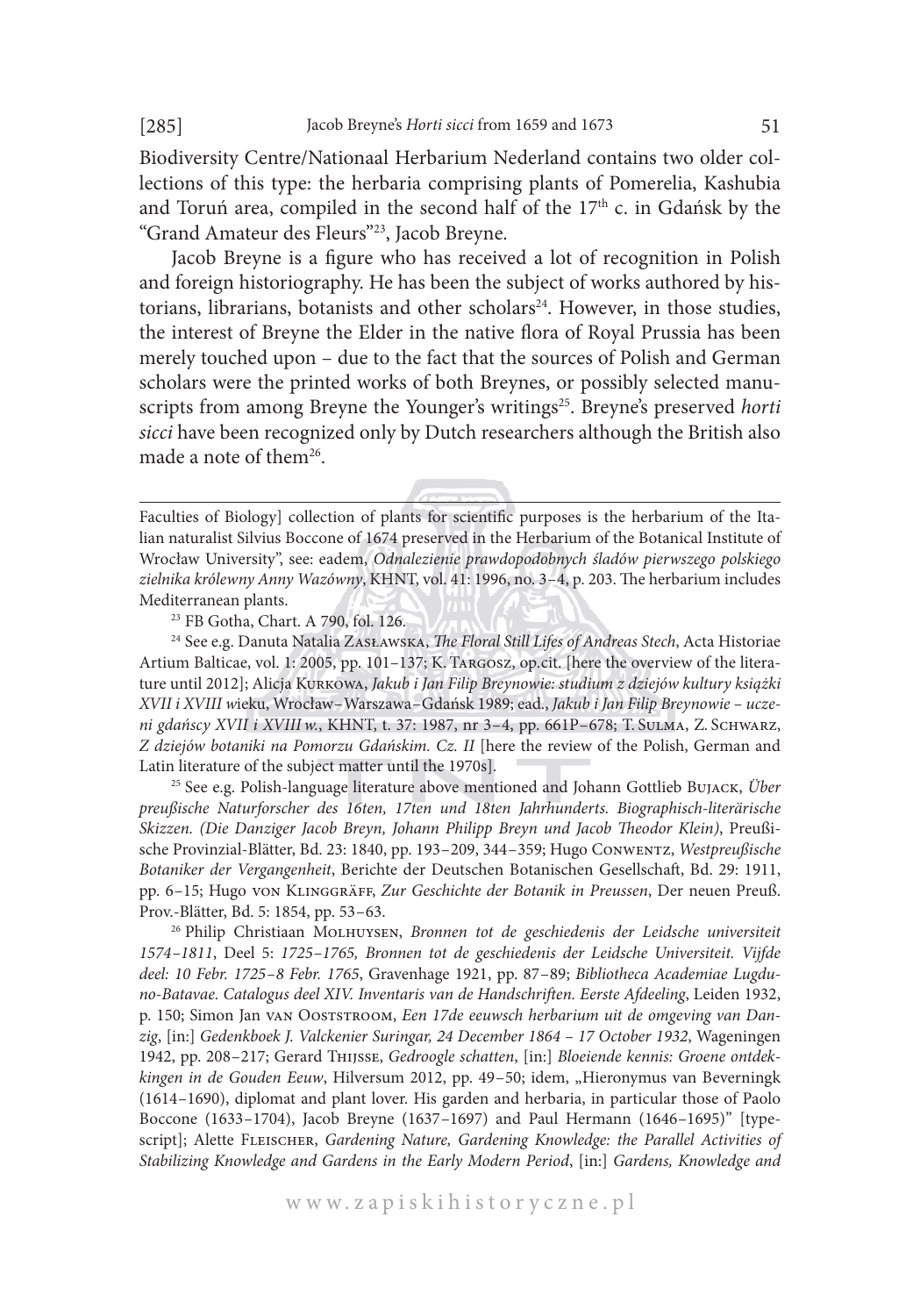The printed works of Breyne the Elder in which he mentions indigenous plants of Gdańsk area are his *Centuria* and *Prodomus* (I) as well as the reports from the *Miscellanea Curiosa*. Thus, in his *Centuria* Breyne mentions his interest in both exotic and indigenous plants, yet the latter, as he emphasizes, are what he loves most honestly<sup>27</sup>. However, in *Centuria* he mentions only ten *plantae indigenae* of Royal Prussia and the Crown<sup>28</sup>, describing them as rare "under our skies"29. Other plants he describes are the exotic ones which he either admired in Dutch gardens or received from his friends as dried specimens. Five pieces of information about Kashubian plants – including those Breyne sent to Leiden for acclimatization – appear in *Prodomus* (I)<sup>30</sup>. Also in the *Miscellanea* merely five out of twenty-six observations he sent there refer to the indigenous flora of Royal Prussia and the Crown<sup>31</sup>.

It is well known that Jacob Breyne planned to publish a separate work on the indigenous plants of Pomerelia and Kashubia<sup>32</sup>. The working title of this labour of many years – *tractatus* […] *de plantis in Borusia Occidentali et Cassubia*33, *Viridarius* […] *Borusiacus*34 and *Viridarius Prussiae occidentalis ataque* 

<sup>27</sup> Jacobi Breynii, *Ad lectorem botanicum Praefatio*, [in:] *Centuria* (1678), no page. Also Benjamin Engelke in *Ad Jacobum Breynium amicum, rei herbariae peritissimum. Elegia* published in *Centuria* (1678) indicated the interesting plethora of plants growing in Cashubia.

<sup>28</sup> J. Breynii, *Centuria* (1678), pp. 102, 104–107, 130–135, 145, 162, 183–184. Comp. H. W. Conwentz, op.cit., p. 28.

<sup>29</sup> *Ad lectorem Botanicum Praefatio*, [in:] J. Breynii, *Centuria* (1678), no page.

<sup>30</sup> Jacobi BREYNII, *Prodromus fasciculi rariorum plantarum*, Anno M.DC.LXXIX. in hortis *Celeberrimis Hollandiae, praefertim Incomparabili & Nobilissimo illo Florae Pandocheo Illustrissimi atqve Excellentissimi Domini, Domini Hieronymi van Beverningk etc. observatarum a Jacobo Breynio, Gedanensi. Cui accedunt Interrogationes de nonnullis Plantarum ab Auctore in Centuria prima descriptarum partibus, quibus, tempore editionis Centuriae primae, Idem ille ut plurimum destitutus fuit*, Gedani 1680 (further cit. *Prodomus I*), pp. 29, 40, 42, 45, 52.

<sup>31</sup> M. Łyskanowski, op.cit., pp. 58, 60; K. Targosz, op.cit., pp. 32–35; *Obs. CCLXXXXIX– CCX*C, pp. 509–511 (Miscellanea Curiosa, An. 3: 1672); *Obs. CIX*, p. 138; *Obs. XXXV, CXLIX*, pp. 144, 192 (Miscellanea Curiosa, An. 4/5: 1673). Too some extent also: *Obs. CLI* (Miscellanea Curiosa, An. 4/5: 1673), pp. 194–195; it concerned the flora of the Kingdom of Poland.

<sup>32</sup> See e.g. Z. Schwarz, *Prywatne ogrody*, pp. 419, 422.

<sup>33</sup> *Obs. CCLXXXIX. Dn. Jacobi Breynii. De Musco Pulmonario terrestri sanguineo*, Miscellanea Curiosa, An. 3: 1672, col. 510; FB Gotha, Chart. A790, fol. 24.

<sup>34</sup> *Jacobi Breynii Gedanensis Icones Exoticarum aliarumque Minus Cognitarum Plantarum in Centuria Prima descriptaru*, Gedani 1678, pp. 102, 131.

*the Sciences in the Early Modern Period*, ed. by Hubertus Fischer, Volker R. Remmert, Joachim Wolschke-Bulmahn, Basel 2016, pp. 294–296; eadem, "Rooted in fertile soil: seventeenthcentury Dutch gardens and the hybrid history of material and knowledge production", Twente 2010, pp. 112–116 [the typescript of doctoral thesis – DOI 10.3990.1.9789036530972]; Frans Antonie Stafleu, Richard S. Cowan Bohn, *Taxonomic literature: a selective guide to botanical publications and collections with dates, commentaries and types*, vol. 1, Utrecht 1976, pp. 48–50.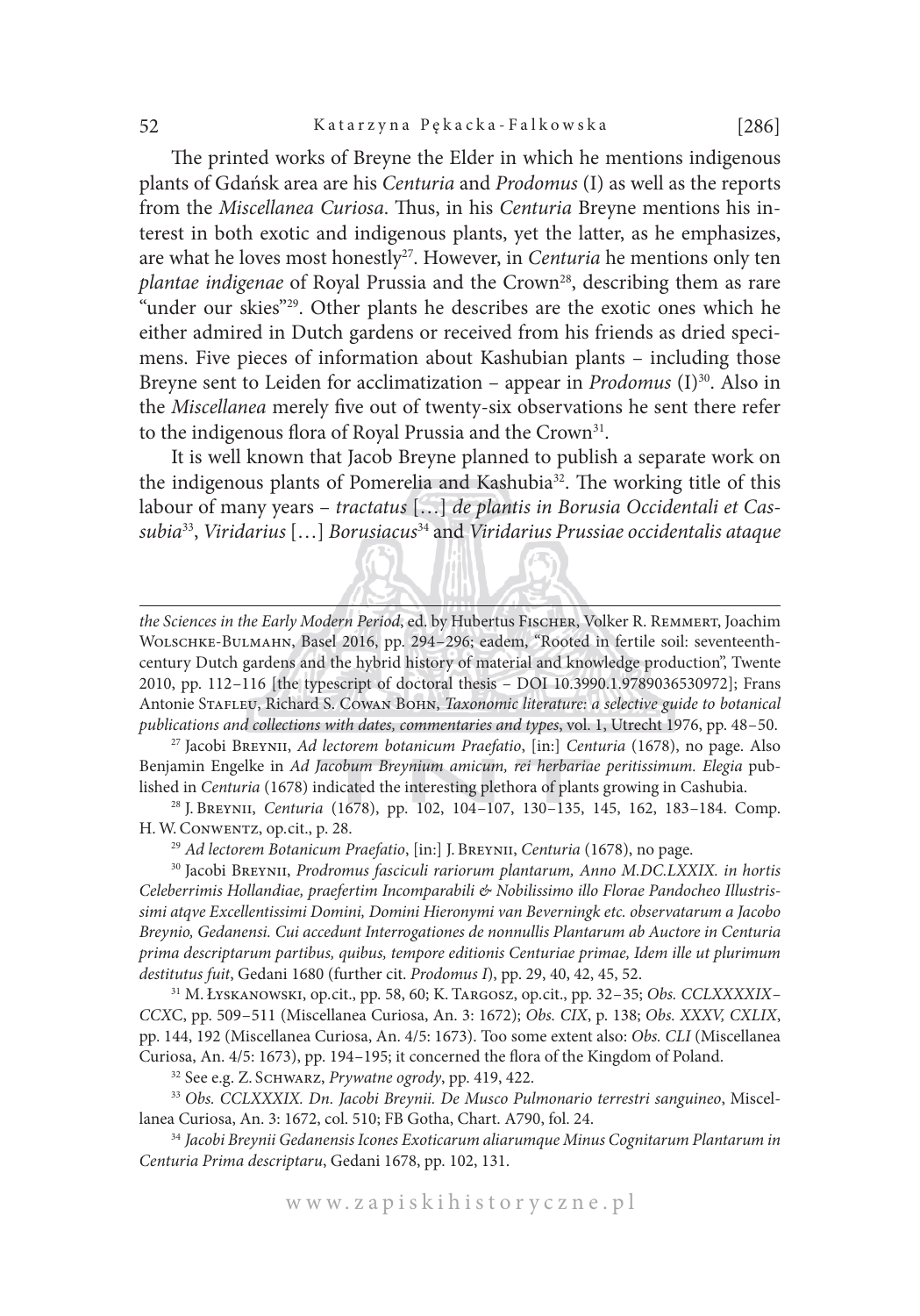*Cassubiae*<sup>35</sup> *–* has been mentioned numerous times by Breyne the Elder in his printed works and writings. He also mentioned it in letters to his numerous friends<sup>36</sup>. His son Johann Philipp also confirmed that his father planned to publish *Pomerelliae Viridarius*, a richly illustrated book with descriptions of rare plants growing wild in Royal Prussia<sup>37</sup>. After the death of Breyne the Elder, the work on the publication was taken over by Breyne the Younger when he returned from his *peregrinatio medica*; however, for unknown reasons – maybe due to his lack of interest in continuing his father's work – the publication was left unfinished. This was the subject of complaints from Gottfried Reyger<sup>38</sup>, who in his work on *Tentamen florae Gedanensis methodo sexuali adcommodatae* eagerly used the material left by both Breynes<sup>39</sup>.

Apparently, the local flora of Royal Prussia and the Crown had fascinated Breyne the Elder since his youth<sup>40</sup>, as testified among others by his teacher Christian Menzel and in the fragments of his biography prepared by Georg Daniel Seyler on the basis of information obtained from Breyne the Younger<sup>41</sup>. Mentzel called Jacob Breyne "discipulus [...] meus in re Herbaria"<sup>42</sup> and

<sup>42</sup> Christian Mentzel, *Elenchus Auctorum*, [in:] idem, *Pinax botanonymos polyglottos katholikos, Index nominum plantarum universalis etc.,* Berolini 1682, K. Targosz, op.cit., p. 29.

<sup>35</sup> J. Breynii, *Prodomus I*, p. 52; A. Fleischer, *Gardening Nature*, p. 296; *The Sloane herbarium: an annotated list of the Horti sicci composing it; with biographical details of the principal contributors*, based on records compiled by the late James BRITTEN; with an introd. by Spencer SAVAGE; rev. and edited by James Edgar DANDY, London 1958, p. 97, https://doi.org/10.5962/ bhl.title.137366.

<sup>&</sup>lt;sup>36</sup> British Library, Sloane, Ms 4066, fol. 271: "I am now fully resolved to publish my Viridarium of Prussia & Cassubia, as soon as ever I […] take a journey one summer more through Prussia &Cassubia to take a view and reckonize those plants which I had determined to have this year and had made some beginning too with with [sic] wonderfull success as to the observations tho' my health was not answerable to succeed for it...". Cited after: A. FLEISCHER, *Gardening Nature*, p. 296. Comp. A. Cooper, op.cit., pp. 114–115.

<sup>37</sup> J. P. Breyne, *Praefatio ad Lectorem benevolum*, p. 7; Georg Daniel Seyler, *Vita Jacobi Breyni (1736)*, [in:] Jacob Breyne, *Icones rariorum plantorum & exoticarum plantarum*, Gedani 1739, p. 7.

<sup>38</sup> G. Reyger, op.cit., p. 5.

<sup>39</sup> Ibid., passim.

<sup>40</sup> J. Breyne was interested, among others, in the herbarium of Syreniusz, the fragments of which he ordered to rewrite the texts and boasted about on 30 May 1682 (in the letter of 30 June 1682, sent to King John III Sobieski; FB Gotha, Chart. A790, fol. 14).

<sup>41</sup> *Vita Jacobi Breynii, botanici celeberrimi conscripta a Georgio Daniele Seylero, Gymnasii. Elbingensis nunc rectore dignissimo*, [in:] *Jacobi Breynii, Gedanensis, Prodromi fasciculi rariorum plantarum: primus et secundus, quondam separatim, nunc nova hac editione multum desiderata coniunctim editi notulisque illustrati / adiectis nominibus et succinctis descriptionibus. Quibus praemittuntur vita et effigies auctoris*, cura et studio Joannis Philippi Breynii, Gedani 1739, pp. 5–6; the correspondence concerning this issue is preserved in FB Gotha.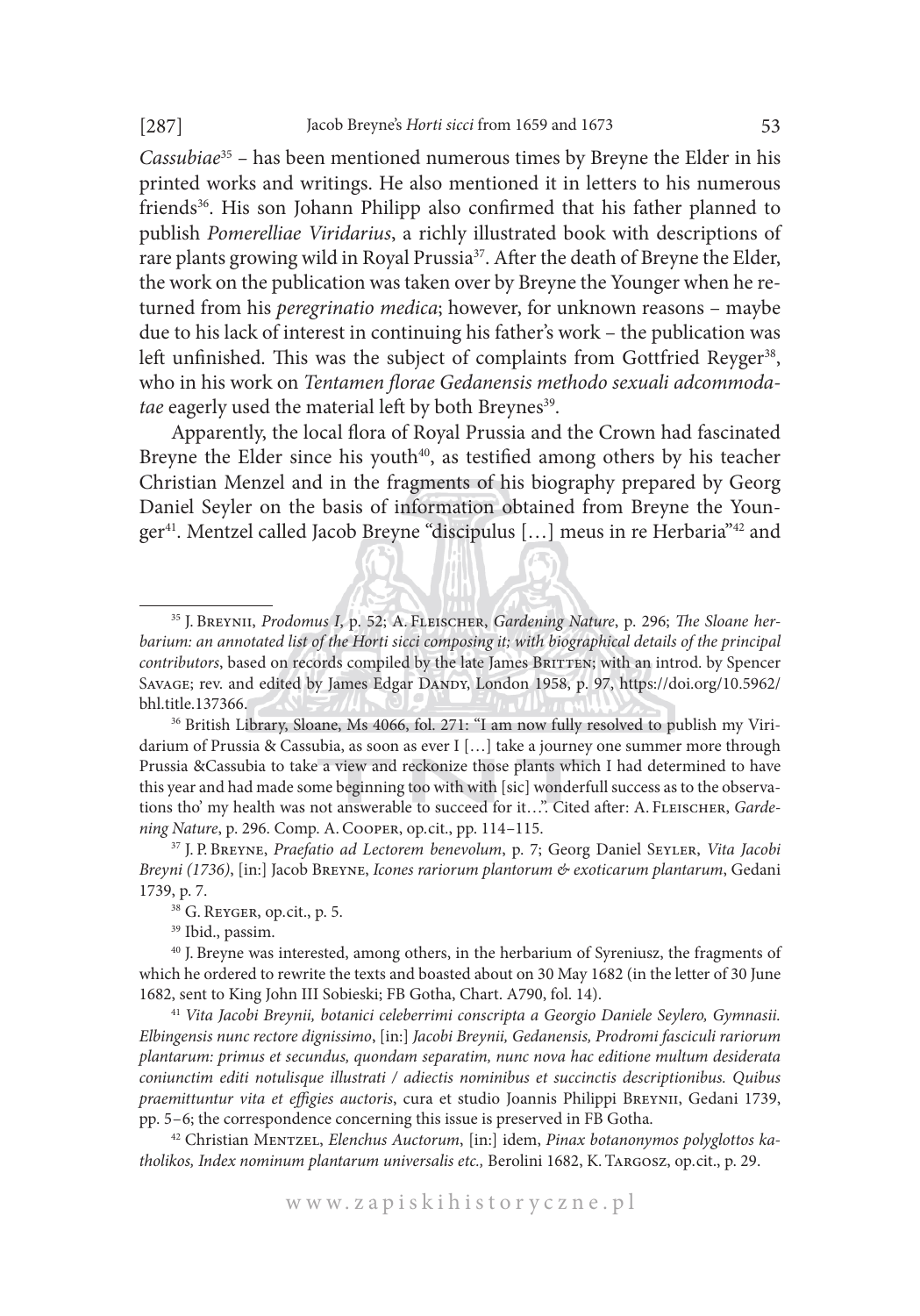stressed that "monstravit quondam quascunque fideliter Herbas, et vidi ingenii Maxima signa tui; sed nunc Discipulus vincis superasque Magistrum pandis & ingenii munera rara Tui"<sup>43</sup>. In turn, Seyler wrote that Mentzel was the first to teach Jacob Breyne *res herbaria*, which "diligenti institutione sonit & adauxit"44. Breyne the Elder confirmed himself that in 1650 he participated in botanists' field trips led by the author of *Centuria plantarum,* "qui prima mihi ostendit fundamenta" of his knowledge of botany. Perhaps as a child, he also participated in *herbationes* organized during summer months by a doctor of philosophy and medicine Lorentz Eichstadt for the pupils of the Academic Gymnasium Danzig45 (many years later Breyne the Elder would himself organize similar trips for his son Johann Philipp)<sup>46</sup>. As a young man, Jacob Breyne also conducted independent observations of Kashubian plants<sup>47</sup>. He was driven at that time by his innate desire to learn about the indigenous flora: "Amor hic tantum suit & Ardor, ut'nullis sere nec periculis, nec laboribus, ab inquisitione Plantarum per culta, per inculta et aspera, se deterreri passus sit<sup>"48</sup>. Besides, in his garden he grew a variety of indigenous plants of Prussia, such as northern water hemlock described by Andreas Cnoeffel, and eagerly wrote about them to his correspondents<sup>49</sup>.

One of the foundations for the study of the book about indigenous plants of Royal Prussia planned by J. Breyne, and in particular the preparation of engravings, which had fundamental significance in botanical prints, were studies of dry specimens alongside living plants. *Exsiccatae* in the early modern times served not only as the collector's items<sup>50</sup>, but also an important material for carrying out research<sup>51</sup> in *res herbaria* (as epistemic objects), educational activities (as demonstration objects) or performing artistic works (as immovable models). Their invaluable role in the work of scholars was emphasized by, among others, Andriaan van de Spiegel in *Isagoge In rem herbarium*, when

<sup>43</sup> *Carmina a viris qvibusdam clarissimis In laudem Jacobi Breynii, diversis temporibus composita. Ad Clarissimum Celeberimumque Dn. Jacobum Breynium, Fasciculum Rariorum Plantarum edentem*, [in:] *Jacobi Breynii, Gedanensis, Prodromi* (1739), p. 8.

<sup>44</sup> *Vita Jacobi Breynii*, p. 6.

<sup>45</sup> *Gdańskie Gimnazjum Akademickie*, vol. 2: *Wybór źródeł z XVI i XVII wieku*, ed. by Lech Mokrzecki, Gdańsk 2008, pp. 209, 263–264; K. Targosz, op.cit., pp. 17–18; Lorenz Eichstaedt, Johann Möller, *Exercitatio phytologica de plantis in genere*, Gedani 1648, pp. 72–76.

<sup>46</sup> FB Gotha, Chart. A788, fol. 47–48.

<sup>47</sup> J. Breyni, *Centuria*, p. 105.

<sup>48</sup> *Vita Jacobi Breynii*, p. 6, fn. F.

<sup>49</sup> FB Gotha, Chart A790, fol. 2, 56–56v; information concerning the entry made by Andreas Cnoeffel, *De nassa vel corbi Piscatora naturali*, Miscellanea Curiosa, An. 3: 1672, pp. 436–437.

<sup>50</sup> Ch. H. Erndtel and J. T.Klein had numerous *horti sicci* in their book collections.

<sup>&</sup>lt;sup>51</sup> Particularly in the late autumn, winter and early spring.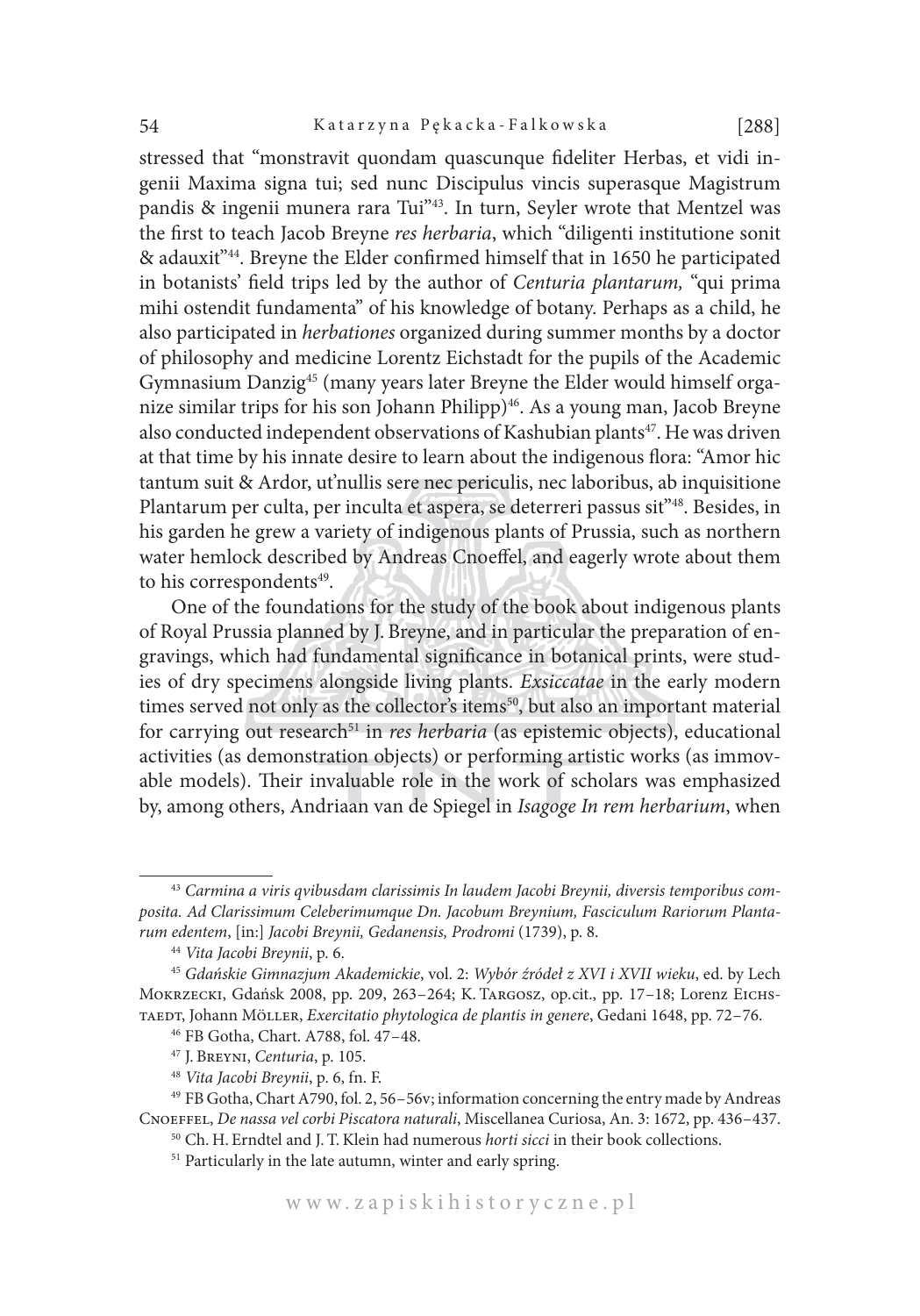he described the methodology for the preparation of *hortos hiemales*52, and Caspar Bauhin in *Phytopinax and Pinax*53.

The analysis of the catalogue published in 1765 for the auction of the Breynes' collection reveals that it included numerous *exsiccatae*. Thus, next to such objects as "vegetabilia Indica et Japonica rariora, extra chartam exiccata"54, it comprised dried specimens of indigenous plants of Prussia. As the catalogue notes, during the auction one could purchase "eine sehr zahrliche Sammlung von Kräutern sowohl aus beyden Indien, als auch Frankreich, Italien, Holland, Siberien, auch einheimischen, theils von dem berühmten Botanico Jacob Brayne und dessen Sohn Herr D. Joh. Phil. Brayne, in Dantzig und auf ihren Reisen selbst gesammlet, theils auch von Anders Botanicis überschickt, und die Meissten sehr wohl conservirt, alle zwischen 2 Papieren loss liegend, womit 9 grosse und 2 kleine Laden, auch noch etliche Fächer eines Repositorii angefüllet sind"55.

Thus the Breynes' collection of *exsiccatae* included single specimens of plants collected by both Gdańsk naturalists in Royal Prussia<sup>56</sup> and abroad during their travels<sup>57</sup>, those sent to them by members of their "network of learned men"<sup>58</sup> and/or their family members<sup>59</sup>, as well as those received from local informers, such as Kashubian herbalist women<sup>60</sup> and Swedish soldiers<sup>61</sup>. Similarly, both Breynes sent dried plants from Royal Prussia and other provinces of the Polish-Lithuanian Commonwealth to their learned correspondents from Britain, German-speaking territories, the Netherlands etc. For instance, dried specimens of grasses from Gdańsk area collected by Breyne the Elder were

<sup>52</sup> *Adriani Spigelii Bruxellensis Philosophi Ac Medici Patavini Isagoges In Rem Herbariam Libri Duo: Cum Indice Rerum Capitum. Editio prioribus correctior*, Helmestadii 1667, p. 172.

<sup>53</sup> Davina Benkert, *The "Hortus Siccus" as a Focal Point: Knowledge, Environment, and Image in Felix Platter's and Caspar Bauhin's Herbaria*, [in:] *Sites of Mediation: Connected Histories of Places, Processes, and Objects in Europe and Beyond, 1450–1650*, ed. by Susanna Burghartz, Lucas BURKART, Christine GÖTTLER, Leiden 2016, pp. 211-239.

<sup>54</sup> FB Gotha, Chart. A871, fol. 6v.

<sup>55</sup> *Herrn Doct. Johann Philipp Brayne nachgelassenen berühmten Naturalien Cabinets welches in Danzig in der Langgasse für baares Danziger Geld den 1765 etc*., p. 54; *Johann Bernoulli's Reisen durch Brandenburg, Pommern, Preußen, Curland, Rußland und Polen in den Jahren 1777 und 1778*, Leipzig 1779, p. 224.

<sup>56</sup> See e.g. FB Gotha, Chart. A788, fol. 47 and following; Chart. B787, fol. 492; Chart. B875, fol. 170–171.

<sup>57</sup> See e.g. J. Breyne, *Centuria*; FB Gotha, Chart. B857b, fol. 222v–224; Chart. B968, fol. 39, 72, 93; Chart. B 789a, fol. 28–33.

<sup>58</sup> J. Breyne, *Prodomus I*; FB Gotha, Chart. B875, fol. 170–171; FB Gotha, Chart. B857b, fol. 76v–178.

<sup>59</sup> J. Breyne, *Centuria*, p. 135*.*

 $60$  Ibid.

<sup>61</sup> Source annex no. 1, p. 21.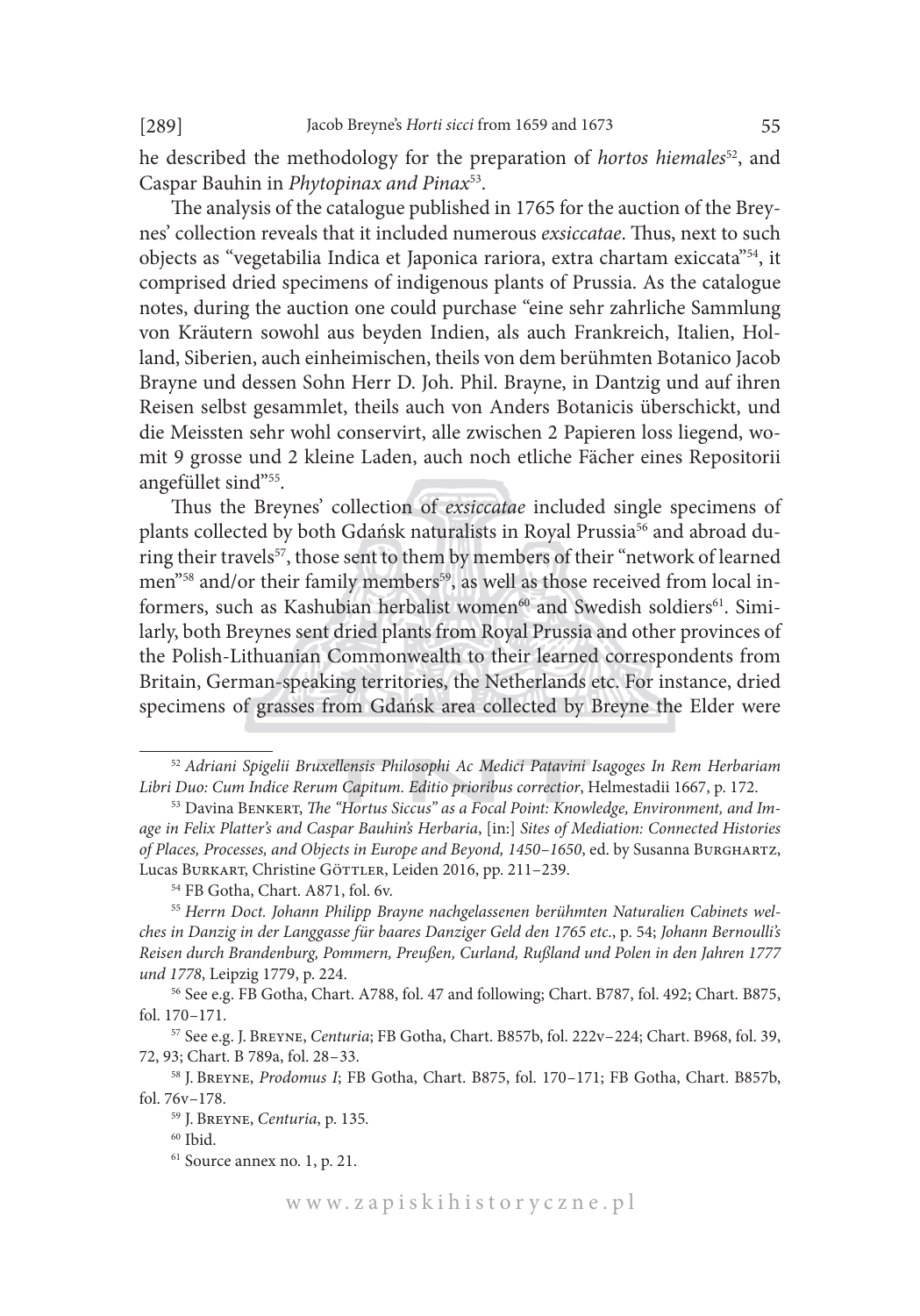sent by his son Johann Philipp to Johann Jakob Scheuchzer, who accompanied Johann Philipp's friend Christian Heinrich Erndtel on the *herbationes* in the Alps which the latter organized during his bachelor tour<sup>62</sup>. Johann Philipp also provided Hans Sloane, William Sherard, James Petiver and other natural historians with exotic and Prussian plants which were described among others by his father in *Centuria*63. Also Jacob Breyne sent to his friends both dried *plantae exoticae* and plants from Kashubia and Gdańsk area<sup>64</sup>. Some of them have survived in British herbaria of Sherard<sup>65</sup>, Pettiver and Sloane<sup>66</sup>. What is also important, botanists exchanged not only separate dried plants placed between two sheets of paper but also *horti sicci* in a bound form (codices), that is, book herbaria<sup>67</sup>. Such collections were sometimes purchased during the auctions after the owner's death.

The preserved *horti sicci* of Jacob Breyne, gifted by him at an unspecified time to his patron and friend Hieronymus van Beverningk<sup>68</sup>, are the two-part Herbarium door Jacob Breyne verzameld in de omgeving van Danzig 1659<sup>69</sup> (referential title) and four-volume *Plantae rariores Borussicae et Cassubicae a Jacobo Breynio Gedanensis collectae, exiccatae atq in hoc Libro* [1, 2, 3, 4] *studio, non eo, quo debebant ordine positae et per nomina Bauhiniana explicatae. An: 1673*70. These herbaria are invaluable sources in research on the history of botany in the Polish-Lithuanian Commonwealth, on the floristic fascinations among Gdańsk citizens of old, and on the circulation of botanical knowledge in the 17<sup>th</sup>-century Europe.

<sup>64</sup> *The Sloane herbarium: an annotated list*, passim; FB Gotha, Chart. A790, fol. 49 (Paolo Boccone's request to send him specimens of the plants whose names he had put on the list).

<sup>65</sup> https://herbaria.plants.ox.ac.uk/bol/Sherard; Hermia Newman Clokie, *An account of the herbaria of the Department of Botany in the University of Oxford*, Oxford 1964, p. 68; https://doi. org/10.5962/bhl.title.137366; Frans Stafleu, Richard S. Cowan, *Taxonomic literature*, vol. 1: *A–G*, Utrecht 1976, pp. 321–323; https://doi.org/10.5962/bhl.title.48631. G. Thijsse, "Hieronymus van Beverningk (1614–1690)". 66 *The Sloane herbarium: an annotated list*, passim.

<sup>67</sup> FB Gotha, Chart. A 785. In the herbarium the following dedication is included: "Collegit & tom: dedit JOANNI BREYNIO Paulus HERMANNUS: 1683". See more about the herbarium: Stephan Rauschert, *Das Herbarium von Paul Herman (1646–1695) in der Forschungsbibliothek Gotha*, Hercynia N.F., Bd. 7: 1970, pp. 301–328; Enid Du Plessis, Mary Gunn, *The Flora Capensis of Jakob and Johann Philipp Breyne*, Johannesburg 1978, p. 15.

<sup>68</sup> G. Thijsse, "Hieronymus van Beverningk (1614–1690)".

<sup>70</sup> Ibid., sign. L.2077661.

<sup>62</sup> G. Reyger, op.cit., p. 5; Johann Jakob Scheuchzer, *Agrostographia sive Graminum, Juncorum, Cyperorum, Cyperoidum, iisque affinium Historia*, Zuerich 1719, passim; K. Pękacka-Falkowska, *Wstęp*, p. 16.

<sup>63</sup> FB Gotha, Chart. B857b, fol. 76v–178. See more: K. Pękacka-Falkowska, *Johann Philipp Breyne i jego ogrody*, passim.

<sup>69</sup> Naturalis Biodiversity Center, Leiden, sign. L.2077662.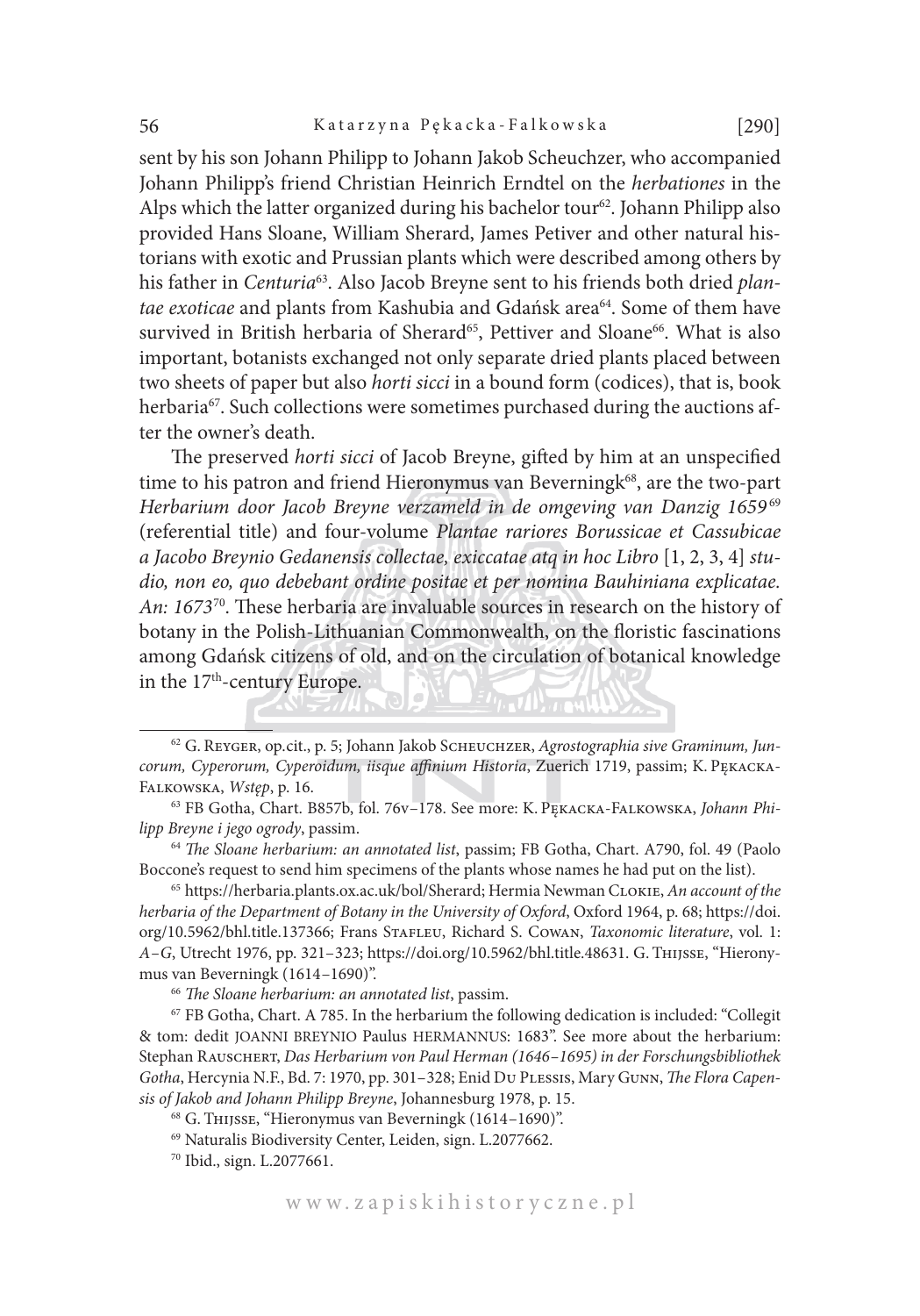As Gerard Thijsse has ascertained, after 1690 Breyne's *horti sicci*, together with other herbaria owned by van Beverningk, were bequeathed to one of his nephews, Melchior Gerard van Rietveld. After the latter's death they passed into the hands of subsequent inheritors, and in July 1741 they were added to the library of Leiden University and then to Nationaal Herbarium Nederland / Naturalis Biodiversity Centre<sup>71</sup>.

What induced Jacob Breyne to compile the mentioned herbaria is unknown, as are the reasons for and means of sending them from Gdańsk to the Dutch collection of his friend and patron. Perhaps the older of the Gdańsk *horti sicci*, compiled on loose sheets of laid paper when Breyne was merely twenty two years old, served as a documentation of his botanical trips through Gdańsk area and a compilation of plant knowledge passed to him by his informants. The newer herbarium, made when Breyne was in his thirties, seems to have been an important aid in his work on *Pomerelliae Viridarius*, which might be confirmed by fragments of descriptions on some of the labels that accompany the plants<sup>72</sup>. It is also worth emphasizing that some of the Pomerelian plants preserved in both of the Leiden *horti sicci* were described by Breyne the Elder in the 1670s in his brief reports published in the *Miscellanea Curiosa* as well as mentioned in *Centuria* and *Prodomus* (I).

The Leiden herbaria of Jacob Breyne put together contain over a hundred specimens (in various states of preservation) of dried plants from Kashubia and Pomerelia. However, neither of them is complete. In the older one, many objects have crumbled while some others were removed or excised together with their labels. In the four-volume herbarium from 1673, selected sheets with plants were cut out, which is clearly confirmed by gaps in numbering of the sheets. As Gerard Thijsse notes, individual missing objects may have been removed from Breyne's herbaria on purpose and included in other collections kept in Leiden<sup>73</sup>.

In the 1659 herbarium Breyne the Elder included among others information concerning the area of occurrence of a given plant, its flowering time and such features as colour and smell, thus following the works of earlier Gdańsk botanists. He also gave Latin names of the plants according to the nomenclature of Caspar Bauhin, quoting sometimes the *nomina* used by other naturalists (e.g. Jules Charles de l'Écluse). The additional information was written in Latin and Dutch either on labels that were among the elements fixing the plant to the sheet or directly on the sheets of the herbarium. In the 1673 herbarium

<sup>71</sup> G. Thijsse, "Hieronymus van Beverningk (1614–1690)"; Ph.Ch. Molhuysen, op.cit., pp. 87–89.

<sup>72</sup> Comp. A. Fleischer, *Rooted in fertile soil*, pp. 112–113.

<sup>73</sup> G. Thijsse, "Hieronymus van Beverningk (1614–1690)"*.* Thijssje lists the herbaria from Leiden shelf marks L0144230 and L0365009.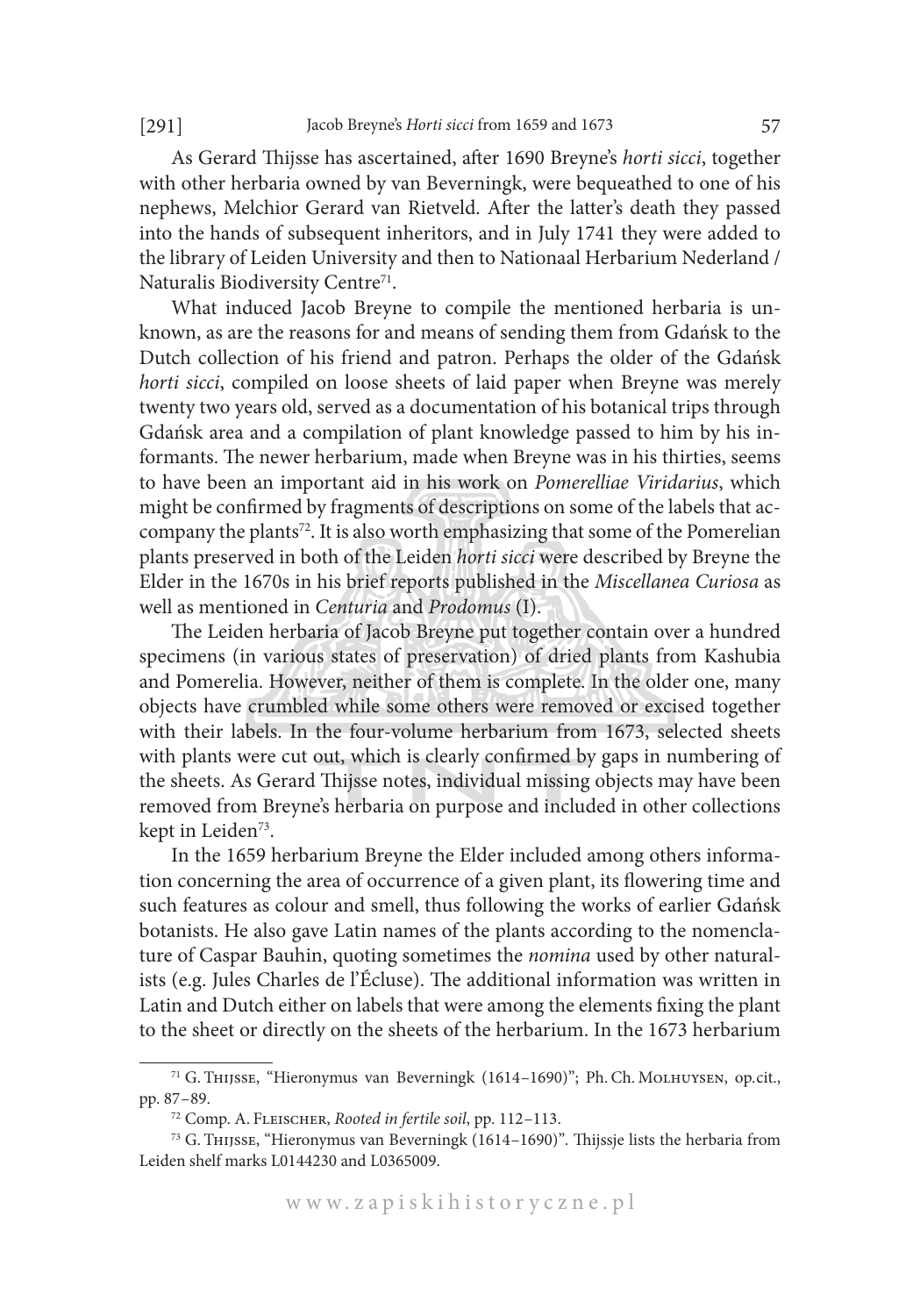he also used the nomenclature of the Bauhins (Caspar and Johann), providing at the same time names used by Pierre Bellon, Robert Morison, Jacobus Theodorus Tabernaemontanus, Matthias de l'Obel and other significant authors of botanical literature. Furthermore, in the newer herbarium the objects are ordered in accordance with Morrison's criteria, which might have facilitated their identification and integration with other specimens, also those belonging to separate collections<sup>74</sup>. The additional information on the labels was written only in Latin.

| <b>Inventory</b> number | L.2077662                                                                                                                                                         | L.2077661                                                                                                                                                               |
|-------------------------|-------------------------------------------------------------------------------------------------------------------------------------------------------------------|-------------------------------------------------------------------------------------------------------------------------------------------------------------------------|
| 1                       | 2                                                                                                                                                                 | 3                                                                                                                                                                       |
| Location                | Naturalis Biodiversity<br>Center, Leiden                                                                                                                          | Naturalis Biodiversity Center,<br>Leiden                                                                                                                                |
| <b>Dated</b>            | 1659                                                                                                                                                              | 1673                                                                                                                                                                    |
| <b>Binding</b>          | Secondary cover - two<br>cardboard dust-jackets<br>connected with ribbons;<br>Two sets of sheets (pars 1,<br>pars 2) – each of the sets<br>in a separate envelope | Secondary cover (connecting four<br>original volumes) of half-linen,<br>tied (corners and spine of linen),<br>covered with marbled paper<br>(of the "glue" marble type) |
| <b>Size</b>             | h x w x d: 53.0 x 28.8 x 5.2 cm                                                                                                                                   | $h x w x d: (39.5+3.5) x 27.5 x 5.5 cm$                                                                                                                                 |
| <b>Number of sheets</b> | Pars 1: fol. $1 -$ fol. 28<br>Pars 2: fol. 1 - fol. 16                                                                                                            | Original numbering only on<br>sheets with plants, ink:                                                                                                                  |
|                         |                                                                                                                                                                   | Vol. 1: 26 pp.,<br>original sheet numbers (fol.): 62,<br>64, 67, 68, 69;                                                                                                |
|                         |                                                                                                                                                                   | Vol. 2: 22 pp.,<br>original sheet numbers: 45, 46,<br>48, 49, 50, 51, 53, 54, 55, 56, 57,<br>58, 59, 60, 61;                                                            |
|                         |                                                                                                                                                                   | Vol. 3: 42 pp.,<br>original sheet numbers: 22, 23,<br>24, 25, 26, 27, 29, 30, 32, 33, 35,<br>36, 37, 39, 40, 41, 42, 44;                                                |
|                         |                                                                                                                                                                   | Vol. 4: 26 pp.,<br>original sheet numbers: 1, 2, 3, 6                                                                                                                   |

Tab. 1: Jacob Breyne's seventeenth-century herbaria

<sup>74</sup> A. Fleischer, *From the fertile soil*, p. 114; Sydney Howard Vines, *Robert Morison and John Ray*, [in:] *Makers of British Botany. A collection of biographies by living botanists*, ed. by Francis Wall Oliver, Cambridge 1913, pp. 8–43.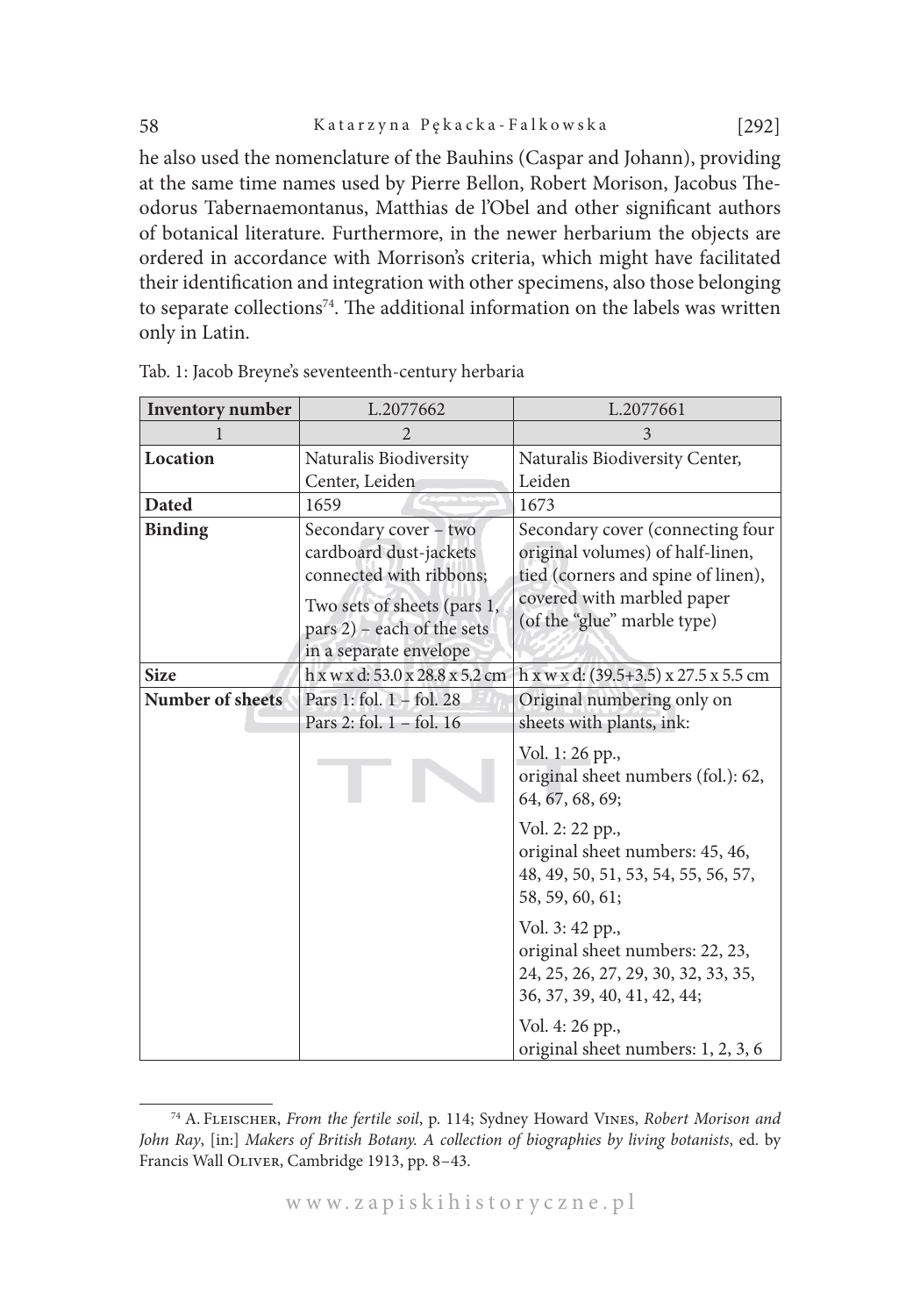| 1                                     | $\overline{2}$                                                                  | 3                                                                                                                                                                                                                                                                |
|---------------------------------------|---------------------------------------------------------------------------------|------------------------------------------------------------------------------------------------------------------------------------------------------------------------------------------------------------------------------------------------------------------|
| Title on the cover<br>[printed label] | [Herbarium door Jacob<br>Breyne verzameld in de<br>omgeving van Danzig<br>1659] | [Jacob Breynii Plantae rariores<br>Borussiacae et Cassubieae An:<br>1673.                                                                                                                                                                                        |
| <b>Title inside</b><br>[handwritten]  | none                                                                            | [bs.]<br>Plantae rariores Borussicae et<br>Cassubicae a Jacobo Breynio<br>Gedanensis collectae, exiccatae<br>atq in hoc Libro Primo studio,<br>non eo, quo debebant ordine<br>positae et per nimina Bauhiniana<br>explicatae. An: 1673.<br>$(ACAD LAGB)$ $(5.)$  |
|                                       |                                                                                 | [bs.]<br>Plantae rariores Borussicae et<br>Cassubicae a Jacobo Breynio<br>Gedanensis collectae, exiccatae<br>atq in hoc Libro Duo studio,<br>non eo, quo debebant ordine<br>positae et per nimina Bauhiniana<br>explicatae. An: 1673.<br>(ACAD LAGB) (6.)        |
|                                       |                                                                                 | [bs.]<br>Plantae rariores Borussicae et<br>Cassubicae a Jacobo Breynio<br>Gedanensis collectae, exiccatae<br>atq in hoc Libro Tertio studio,<br>non eo, quo debebant ordine<br>positae et per nimina Bauhiniana<br>explicatae. An: 1673.<br>$(ACAD LAGB)$ $(7.)$ |
|                                       |                                                                                 | [bs.]<br>Plantae rariores Borussicae et<br>Cassubicae a Jacobo Breynio<br>Gedanensis collectae, exiccatae<br>atq in hoc Libro Qvarto studio,<br>non eo, quo debebant ordine<br>positae et per nimina Bauhiniana<br>explicatae. An: 1673.<br>$(ACAD LAGB)$ $(8.)$ |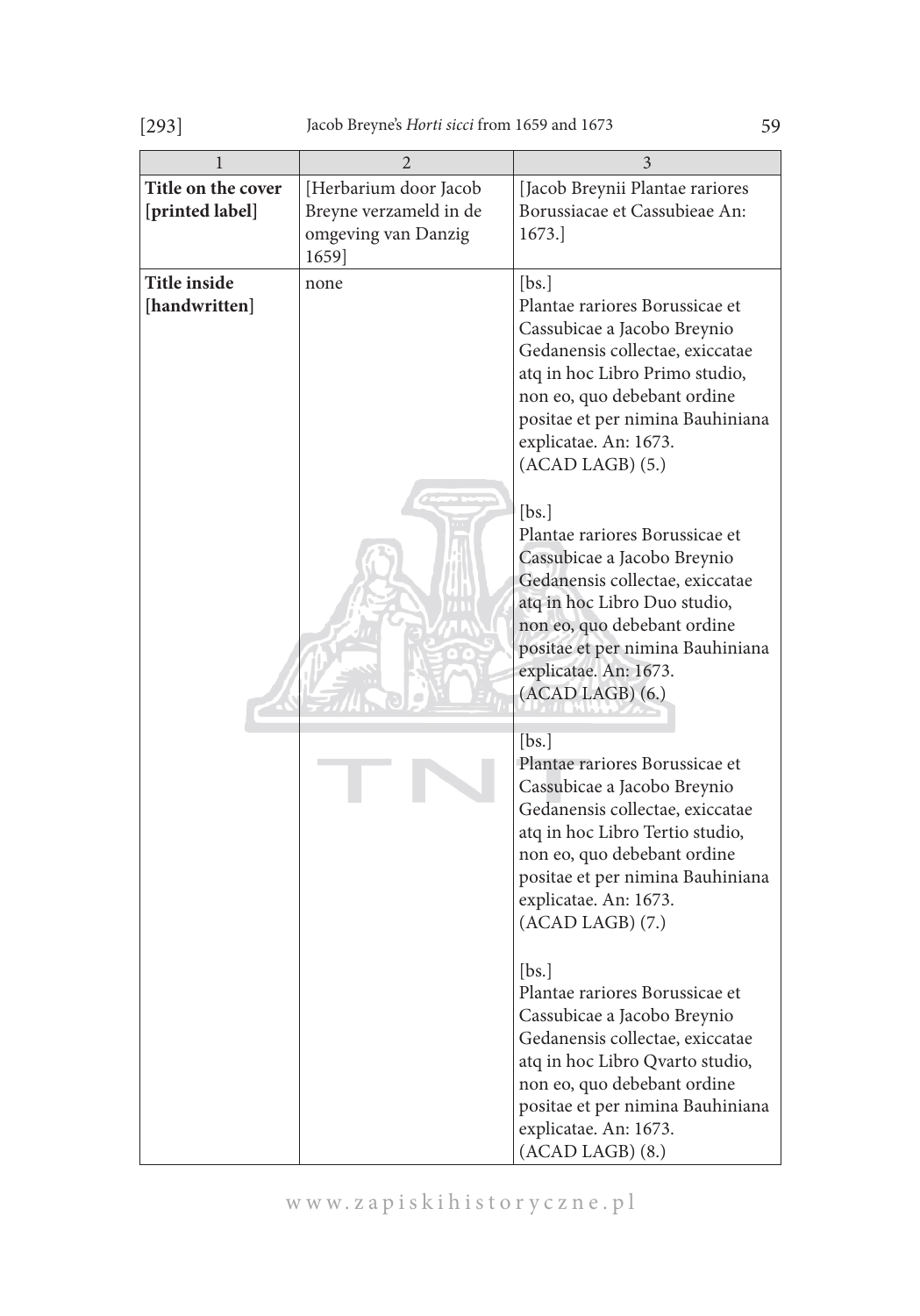| $\mathbf{1}$                      | $\overline{2}$                                    | 3                                                                 |
|-----------------------------------|---------------------------------------------------|-------------------------------------------------------------------|
| Spine                             | Not applicable                                    | Upper part (a label, handwritten):<br>J. Breynii Plantae rariores |
|                                   |                                                   | Borussiacae et Cassubieae An:                                     |
|                                   |                                                   | 1673.                                                             |
|                                   |                                                   |                                                                   |
|                                   |                                                   | Lower part (a label, printed):                                    |
|                                   |                                                   | Bibiothecae Pub.                                                  |
|                                   |                                                   | [damaged fragment]ex [damaged                                     |
|                                   |                                                   | fragment]nus No 1710.                                             |
| <b>Index</b>                      | none                                              | none                                                              |
| Method of object                  | glue and strips of paper;                         | glue and strips of paper; paper                                   |
| fixing                            | paper labels                                      | labels                                                            |
| Total number of                   | 57                                                | 47                                                                |
| preserved objects                 |                                                   |                                                                   |
| Number of                         | $1 - 6$                                           | $1 - 3$                                                           |
| preserved objects<br>on a sheet   |                                                   |                                                                   |
| State of preserved                | good, poor (partially                             |                                                                   |
| objects                           | crumbled), very poor                              | good                                                              |
|                                   | (almost entirely crumbled)                        |                                                                   |
|                                   |                                                   |                                                                   |
|                                   | note: some objects missing                        | note: some objects missing                                        |
|                                   | (entirely crumbled, excised                       | (excised cards)                                                   |
|                                   | or removed with labels)                           |                                                                   |
| <b>Botanical</b>                  | polynomial Latin names,                           | polynomial Latin names, isolated                                  |
| nomenclature                      | isolated Greek inclusions,                        | Greek inclusions,                                                 |
|                                   | supplementary                                     | supplementary information in                                      |
|                                   | information in Latin and                          | Latin                                                             |
|                                   | Dutch                                             |                                                                   |
| Location/medium<br>of description | a paper label glued to<br>the plant and/or a note | a paper label glued to the plant                                  |
|                                   | directly on the leaf                              |                                                                   |
| Handwriting                       | Jacob Breyne                                      | Jacob Breyne                                                      |
|                                   |                                                   |                                                                   |
| Object annotation                 | secondary paper labels                            | none                                                              |
| / taxonomy                        | with Latin names                                  |                                                                   |
| modernisation                     | of identified objects                             |                                                                   |
|                                   | following Linnaeus'                               |                                                                   |
|                                   | nomenclature, Simon Jan                           |                                                                   |
|                                   | van Ooststroom                                    |                                                                   |
| <b>Online access</b>              | none                                              | one                                                               |

Source: author's own work.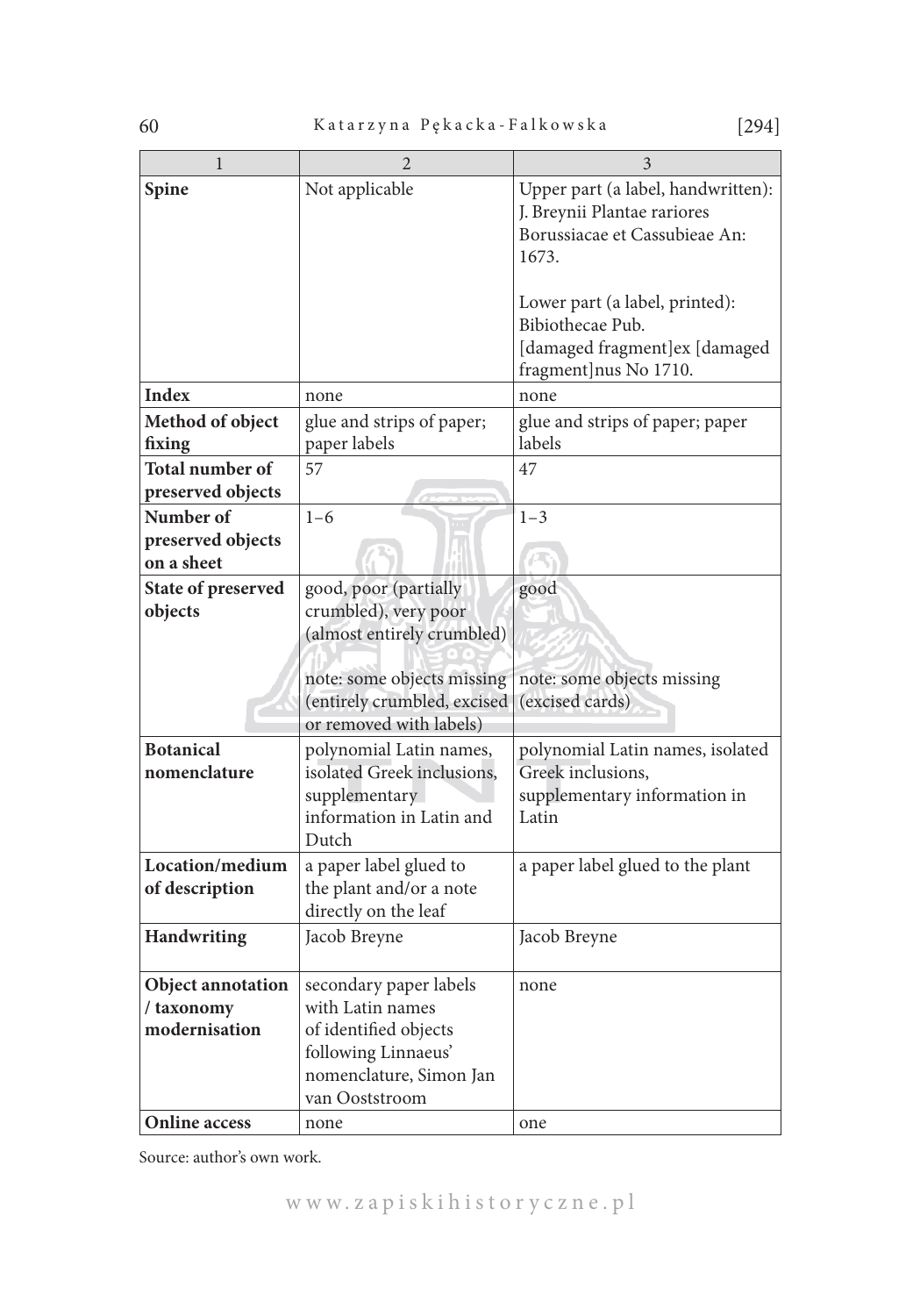The *horti sicci* kept in Leyden nowadays have historical significance. However, they can be useful for historians and philosophers of science as well as botanists and ethnobotanists studying old classification systems or for scholars following the history of indigenous flora of early modern Poland or that of the southern Baltic coast. These sources can be utilised also by historians of art studying scientific illustrations (predominantly botanical ones), by the representatives of environmental history specializing in changing relations between humans and natural environment during the last centuries as well as by researchers of other disciplines.

The preparation of the text from the herbaria for printing partially followed the publisher's instruction *Empfehlungen zur Edition frühneuzeitlicher*  Texte vom Arbeitskreis "Editionsprobleme der Frühen Neuzeit"<sup>75</sup>. Only some abbreviations were expanded, which is marked in the text. It was also noted whether the description of a given plant was found on the attached labels or directly on paper, and whether it was accompanied by a dried specimen of that *plantae*. In order to save space, the original arrangement of the text was replaced by the graphic arrangement introduced by the publisher.

\* \* \* I would like to express my gratitude to Christel Schollaardt, a Hoofd Collectie Botanie, and Roxali Bijmoer, a Senior Collections Manager at the Naturalis Biodiversity Center in Leiden for allowing me to conduct a research in the collection of historical herbaria. Furthermore, I would like to thank Gerard Thijsee for sharing with me an unpublished article "Hieronymus van Beverningk (1614–1690), diplomat and plant lover. His garden and herbaria, in particular those of Paolo Boccone (1633–1704), Jacob Breyne (1637–1697) and Paul Hermann (1646–1695)".

The text was written thanks to the support of Herzog-Ernst-Stipendium der Fritz Tyssen Stifung (Gotha query).

#### Annex no. 1

#### J. Breyne's herbaria of 1659

[Herbarium door Jacob Breyne verzameld in de omgeving van Danzig 1659] Naturalis Biodiversity Center, Lejda, sign. L.2077662

The copies published with sporadical mistakes in proper names by: Simon Jan van Ooststroom, *Een 17de eeuwsch herbarium uit de omgeving van Danzig*,

<sup>75</sup> http://www.heimatforschung-regensburg.de/280/1/E-Forum\_AHF-Empfehlungen.pdf [accessed 19 IX 2018].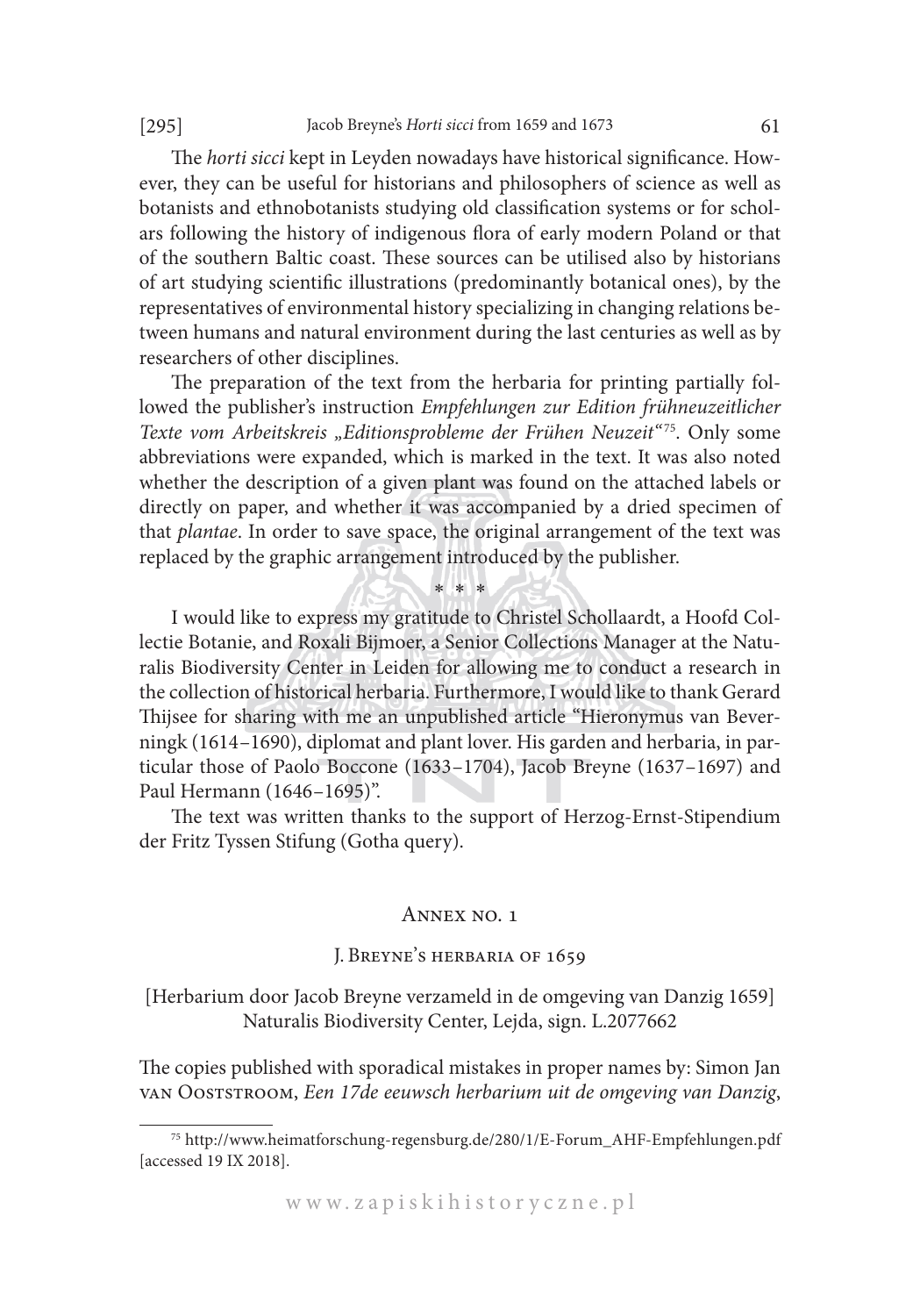[in:] *Gedenkboek J. Valckenier Suringar, 24 December 1864 – 17 October 1932*, Wageningen 1942, pp. 212–217.

#### Part 1

#### Fol. 1

a-ACAD LVGD-a

*[fragments of the chipped plant] [written on the paper]* Hedisarum peregrinum Clusii

# Fol. 2

*[three fragments of plants][ on the paper]* Gentiana palustris latifolia flore punctato. Cas. Bauhini<sup>76</sup>. in Pinace<sup>77</sup>. Sive Alisma folio glabro. in Phytopinace<sup>78</sup>. Collegi. Ao 1659. M. Augusto.

NB. hier bennen 2 soorten in fatzoen van bloemen verschillende No. 1. is dese die UE sende, heeft groote en heel scherpe spitz biadige bloemen, No. 2 waer van hier, een bloemche leit, de welcke kleiner, ende botter. In de coleur is oock een verschil, als. bleick. 2. blauw. 1. brujjn, de placken (?) bennen doorgaens een coleur. N. 2.

#### Fol. 3

*[three plants removed; the remains after three labels]*

[unnumbered sheet]

*[on the paper]* Gentiana cruciata major.

[unnumbered sheet]

*[the plant without a label]*

Fol. 4

*[dried plant] [on the paper]* Teucrium

a--a seal

<sup>&</sup>lt;sup>76</sup> Caspar Bauhin (1560–1624) – Swiss naturalist, he introduced the binomial nomenclature of anatomy and botany. 77 Caspar Bauhin, *Pinax theatri botanici*, Basileae 1623.

<sup>78</sup> Idem, *Phytopinax seu Enumeratio plantarum ab Herbariis nostro seculo descriptarum, cum earum differentiis: cui plurimarum hactenus ab iisdem non descriptarum succinctae descriptiones & denominationes accessere: Additis aliquot hactenus non sculptarum plantarum vivis iconibus: / Casparo Bauhino Botanico & Anatomico Acad. Basileens. ordin. Auctore*, Basileae 1596.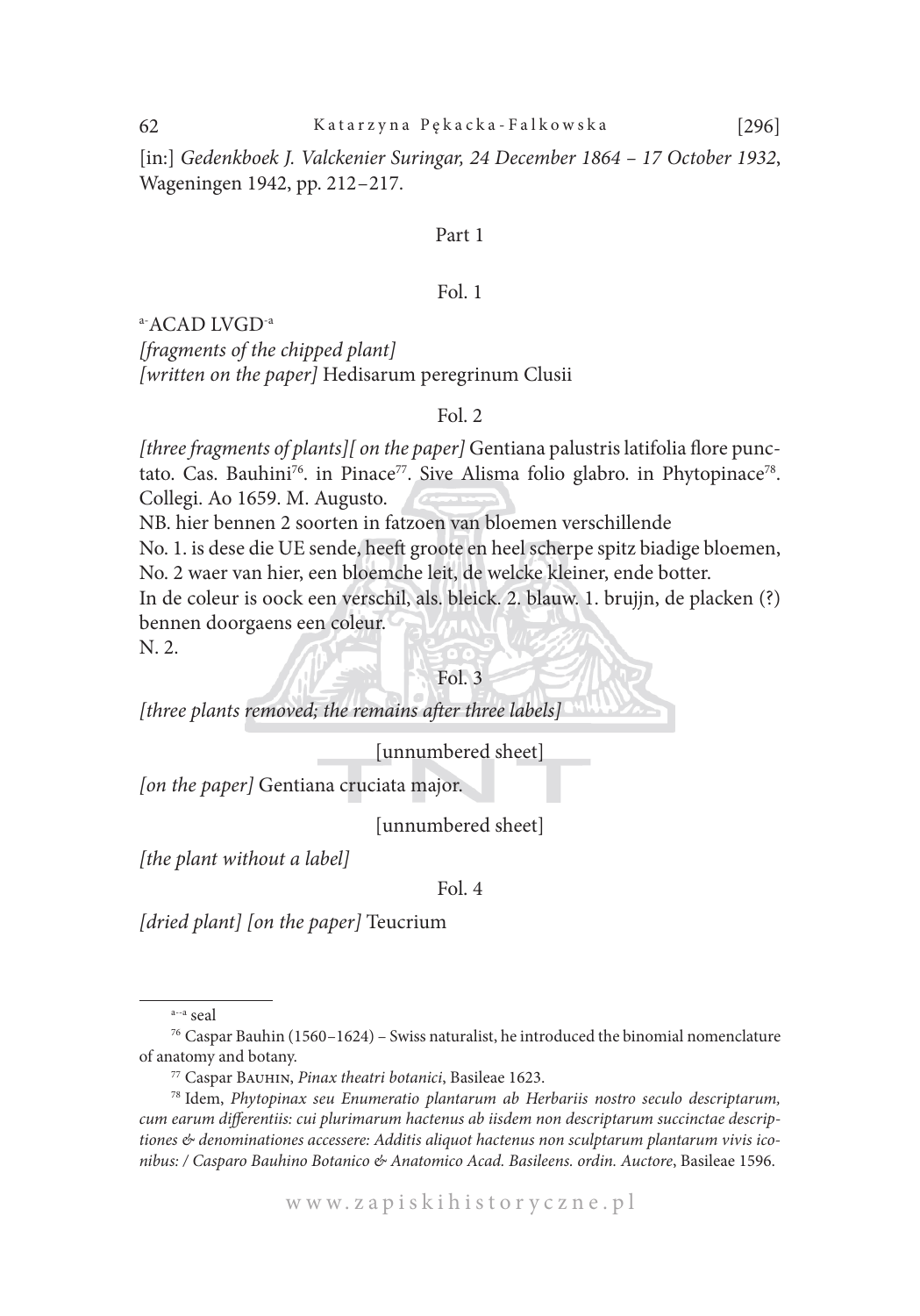*[dried plant] [on the label]* Chamaecist[us] flore luteo <sup>b-</sup>C. B.<sup>-b</sup> sive. Panax Chironicu[m] Matthiol.79 M. Julio, in collib[us] inter desertum Bahrenwinckel et Jaskendahle

[dried plant] [on the label] Selago tertia. Thalii.<sup>80</sup> sive musc[us] erect[us] ramos[us] saturate viridis, granula inter folia haben. C.B. Rara est plantula et reperi in montib[u]s sylvosis bej Mattaren. *[on the label]* NB. Dese Muscus dryefft soo sterck als Sabina

[dried plant] [on the labe] Polygonum <sup>c</sup> Polyg. Coccife[r]u[mignes].

M. Julio, copiose in montib[us] apricis. Juxta. Pagu[m] Bringenzii

[dried plant] [on the label] Vaccinia. Pannonica. Gesn.<sup>81</sup> Trunckel beren.

In udosis Insul: Nerring: *[on the paper]* Op het vel is geschreven: Als men veel van dese peeren eet soo wordt men soo droncken als off men veel wjjn gesoopen hadde. Fol. 6

*[dried plant] [on the label]* Cist[us] Ledon foliis rorismarini ferrugineis. C. Bau. NB. de Schweden hebben van dit kruyt wel 10 voeder uyt de Neeringh gehalt, om in het bier voor de Soldaten te doen twelck furiesigkeit maekt

*[dried plant] [on the label]* Fer[r]u[m] equinu[m] siliqua singulari. C. Bau. Sive. Sferro cavallo. Adversar: Solea equina. In historia generalis lugduni cusa<sup>82</sup> *[dried plant] [on the label]* Anonymos tenuifolia. Clus.<sup>83</sup> sive. Anthyllis montana. in histor. gener. lugduni cusa. Floret mense Junio in montib[us] inter ericas prope desertum Bahrenwinckel. Sed in montib[us] non procul pagu[m] bringen zu ad semicubitu[m] crescit.

*[dried plant] [on the label]*

*[dried plant] [on the label]* Viola barbata angustifolia. Dalechampii<sup>84</sup>. Floret M. Julio in monte isto herboso inter veperes juxta patibulu[m].

<sup>84</sup> Jacques Dalechamps (1513–1588) – French doctor and botanist, Gesner's correspondent.

b--b overwritten initials

c two words crossed out

<sup>79</sup> Pietro Andrea Gregorio Mattioli (Matthiolus) (1501–1577) – an Italian naturalist; he was interested in medical botany; he edited botanical works of Dioscurides. 80 The plant described by J. Breyne in: idem, *Obs. CXLIX: De Selagine tertia thalii*, Miscel-

lanea Curiosa, An. 4–5: 1673/1674, Dec. I, p. 198.

<sup>81</sup> Conrad Gesner (1516–1565) – a Swiss naturalist interested in botany, the author of *Historia Plantarum*.

<sup>82</sup> Jacques Dalechamps, *Historia generalis plantarum* […] [Pars prima], Lugduni 1586.

<sup>83</sup> Jules Charles de l'Écluse (Clusius) (1526–1609) – French physician and botanist, active in Flanders, one of the most important botanists of the sixteenth century. As the first in history he created scientific descriptions of plant species.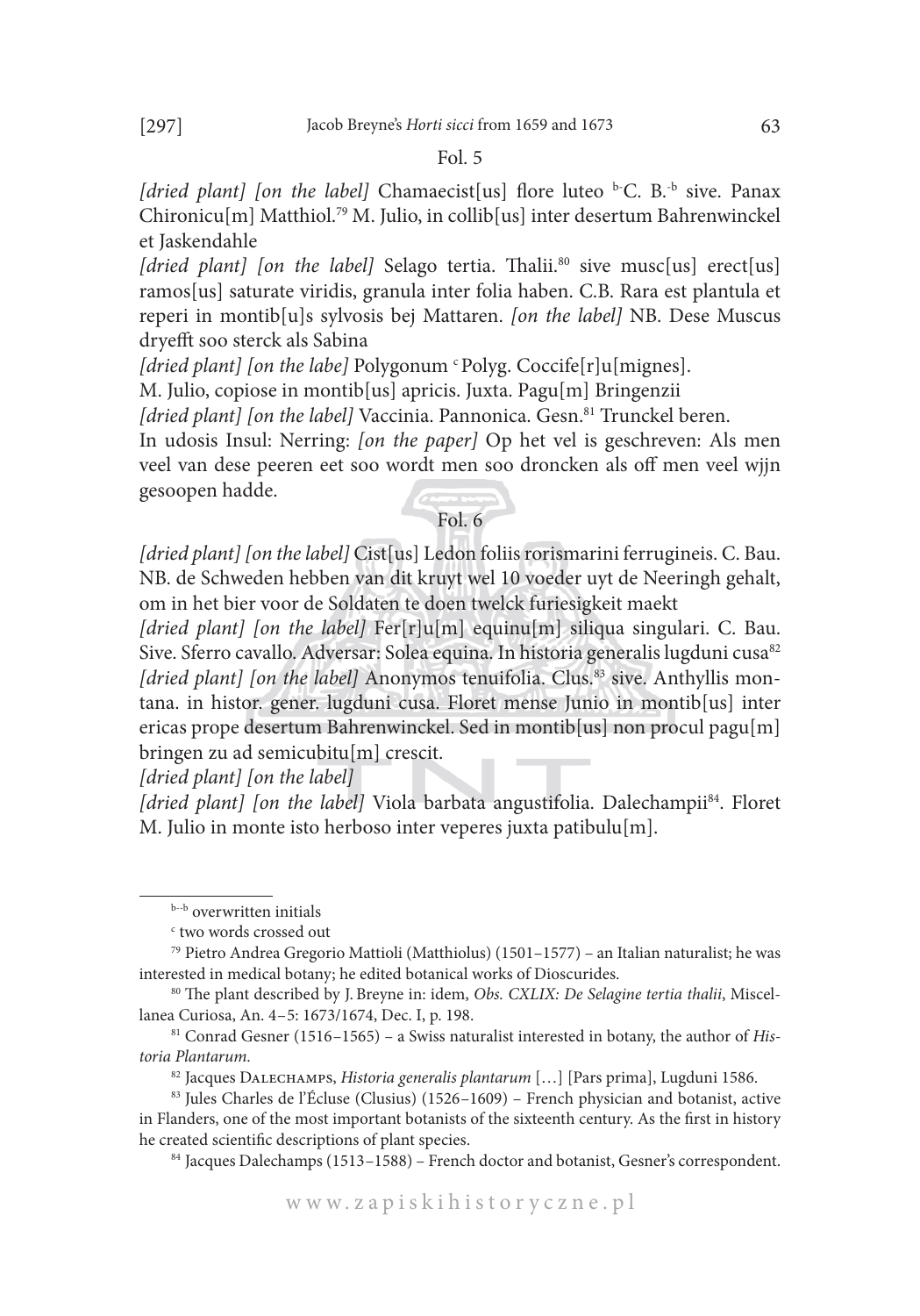*[dried plant] [on the label]* Origanu[m] specious[m]. M. Julio et Augusto. reperi copiose in colle isto herboso inter veperes prope patibulu[m]

*[dried plant] [on the label]* Chamaenerion Gesnerii flore albo. Rara est planta, et nullibu[s] nisi tantu[m] in deserto vulgo bahren winckel. adhuc observavi. ubi etiam college

*[removed plant, remains of the label]*

#### Fol. 9

*[two removed plants, remains of a label] [dried plant] [on the label]* Rapuncul[us] spicat[us] flore albo. In sylvis ac sylvosis montib[us]. M. Julio.

#### Fol. 10

*[two removed plants, remains of labels]*

Fol. 11

*[three removed plants, remains of a label]*

Fol. 12

*[removed plant, remains of the label]*

*[dried plant] [on the label]* Pyrola rotundifolia major fol. ampliore mollique Cas. Bau.

M. Julio ad margin. sylvaru[m].

[dried plant] [on the label] Stoebe Austriaca. Clusii. In collib<sup>[us]</sup> ac montib<sup>[us]</sup> herbosis inter frutices in deserto Bahren winckel. M. Augusto

[unnumbered sheet]

*[fragments of three dried plants without labels]*

#### Fol. 15

*[removed plant, remains of the label]*

*[dried plant] [on the label]* Pyrola. rotondifolia. folio minore et atrovirose. flore luteo virescente. inodor. M. Julio. In ista spelunca ubi Calceolus Mar.<sup>85</sup> cres., et etiam in sylv. Jasken:

#### Fol. 16

*[two removed plants, remains of the label]*

<sup>85</sup> The plant described by J. Breyne in: idem, *Obs. CCLXXXIX: De musco pulmonario*…, Miscerllanea Curiosa, An. 3: 1673, Dec. I., pp. 509–511.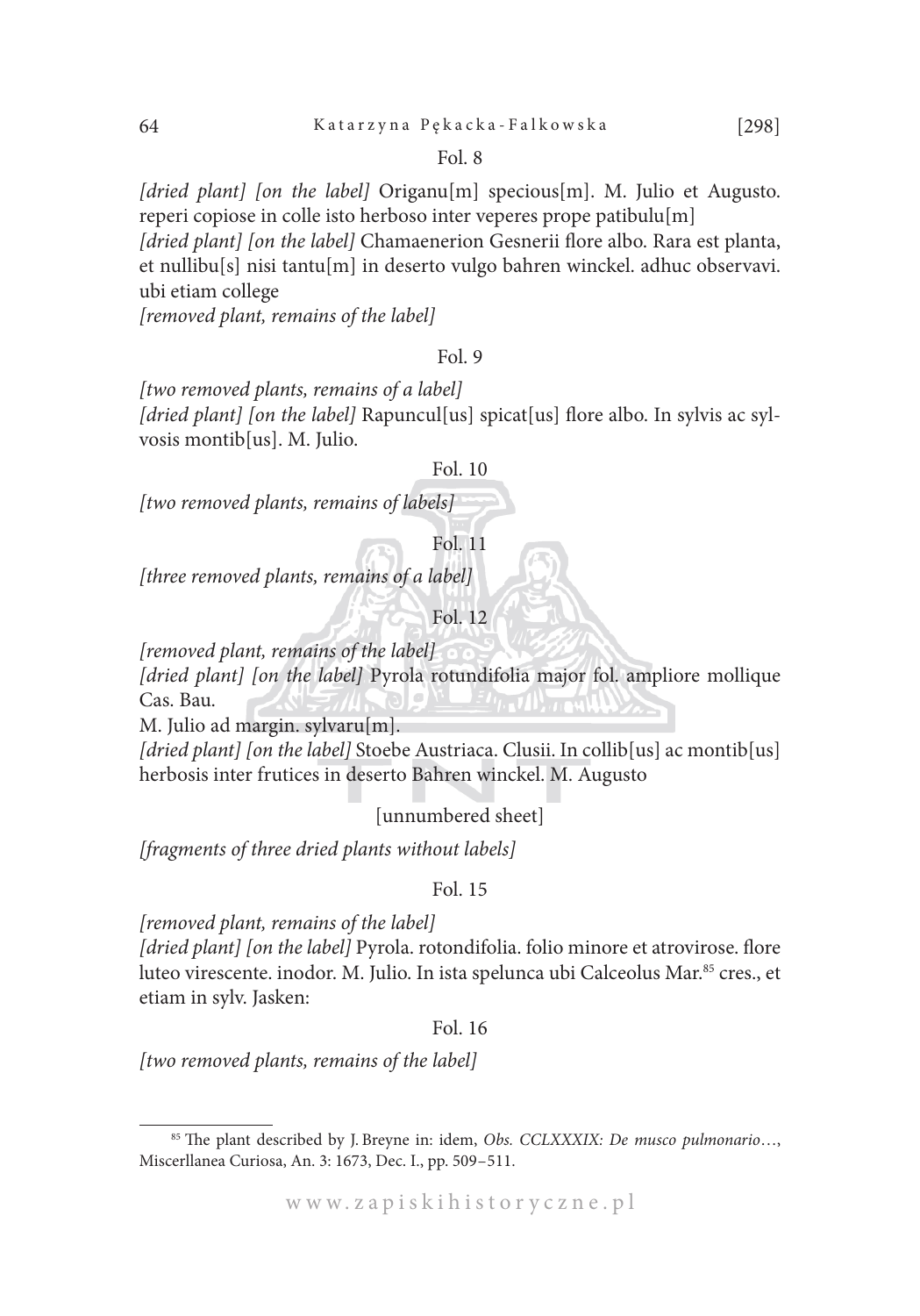*[three removed plant, remains of the label]*

#### Fol. 19

*[dried plant] [on the label]* Scorzonera montana humilis latifolia. J. B.<sup>86</sup> M. Majo. In montib[us] inter ericae in deserto Bahren winckel.

*[dried plant] [on the label]* Hyraciu[m] Pannonicu[m] latifoliu[m] maj[us] folio non maculato. In montib[us] in deserto Bahren winckel.

#### Fol. 20

*[removed plant, remains of the label]*

*[dried plant] [on the label]* Hyracium mont, latifol. Clusii folio macul. M. Junio in collib[us] et montib[us] herbosis in deserto Bahren winckel

*[dried plant] [on the label]* Fungus ramos[us] Imperati. S. Digitelli. M. Aug[usto] in sylvis ubi dodrantem non superat *[na papierze]* Van deze Manninae worden 3 soorten gevonde. No. 1 is dese en geel von coleur. No. 2 is grauw. No. 3 is wit. [dried plant] [on the label] Lactucella sylv. repens. Camerar.<sup>87</sup> M. Julio. op een weide achter de Oliwe niit ver van Ambrosie syn hoff, al de waer de diverse Satiyria staen.

Fol. 21

*[removed plant, remains of the label] [dried plant] [on the label]* Dauc[us] montan[us] hirsute[us]. M. Augusto. in montib[us] ubiq[ue]

#### Fol. 22

*[two removed plants, remains of the label]*

#### Fol. 23

*[dried plant] [on the label]* Daucus λασιόχανλος Thalio. dit is hier een rare plante, ende groeit opt geberchte achter Miggauw

*[dried plant] [on the label]* Meu[m] alteru[m] Silesiacu[m]. Cam. flore amethistino. dese aerdige aromatische plant in een lustigh bosche ontrent Bringenzii. in Junio en Julio.

*[on the paper]* Myrris altera parva lobelii

 $86$  Jean Bauhin (Johann Bauhin) (1541–1612) – Swiss naturalist an botanist, the brother of Caspar Bauhin.

<sup>87</sup> Joachim Camerarius (1534–1598) – German naturalist and botanist. The author of *Hortus medicus et philosophicus in quo plurimorum stirpium brevis descriptio* (1588).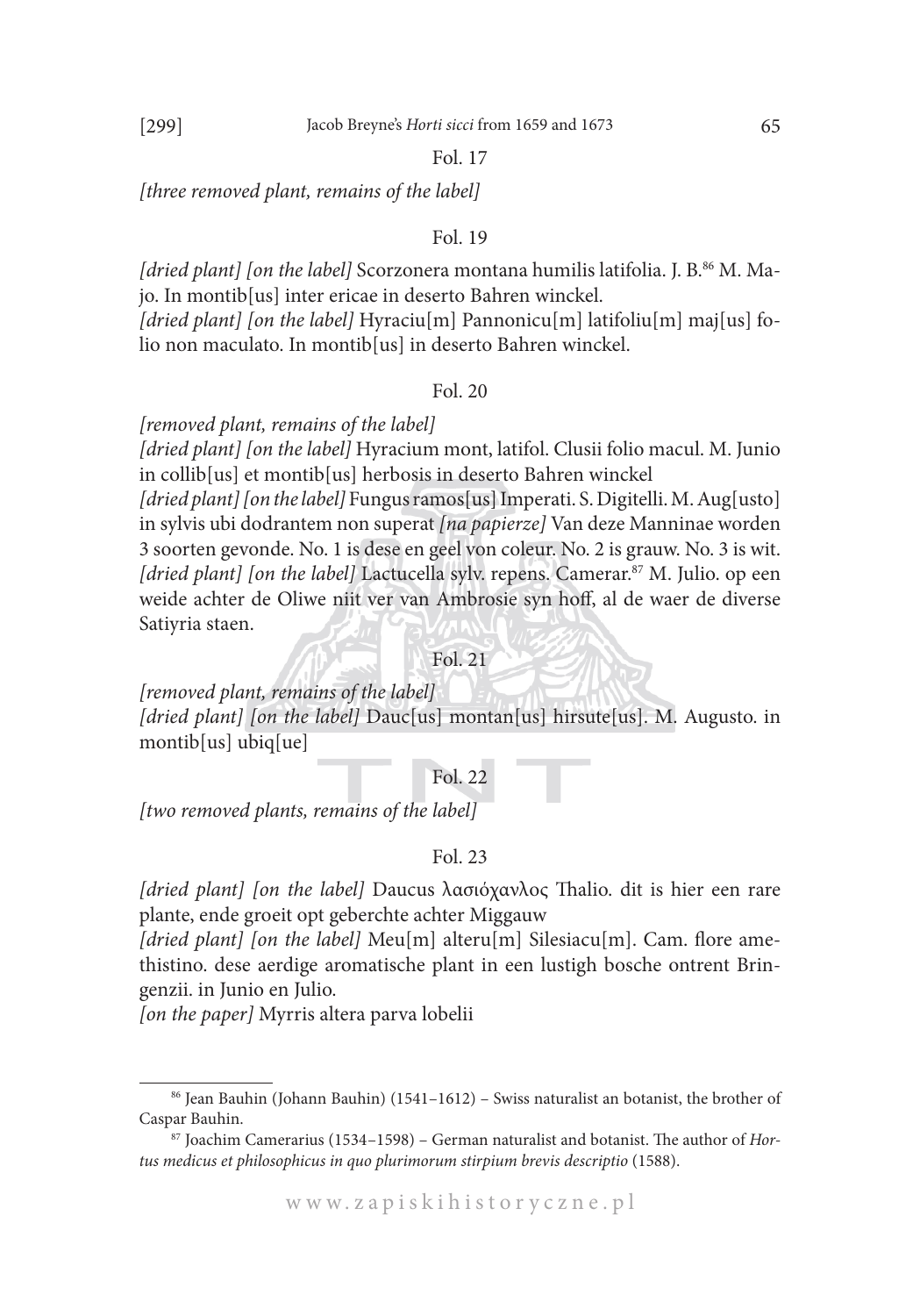*[on the paper]* Orobanche quib[us]da[m] Hypopitis flore sulphureo lanuginoso.

*[dried plant without a label]*

*[two removed plants, remains of the label]*

*[fragment of the plant] [on the label]* Testicul[us] vulpin[us]. Op het geberch in de woestine de bahren winckel. bloeidt ontrent Junio in grote abundansie

# Fol. 25

*[fragment of the plant] [on the label]* Phalangiu[m] ramosu[m]. M. Julio et Augusto. In montibus Juxta Monasterium Oliwe

*[fragment of the plant] [on the label]* Spartu[m] 3. lobelii. M. Julio, super montem vulgo de wunderberge

*[fragment of the plant] [on the label]* Juncus alpinus capitulo lanuginoso. M. Majo. In Insula Nerringa *[na papierze]* Juncus alpin[us] cu[m] cauda leporina C. Bau. NB. dit is heel raer, en diendt te weeten dat het nijt linu[m] pratense is.

*[fragment of the plant] [on the label]* Serapias minor rubello ni<sup>d-</sup>flore<sup>-d</sup>tente flore angustiiolia nullis inspersis punctulis e lobelii.

 $Fol. 26$ 

M. Julio in montib[us] inter ericas.

*[two removed plants, remains of the labels]*

[unnumbered page]

*[two removed plants] [on the paper]* flos semen

[unnumbered sheet]

*[on the paper]* Muscus terrestris clavatus C. B. Lycopodium. s. Pes Lupi. Selago 2. Thalii.

*[on the paper]* Groeidt in grote abundantie op het boschachtige geberghte ter Oliwe;

*[on the paper]* Lycopodium. s. Pes Lupi.

d--d crossed out fragment

e crossed out fragment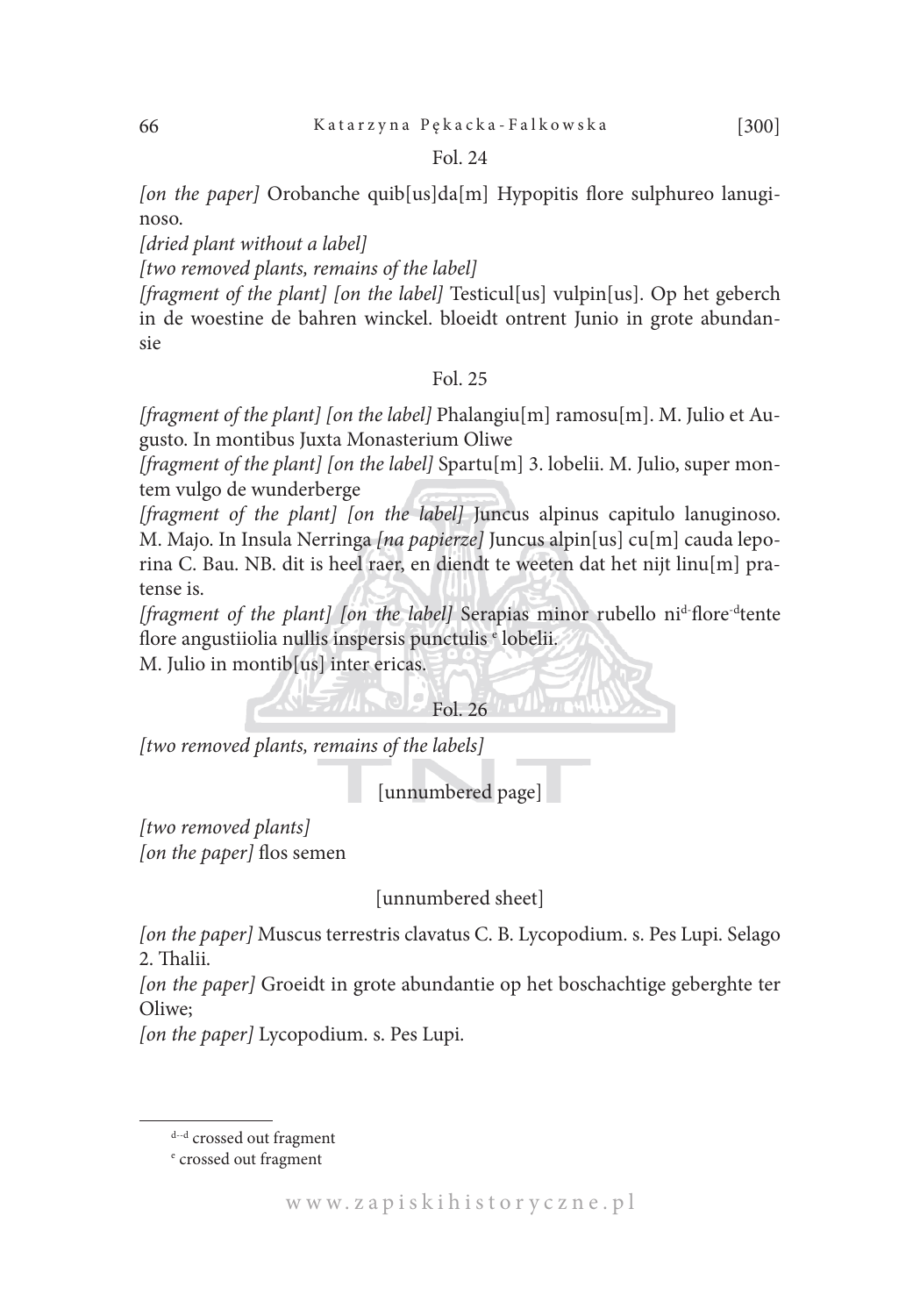[on the paper] Ledon Sijlesiacum Clus. sive. Rosmarinus sylvest. Dodo.<sup>88</sup> sive. Chamaepeuce Cordi.89 sive. Cistus ledon foliis rorismarini ferrugineis C. Bau. *[on the paper]* De Schweden hebben van dit Hesterchen wel 20 Voeder uijt de Neringh in het Hooft laeten voeren, om in het bier voor de Soldaten te doen, dan het heeft een Furiesmaekende kracht.

# [unnumbered sheet]

*[on the paper]* Ao. 1659. dese hebbe dit Jaehr noch toe gedaen. Pulsatilla ranunculi folio obtusiore. Jacobi Breynii. sive. Pulsatilla folio annemones secundae Cas. Bau.

NB. Flos est coeruleus odorat[us].

*[on the paper]* Floret M. Majo in montibus circa Thoruniam unde Jacobus Hase misit. sub nomine. Pulsatilla coerulea odoratissima. reperitur etiam in ericetis bey Beren.<sup>90</sup>

*[on the paper]* Lichen petrae: fol. supern. virid. prona parte alb : nervis nigris distinctis foliorum extremis orbiculis nigris tumidis. Eeperi cu[m] suis orbiculis onustis. M. Majo in montib[us] Oliwiensis.

*[on the paper]* Pulsatilla vernalis apii folio flore majore.

*[on the paper]* Pulsatilla flore clauso coeruleo. Joh. Bauh. NB. Ick hebbe dit Jaehr dese Pulsatilla met schwart brtujne bloemen gevonden. Item eene de welcke licht aschgrauw is ende de voorste spitsen van de blaeden bruyn.



a-AGAD LVGD-a

# [fol. unnumbered r]

*[on the paper]* Gnaphalium Creticum non descriptum Gnaphalium maximum; Helyochryson Orientale C. Bau.

#### Fol. 2

*[two removed plants, remains of the labels]*

a--a seal

<sup>88</sup> Rembert Dodoens (1517–1585) – Flemish doctor and botanist.

<sup>89</sup> Euricius Cordius – German botanist, the author of *Iudicium de herbis et simplicibus medicinae.*

<sup>90</sup> The plant described by J. Breyne in: idem, *Centuria*, p. 135.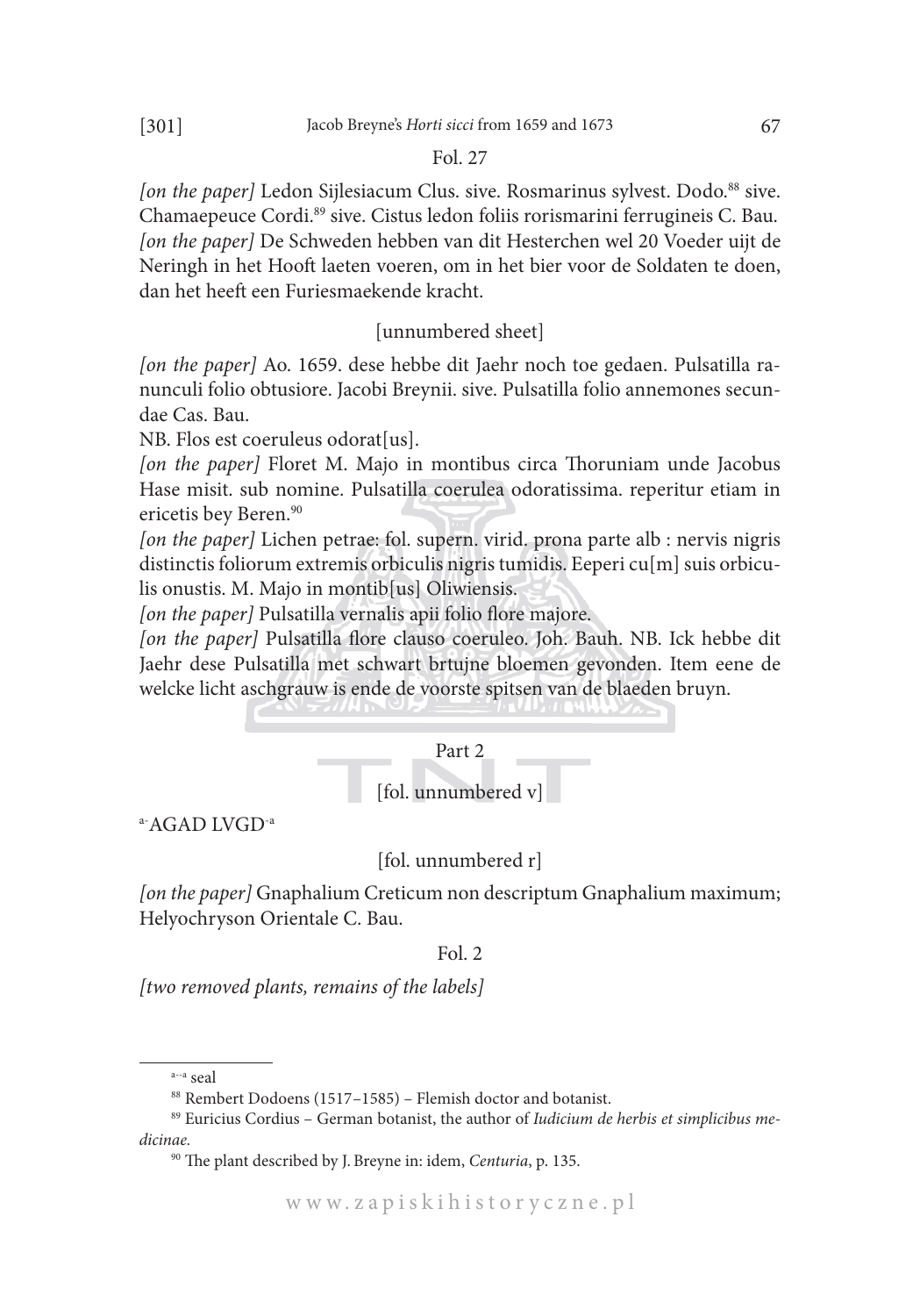#### 68 Katarzyna Pękacka-Falkowska [302]

#### Fol. 2

*[two removed plants, remains of the labels] [fragment of the plant] [on the label]* Stoechas rubescens, bloeyt op het Oliwsche geberchte in Augusto, ende wordt seiden gevonden *[on the paper, the words crossed out and undecipherable]*

#### Fol. 3

*[two removed plants, remains of the labels] [fragment of the plant] [on the label]* Origanum speciosu[m]. sive. varietas. Op een bergh soo achter de galghe staedt. in. Augusto

# Fol. 4

*[two removed plants, remains of the labels] [fragment of the plant] [on the label]* Veronica flore candido. dit raere plantene groeit ontrent, Beeren, in de wouden, ende bloeidt. in. Junio en Julio *[on the sheet]* De bloem is spierwit maer wordt in het opdrogen ros.

# Fol. 5

*[two removed plants, remains of the labels] [fragment of the plant] [on the label]* Vaccinia Pannonica. Ger. In Insula Nerringa  $F_0$   $F_0$   $F_0$   $F_1$ 

*[two removed plants, remains of the labels]*

*[fragment of the plant] [on the label]* Vicicia dumetoru[m] maxima, multiflora, flore albo, venulis purpureis, elegantissimis striatis, ut in Geranio Virginiano. Dese raere plante groeit In Julio. In de dunker bergachtige Buschen.

#### [unnumbered sheet]

*[on the paper]* NB. Als dese Nidus avis noch op seyn best staedt en bloeydt, soo heeft het dese selwdige vahle colour, die het nou heeft, want wortel, steel, blaeden en bloem is een coleur.

*[two removed plants, remains of the labels]*

# Fol. 8

*[removed plant, remains of the label]*

*[fragment of the plant] [on the label]* Aster montan[us] lute[us] Salicis glabro folio. C. Bau. In Augusto op het geberchte

*[fragment of the plant] [on the label]* Lactucella sylvestris repens. Camerar. M. Julio. in pratis Oliwiens: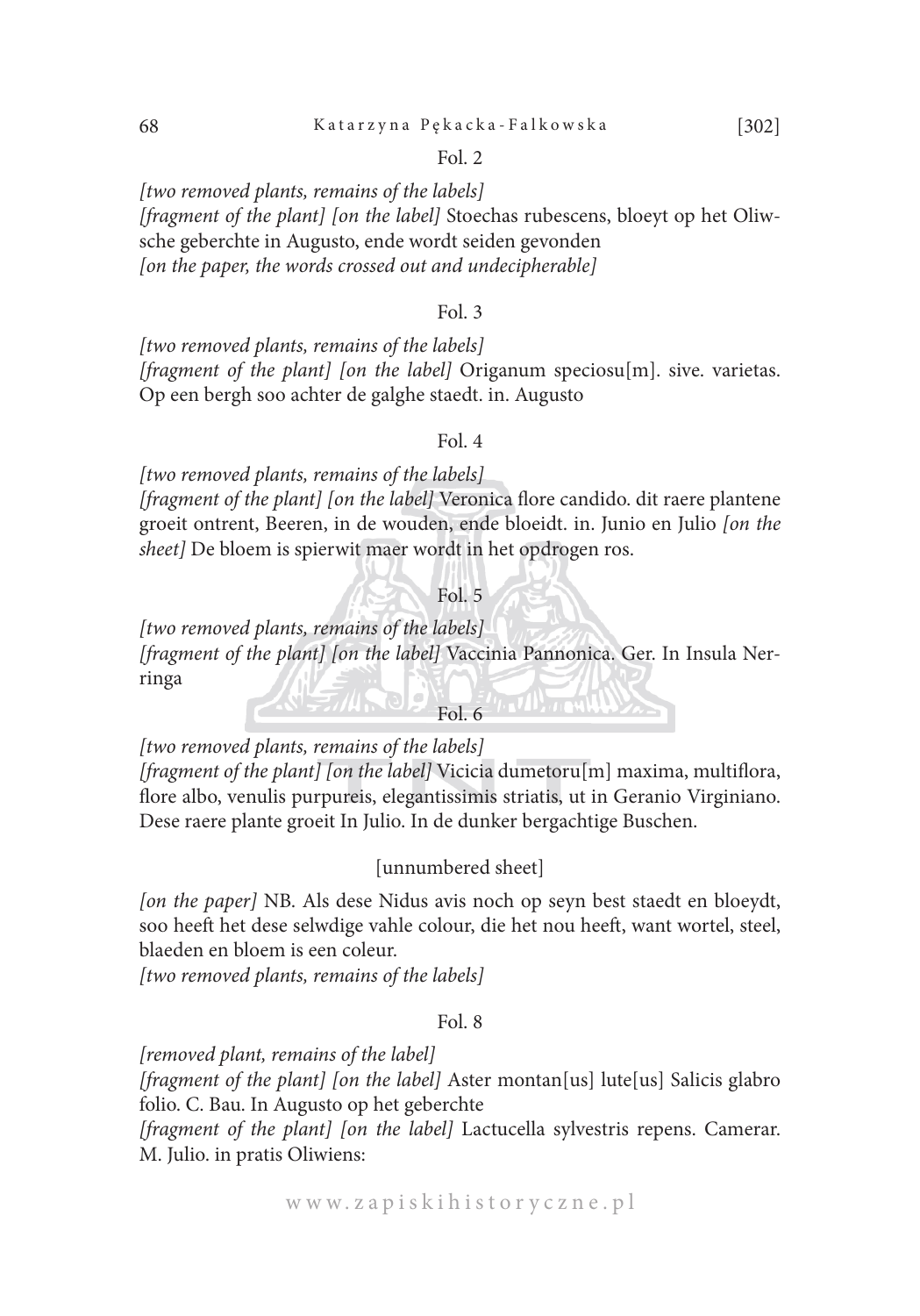#### [303] Jacob Breyne's *Horti sicci* from 1659 and 1673 69

#### [unnumbered sheet]

*[three removed plants, remains of the labels]*

#### Fol. 10

*[removed plant, remains of the label] [fragment of the plant without a label] [fragment of the plant] [on the label]* Ranuncul[us]<sup>91</sup> montanu[s] subhirsut[us] Latifoli[us] C.B. In de Valleien, aan de kanten, van de loopende fonteinen in Junio.

#### Fol. 11

*[removed plant, remains of the label]*

*[on the paper]* NB. dese soorte met bredere blaederen kan Ut bey Sr. Hermanus van den Burch siyn.

# Fol. 12

*[removed plant, remains of the label] [on the paper]*

NB. dese soorte met schmalle blaederen kan Ut bij mijn Cos. Johan Breynne syen.

*[fragment of the plant] [on the label]* Meum alteru[m] Sylesiacu[m]. Cam. flore amethistino.

Dit sterekruickende aromatische plantche groeidt In Julio in de Bahren winckel by Bringenzii.

# Fol. 13

*[fragment of the plant] [on the label]* Daucus λασιόχαυλος Thalii. Dese plant wordt weinigh gevonden dr groeit op de bergen onder de heide achter Miggauw in. Julio en Augusto.

*[removed plant, remains of the label]*

#### Fol. 14

*[three removed plant, remains of the labels] [fragment of the plant without a label]*

*[fragment of the plant] [on the label]* Thalictru[m] B. angustifolium Cam. Heet seiden wordt dese plante hier gevonden en groeit niet verre van Beeren, bloeidt in Julio.

# [unnumbered sheet]

*[on the sheet]* Alisma Tassani Caroli Johannis Bauhini. sive Gentiana. 12. et punctata. Clusii.

<sup>91</sup> The plant described by J. Breyne in: idem, *Prodomus I*, p. 45.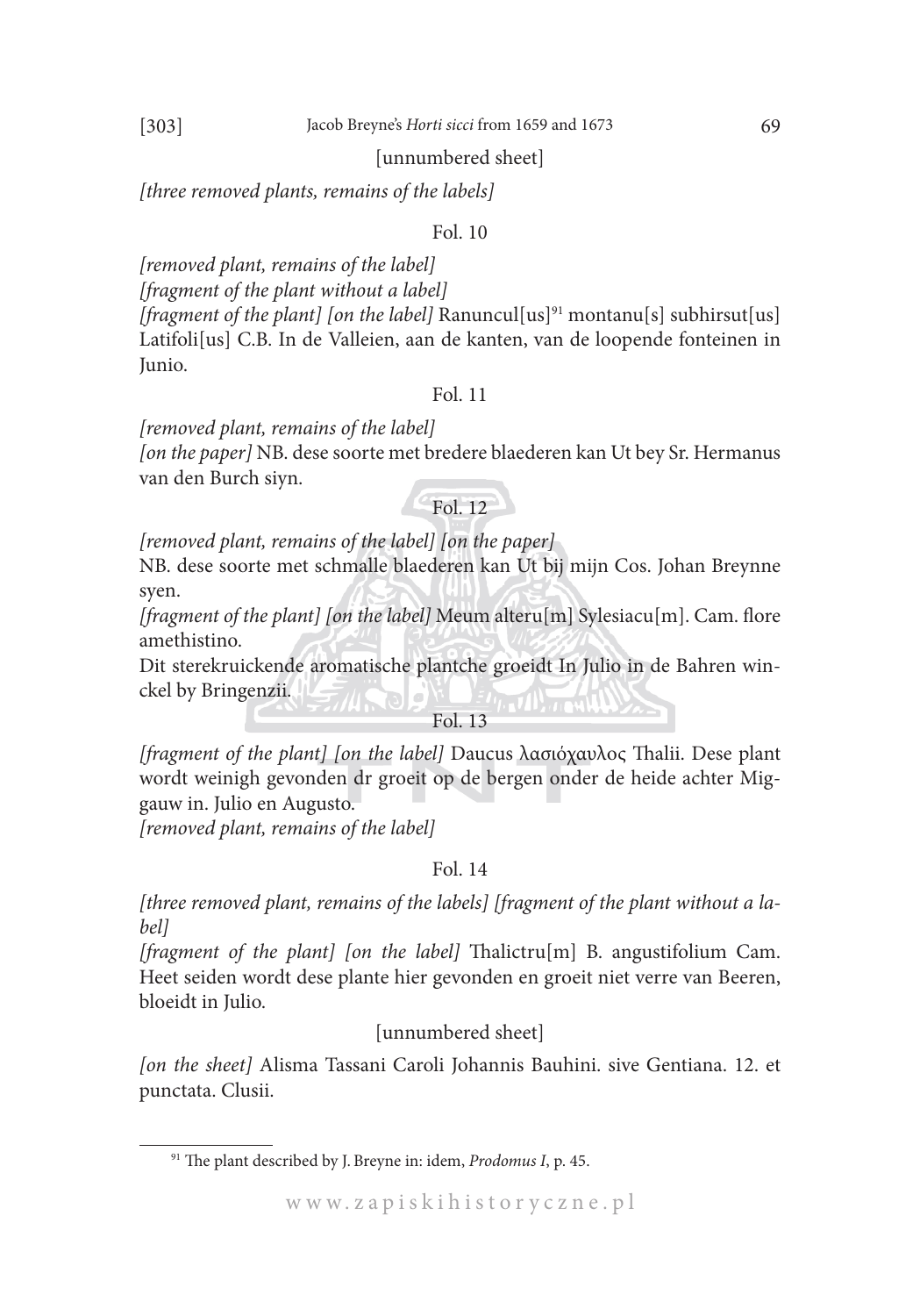# [unnumbered sheet]

Leontopodium Creticum; Leontopodium Matthioli; Gnaphalium roseum hortense; Leontopodium alterum lob.; Gnaphalium Roseum sylvest.; Gnaphalium unciale Hispanicu.

#### ANNEX NO. 2

# JACOBA BREYNE'S HERBARIA OF 1673

[Plantae rariores Borussicae et Cassubicae a Jacobo Breynio Gedanensis collectae, exiccatae atq in hoc Libro Tertio studio, non eo, quo debebant ordine positae et per nimina Bauhiniana explicatae. An: 1673.] Naturalis Biodiversity Center, Lejda, sign. L.2077661

#### [unnumbered sheet]

*[on the sheet]* Num V. *[on the label]* Plantae rariores Borussiacae et Cassubicae à Jacobo Breyni Gedanensi Collectae, exsiccatae ataq. In hoc Libro Primo studio., non eo, quo debebant ordine propositae et per nomina Bauhiniana explicatae An:1673 *[round seal]* Acad. Lugd. Bat. Bibl. *[on the sheet]* 5. *[seal]* ACAD LUGD

*[fragment of the plant] [on the label]* Viscum, Johannis Bauhini,Viscum baccis albis, Casp. Bauh:

 $\bigcirc$  Fol. 62

Fol. 64

*[fragment of the plant] [on the label]* Cornus foemina, putata Virga Sanguinea, Joh Bauh: Cornus foemina, Casp Bauh: Fractex sanguine, Bellonii<sup>92</sup>

Fol. 67

*[fragment of the plant] [on the label]* Ledum Silesiacu[m]<sup>93</sup> cum fructibus.

Fol. 68

*[fragment of the plant] [on the label]* Chamoerhododendros Montana Allobrogum Oleastrifolio, seu Lentisci folio minus odora, Lobelli<sup>94</sup>

 $92$  Pierre Belon (1517–1564) – French naturalist and diplomat interested in botany. The author of *De arboribus Coniferis, Resiniferis aliisque semper virentibus* (1553). 93 The plant described by J. Breyne in: Miscellanea Curiosa, An. 3: 1672, p. 511.

<sup>94</sup> Mathias de l'Obel, Mathias de Lobel (Matthaeus Lobelius) (1538–1616) – Flemish doctor and botanist.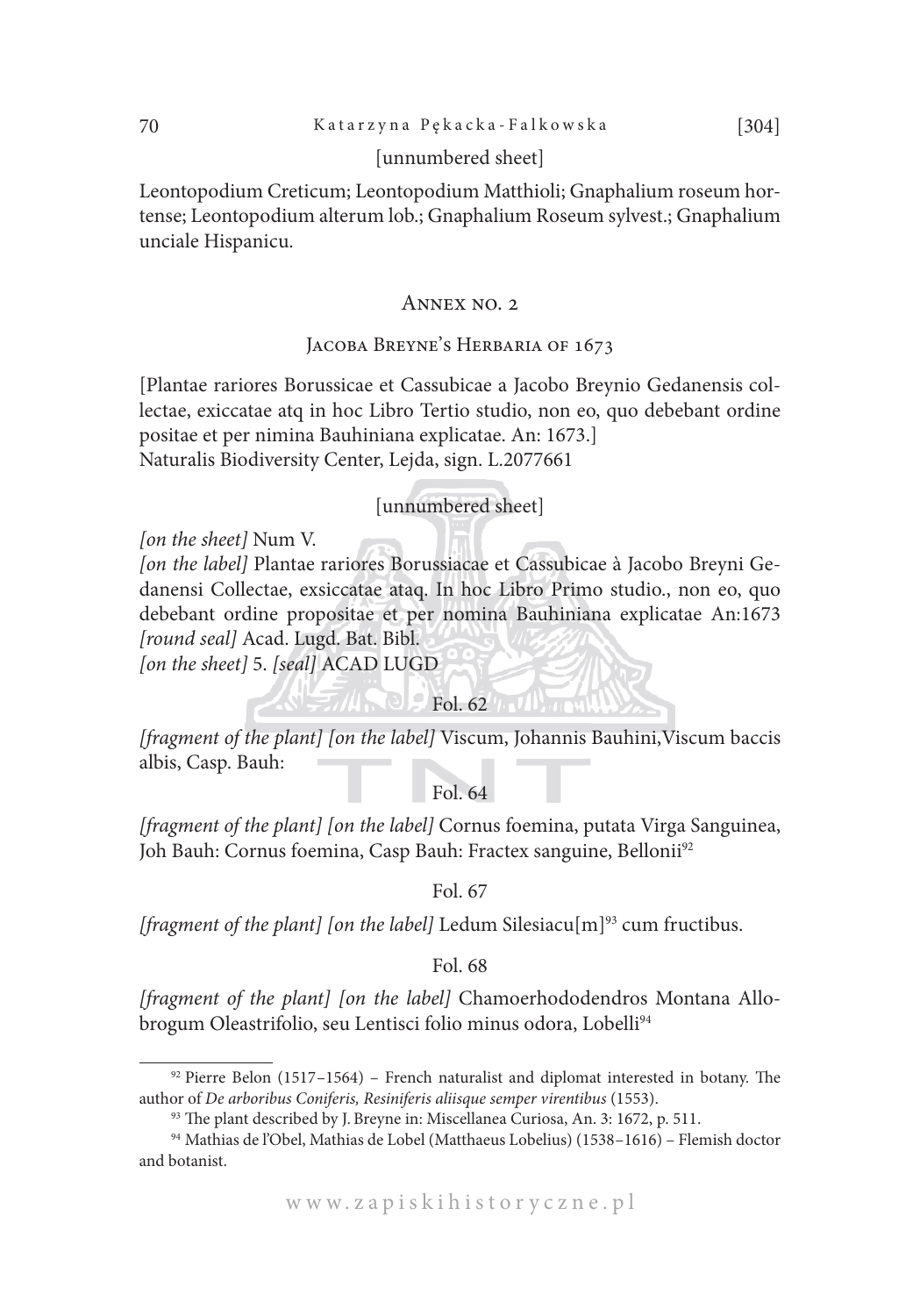*[fragment of the plant] [on the label]* Caryophyllata Montana tertia Clusii<sup>95</sup>, flore pleno prolifero, Jacobi Breynii in Viridae: Bous:

# [unnumbered sheet]

*[on the sheet]* Num VI. 6

*[on the label]* Plantae rariores Borussiacae Et Cassubicae à Jacobo Breyni Gedanensi Collectae, arte exsiccatae ataq. In hoc Libro Secundo Studio., non eo, quo debebant ordine propositae et per nomina Bauhiniana explicatae An: 1673 *[round seal]* Acad. Lugd. Bat. Bibl.

*[on the sheet]* 6. *[seal]* ACAD LUGD

# Fol. 45

*[fragment of the plant] [on the label]* Vicia dumetorum Maxima seicata, Multi floribq<sup>96</sup> candidis venis purpur eis distinctis; Vicia hancpulcherrimam in Viridario Borussiaco et Casubico describimq.

#### Fol. 46

*[fragment of the plant] [on the label]* Vicia minima vernalis radice tuberose, de qua in Viridario nostro Borrusiaco. An Vicia praecox venna, minima Sloniensis, semine hexedro Morison[n]i.

# Fol. 48

*[fragment of the plant] [on the label]* Onobrychis X floribq. Viciae dilute coeruleis, casp: Bauh: Onobrychis qvibusdam subcoeruleo flore, Joh: Bauh: Onobrychis Secunda, Clusii. Qvam raro a Clusio in Austria; tam copiose in loco avenostro quodam Cassubiae a me reperta.

# Fol. 49

*[fragment of the plant] [on the label]* Junc[us] alpin[us] cum cauda Leporina, Joh: Bauh: Junc[us] alpin[us] capitulo lanuginoso, C. Buhini in Prod:

#### Fol. 50

*[fragment of the plant] [on the label]* Gramen nemorosum hirsutu[m] primum, sive latifolium majq., Casp: Bauhini Gramen rore lucidum nemoroese, sive Luzulae, J: Bauh: Gramen hirsutum nemorosum, Lobelii

<sup>95</sup> The plant described by J. Breyne in: idem, *Centuria*, p. 130 and following.

<sup>96</sup> The plant described by J. Breyne in: idem, *Prodomus I*, p. 52.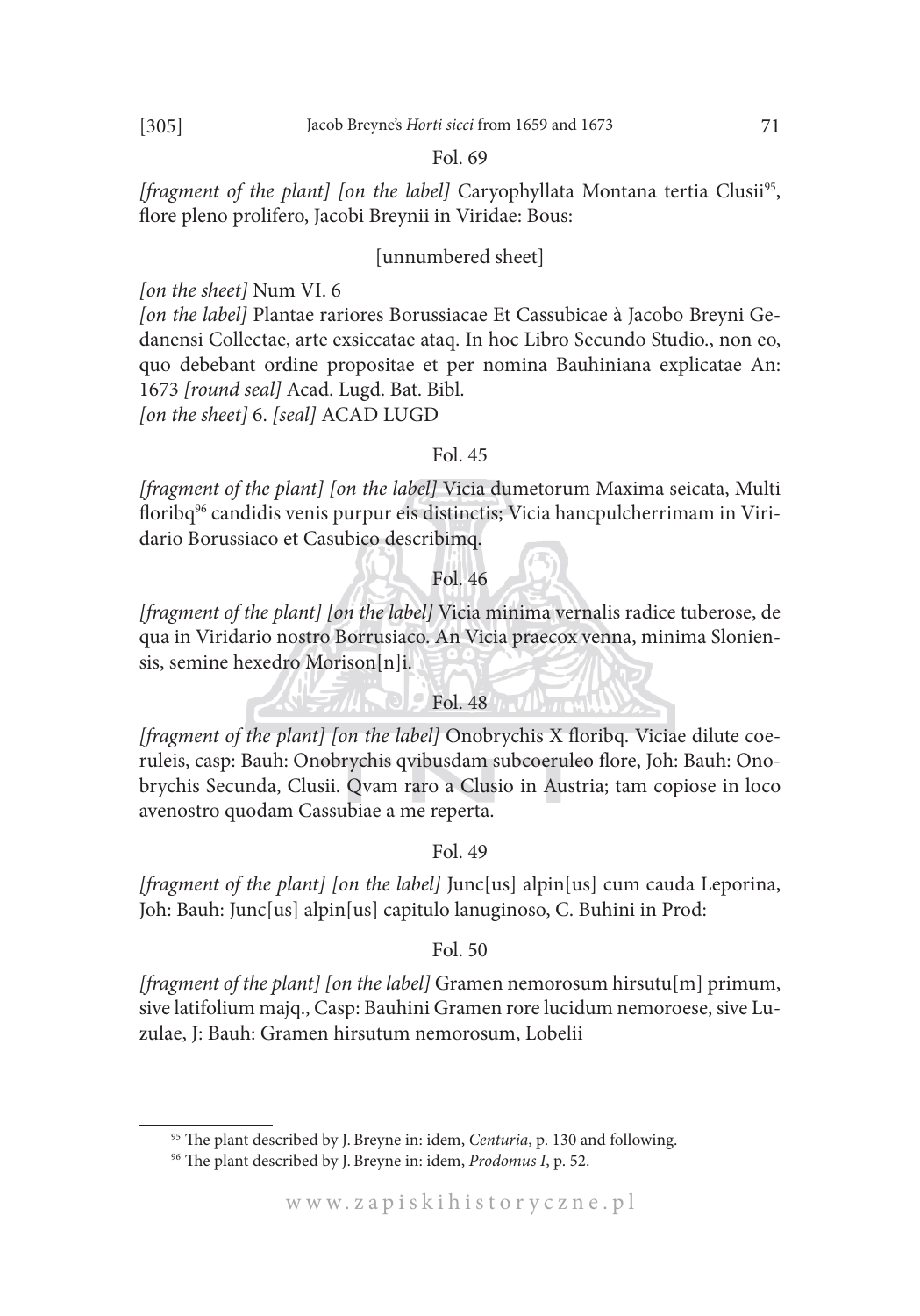*[fragment of the plant] [on the label]* Gramen nemrosum hirsute. quartu., sive Gramen hirsutum capitulo globoso, C.B: Gramen Lucidum, Taber<sup>97</sup>: Gramen capitulo lucido globoso Tabernaemontani, Joh. Bauhini.

#### Fol. 53

*[fragment of the plant] [on the label]* Gramen Sylvaticu. parvu. tenuifolium rigidiusculum, Joh: Bauhini. Gramen nemorosum globm. 3, sive Gramen nemorosu. Spica ruffescente molli, C.B.

Gramen nemorosum 1, Tab:

# Fol. 54

*[fragment of the plant] [on the label]* Gramen spicatum montanum et nemorosum 4, sive Gramen caryophyllatum montanum Spicae varia, Caspari Bauhini. Gramen caryophyllatum montanum Spica varia Caspari Bauhini, Joh: Bauh:

# Fol. 55

*[fragment of the plant] [on the label]* Gramen Mariae odoratum, Joh: Bauh: Gramen paniculatum montanu[m] 2, sive Gramen paniculatum odoratum, casp: Bauh. Icon apud Johannem et Casparum Bauhinu[m], à planta in cedis nata malefacta, parvum valet: at Gramen glumis variis, Casp: Bauh: nihil aliud, qvam Gramen Mariae hoc in [crossed out] montosis collectum. Apu nos in Prussia adenodum copiose oritur, et à mulierculis rizotomis primo vere infassiculis venale odoris gratia affertur.

#### Fol. 56

*[fragment of the plant] [on the label]* Gramen nemorale avenaceum alterum ex fusco xerampelinum et lucidu[m] Danicum, Adver: et Joh: Bauhinia: Gramen avenaceum 4, sive capillaceum minoribq glumis, Caspari Bau:

#### Fol. 57

*[fragment of the plant] [on the label]* Perfoliata alpine magna, langifolia, Joh: Bauh: Perfoliata Montana latifolia, Caspari Bauhini. Perfoliata Montana, Camerarii

#### Fol. 58

*[fragment of the plant] [on the label]* Meum Silesiacum, Camerarii, flore amethistino. Cicutaria latifolia hirsuta, flore amethistino, Joh: Bauh:<sup>98</sup> Cicutaria paluferis, latifolia rubore, Casp: Bauhini.

<sup>97</sup> (Jacobus Theodorus) Tabernaemontanus (1522–1590) – German doctor, pharmacist and botanist.

<sup>98</sup> The plant described by J. Breyne in: idem, *Prodomus I*, p. 29.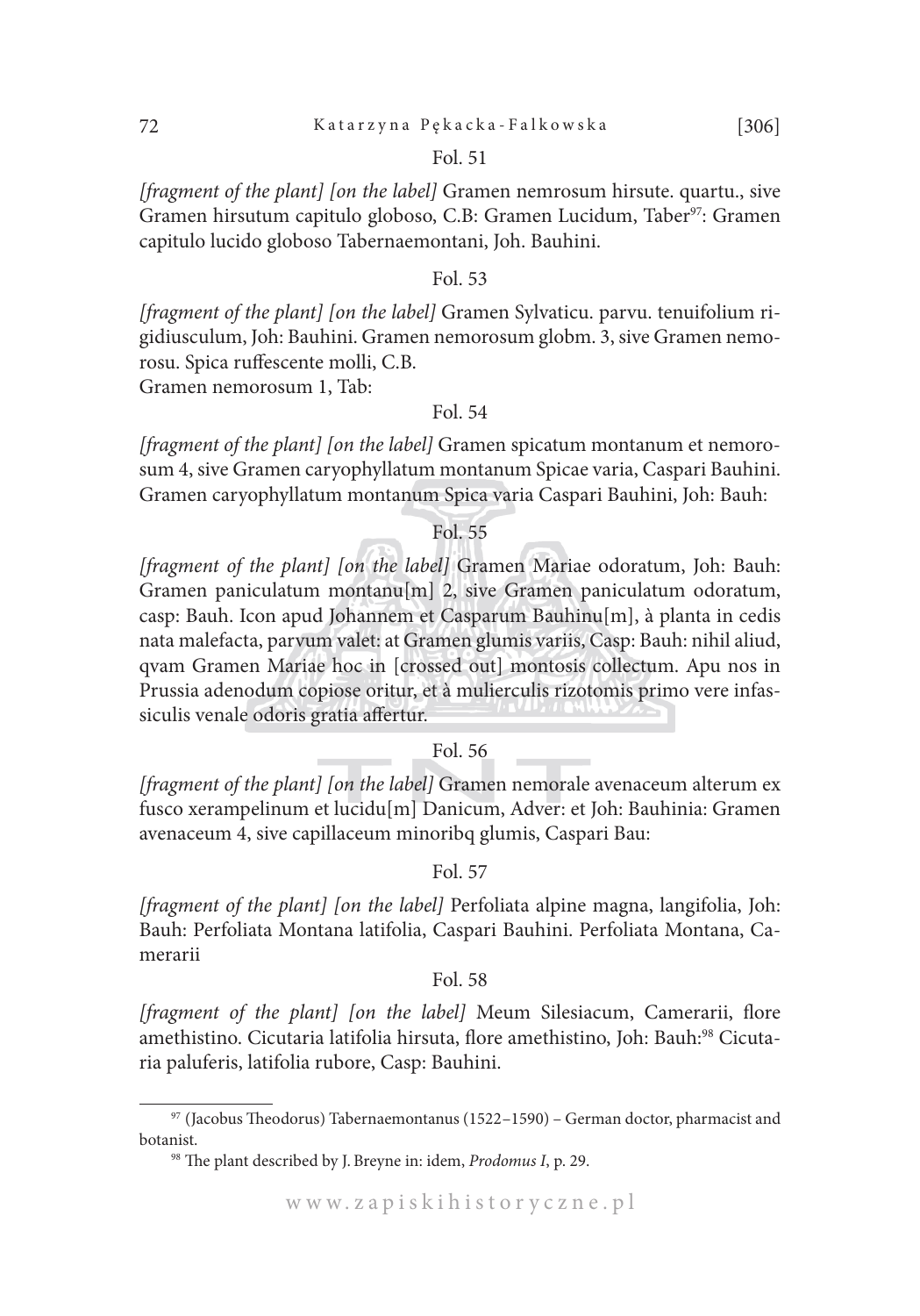*[fragment of the plant] [on the label]* Apium petroleum, sive montanum album, Joh: Bauhini, tenujoribq foliis.

# Fol. 60

*[fragment of the plant] [on the label]* Apium petroleum, sive montanum album, Johannis Bauhini latiore folio. Dancq montanq Apiifoli [crossed out] mino. Casp: Bauh: in Prod: icon: Dancq montanq Apiifolio albicans, Casp: Bauh: in Pin:

#### Fol. 61

*[fragment of the plant] [on the label]* Thalictrum septimu[m], sive Thalictrum praterse angustissimo folio, Casp: Bauh:

# [unnumbered sheet]

*[on the sheet]* Num VII. 7

*[on the label]* Plantae rariores Borussiacae Et Cassubicae à Jacobo Breynio Gedanensi collectae, arte exsiccatae atq. In hoc Libro tertio studio., non eo, quo debebant ordine prositae et per nomina Bauhiniana explicatae An:1673 *[round seal]* Acad. Lugd. Bat. Bibl.

*[on the sheet]* 7 *[seal]* ACAD LUGD

# Fol. 22

*[fragment of the plant] [on the label]* Stoechas citrina Germanica latiore folio, Joh: Bauhini. Elichryson VII, sive Stoechas citrine latifolia, Casp: Bauh: Amaranth[us] lute[us], Fuchsii, Tragi<sup>99</sup>, primq Tabernaemont:

Casparq Bauhinq in Pinace. Haec etiam c[u]m Helichryso 4 quae Stoechas citrine tenuifolia Narbonensis, J; Bau: confundit.

# Fol. 23

*[fragment of the plant] [on the label]* Stoechas citrina Germanica latiore folio, squamulis corymboru. Minoribq.

# Fol. 24

*[fragment of the plant] [on the label]* Stoechas aurea Germanica. Colorem medium inter praededentem citrinam, et seqventem ignstentem obtinet

<sup>99</sup> Hieronymus Bock called Tragus (1498–1554) – Lutheran priest and botanist, the author of *New Kreuterbuch von Underscheidt, Würckung und Namen der Kreuter, so in teutschen Landen wachsen*.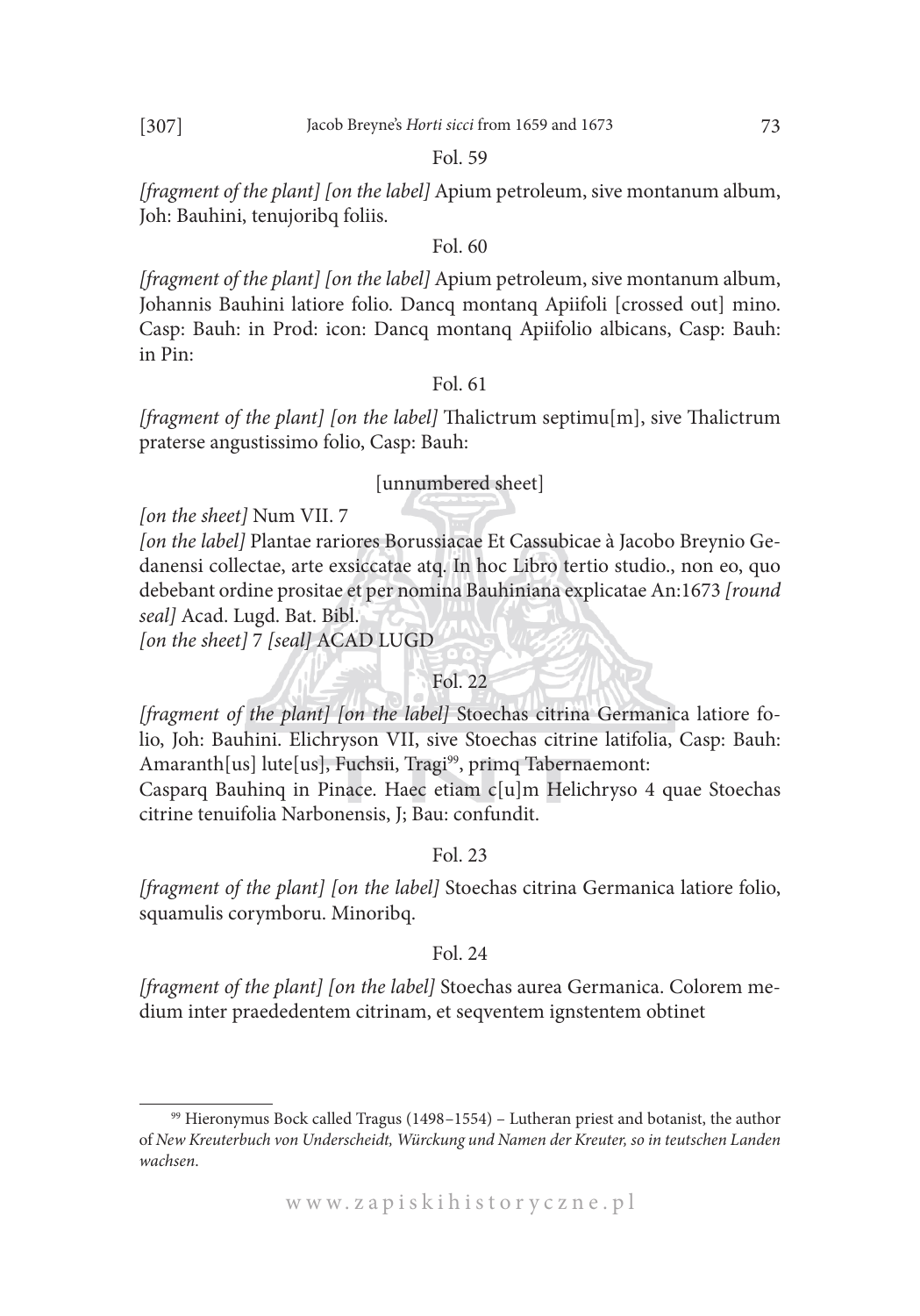*[fragment of the plant] [on the label]* Stoechas ruffa, sive colore igneo Cassubica Latiore folio.

*[fragment of the plant] [on the label]* Stoechas ignescens<sup>100</sup>, sive ruffa Casibica Latiore folio.

Descriptio cum praecedentis, in Viridario Borussiaco et Historia exoticarum sequentur.

*[fragment of the plant] [on the label]* Stoechas ruffa, sive colore igneo Cassubica Latiore folio.

# Fol. 26

*[fragment of the plant] [on the label]* Gnaphalium ad Stoechadem citrinam accedens, Johannis Bauhini. Helichrysum 8, sive Elichrysum Sylvestre latifolium capitulis conglobates, Cas: Bauh:

# $Fol. 27$

*[fragment of the plant] [on the label]* Gnaphalium medium, Tabernaemontani. Gnaphalio vulgari simile, Johannis Bauhini. Gnaphalium 4, sive mediu[m], Caspari Bauhini.

# Fol. 29

*[fragment of the plant] [on the label]* Gnaphalium montanum flore rotundiore candido, Caspari Bauhini. Gnaphalium montanum album, Lobelii. Pilosella major flore candido, Joh: Bauhini.

#### Fol. 30

*[fragment of the plant] [on the label]* Gnaphalium montanum flore rotundiore roseo, Caspari Bauhini. Pilosella major flore magis puprurasante, Joh: Bauhini

#### Fol. 32

*[fragment of the plant] [on the label]* Gnaphalium montanum longiore flore purpureo. Pilosella minor flore purpurante, Johannis Bauhini.

#### Fol. 33

*[fragment of the plant] [on the label]* Gnaphalium montanum longiore flore purpureo, punctulis nigris insperis. Notandum: Qvia Casparq Bauhinq Gnaphalio montano longiore flore, etiam folia angustiora, qvam flore rotundiore adscribit: ideo à fratre Johanne repretuenditur, qvod inter folia nullu., sed inter flores potissimum discrimen at quod haec Gnaphalia praedicta cum

<sup>100</sup> The plant described by J. Breyne in: Miscellanea Curiosa, An. 4/5: 1673, p. 144; idem, *Centuria*, p. 145.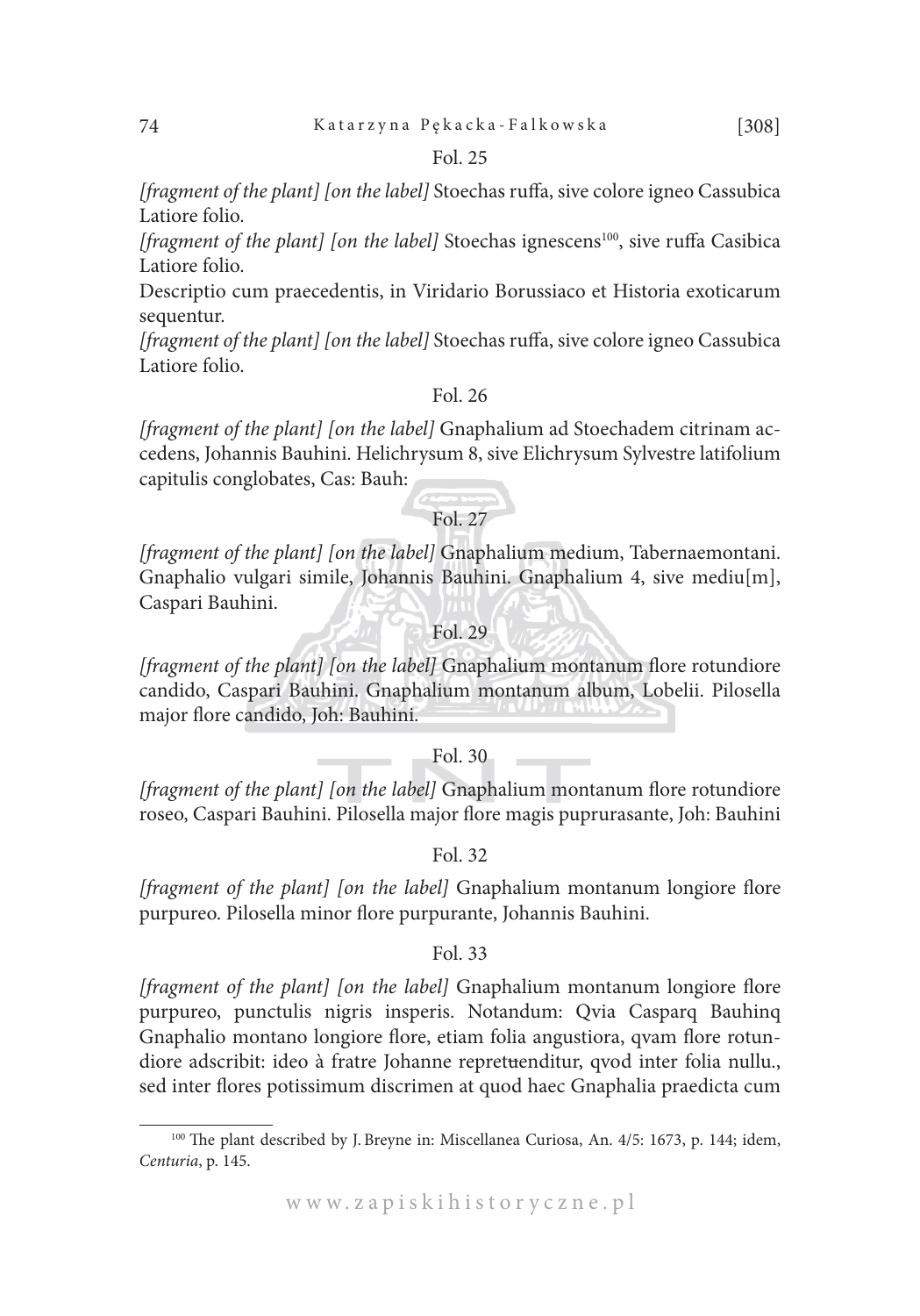brevioribq longioribq q floribq affirmant. Reperitur vero hic quaedam etiam species cum floribq longioribq, cujq folia angustiora, uti a Casparo Bauhino annotatu.: de quo in nostro Viridario Borussiaco plura.

#### Fol. 35

*[fragment of the plant] [on the label]* Pilosella minoris flore, hirsutior et elatior non repens, Johannis Bauhini. Pilosella major erecta, Casp: Bauh: An Hieracium XXII sive murorum angustigolium non sinnatu., Casp: B: in Prodomo.

#### Fol. 36

*[fragment of the plant] [on the label]* Hieracium montanu[m] hirsute[m] VI, sive Hieracium alpine[m] latifolium hirsutie incanu[m] flore magno, Casp: Bauh: Hieracium latifoliu<sup>[m]</sup> 1, Clusii; Hieraciu<sup>[m]</sup> latifoliu<sup>[m]</sup> Pannonicu<sup>[m]</sup>, cam: Hieraciu[m] Pannonicum latifoliu[m] 1 Clussio, Pilosellaemajori, sive Pulmonariae luteae accidens, Joh: Bauh.

# Fol. 37

*[fragment of the plant] [on the label]* Hieracium caule aphyllo hirsutum, Joh: Bauhini, folii latioribq.

# Fol. 39

*[fragment of the plant] [on the label]* Hieracium fruticosum angustifolium minimu[m]: quos Hieracium fruticosum VI in Viridario Boruss:

#### Fol. 40

*[fragment of the plant] [on the label]* Hieracium fruticosu[m] angustifoliu[m] medium combellatum: qvod Hieracium fruticosum V, in Viridario Borussiaco.

#### Fol. 41

*[fragment of the plant] [on the label]* Scorzonera Latifolia 4, sive humilis nervosa, Casp: Bauhini. Scorzonera humilis latifolia Pannonica 2, Clus: Tragopogonis Species, sive Scorzonera humilis latifolia, Johannis Bauhini

#### Fol. 42

*[fragment of the plant] [on the label]* Scorzonera angustifolia prima, Caspari Bauhini. Scorzonera humilis angustofolia et Pannonica tertia, Clusii. Tragopogonis species, sive Scorzonera humilis angustofolia, Johannis Bauhini.

#### Fol. 44

*[fragment of the plant] [on the label]* Stoebe Gallica et Austriaca, Cl. Stoebe foliis laciniatis 3, sive Stoebe major caliculis non splendentibq, Caspari Bauhi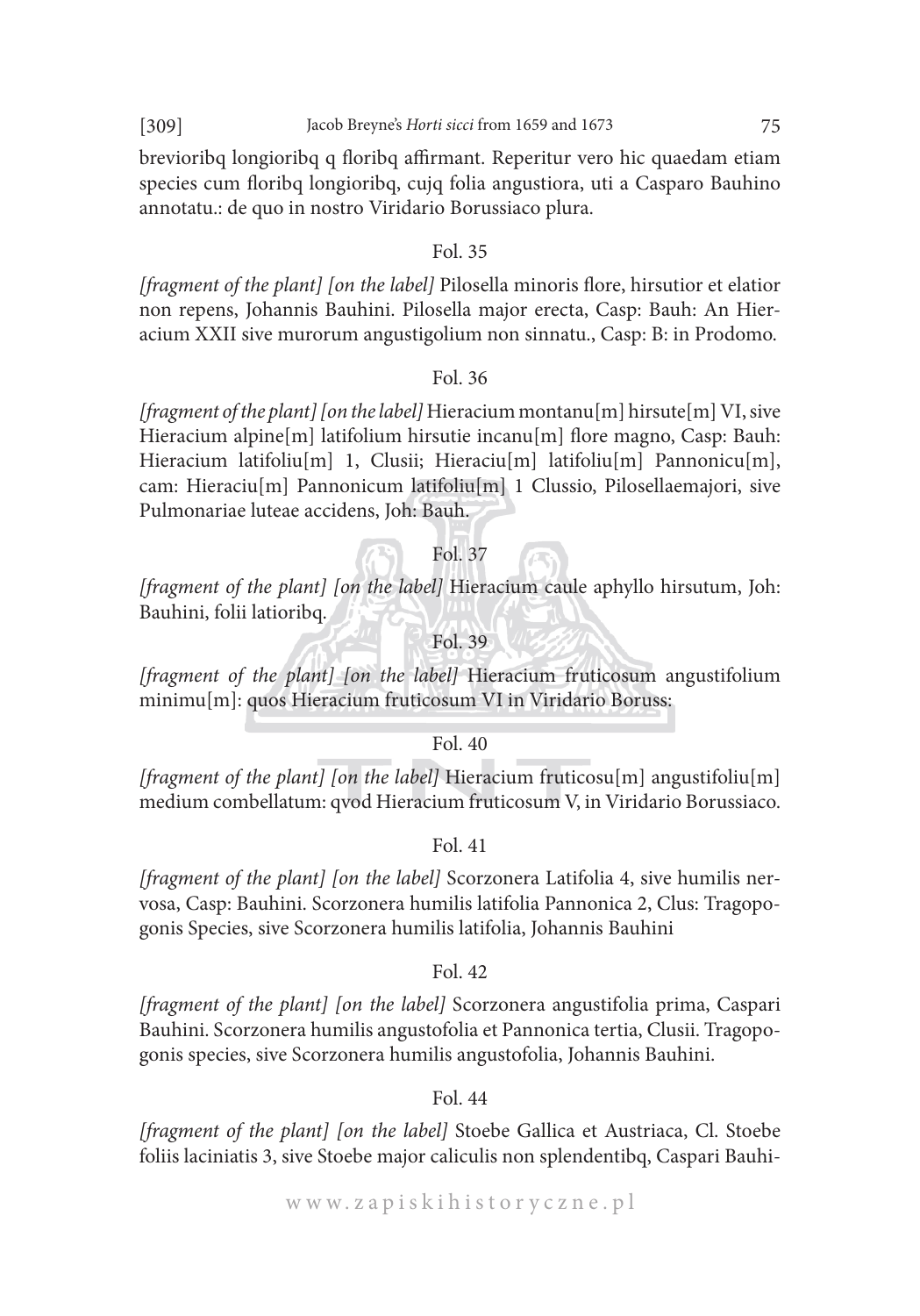ni. Centaurii majoris species tenuifolia, Johannis Bauhini. Ratione loci variat; unde a Clusio in elatiorem et humiliorem distinqatur.

### [unnumbered sheet]

*[on the sheet]* Num VIII. 8

*[on the label]* Plantae rariores Borussiacae et Cassubicae à Jacobo Breynio Gedanensi

Collectae, arte exsiccatae ataq. In hoc Libro Quarto studio., non eo, quo debebant ordine propositae et per nomina Bauhiniana explicatae An:1673 *[round seal]* Acad. Lugd. Bat. Bibl.

*[on the sheet]* 8 *[seal]* ACAD LUGD

#### Fol. 1

*[fragment of the plant] [on the label]* Eahium montanum floreex dilute coerulo et albo variegato. Apud nos, in Cassubia sed raro reperitur.

# Fol. 2

*[fragment of the plant] [on the label]* Echium montanum flore purpuro violaceo

# Fol. 3

*[fragment of the plant] [on the label]* Echium montanum flore carneo.

# Fol. 6

*[fragment of the plant] [on the label]* Alysson 2, sive Thlaspi Alysson dictum campestre minq, Caspari Bauhini. Ayssum minimum, Clusii, Thlaspi minq quibqdem, aliis Alysson minq, Joh: Bauh:

*trans. by Agnieszka Chabros*

Received 5 May 2018 Received in revised form 17 September 2018 Accepted 28 September 2018

*Dr Katarzyna Pękacka-Falkowska Department of the History and Philosophy of Medical Sciences Poznan University of Medical Sciences e-mail: pekackafalkowska@ump.edu.pl ORCID: 0000-0003-2068-7957*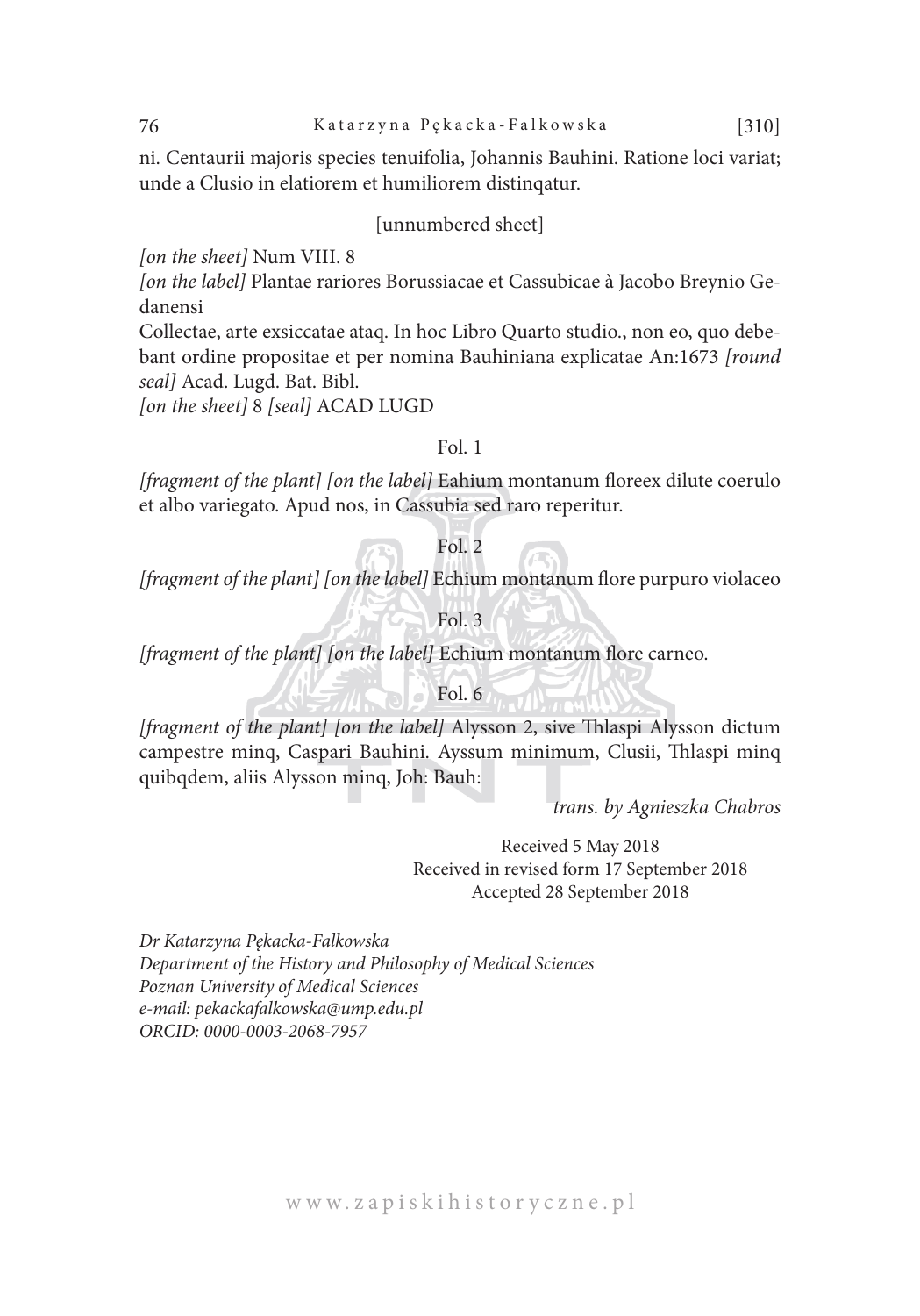# JACOB BREYNE'S HORTI SICCI FROM 1659 AND 1673

#### Summary

**Key words:** Royal Prussia – 17<sup>th</sup> century, history of botany, historical herbaria – the 17th century, *herbarium vivum*, ethnobotany

Jacob Breyne, who lived in Gdańsk in the 17<sup>th</sup> century, was one of the most important botanists in the Polish-Lithuanian Commonwealth. He was fascinated with the exotic flora and was also interested in the flora at home. Like many other botanists in Gdańsk in the  $17<sup>th</sup>$  century, he planned to publish the work devoted to autochthonous plants of Royal Prussia and Kashubia, but his plans were interrupted by his death. In the collection of Naturalis Biodiversity Centre in Leiden there are preserved two of his *horti sicci* prepared correspondingly in 1659 and 1673, where specimens of indigenous plants from Gdańsk Pomerania were included. They are the oldest sources of this kind to be found in the territories of early modern Poland. The author of the article presents the botanic interests of Jacob Breyne in the Pomeranian local flora. The edition of the texts from the Leiden herbaria was enclosed.

### Die *Horti sicci* des Jacob Breyne von 1659 bis 1673

Zusammenfassung

**Schlüsselwörter:** Königlichen Preußens im 17. Jahrhundert, Geschichte der Botanik, historische Herbarien im 17. Jahrhundert, *herbarium vivum*, Ethnobotanik

Der im 17. Jahrhundert in Danzig lebende Jacob Breyne war einer der wichtigsten Botaniker in der polnisch-litauischen Republik. Neben einer Faszination von exotischer Flora legte er ein ausgeprägtes Interesse für die heimische Flora an den Tag. Wie viele andere Danziger Botaniker im 17. Jahrhundert plante er die Publikation einer Arbeit über die heimischen Pflanzen des Königlichen Preußens und Kaschubiens, jedoch wurden seine Pläne durch den Tod durchkreuzt. In den Sammlungen des Naturalis Biodiversity Center in Leiden haben sich aber zwei seiner *horti sicci* erhalten, die in den Jahren 1659 und 1673 angelegt wurden und die Exemplare von einheimischen Pflanzen des Pommerellen enthalten. Dabei handelt es sich um die ältesten erhaltenen Quellen dieser Art aus dem Gebiet des heutigen Polen. Der Artikel behandelt die botanischen Interessen von Jacob Breyne für die lokale Flora in Pommern. Angefügt ist ihm eine Edition der Texte aus den Herbarien in Leiden.

#### **BIBLIOGRAPHY**

*Adriani Spigelii Bruxellensis Philosophi Ac Medici Patavini Isagoges In Rem Herbariam Libri Duo: Cum Indice Rerum; Capitum / Adriaan van de Spiegel. – Editio priori-*

w w w . z a p i s k i h i s t o r y c z n e . p l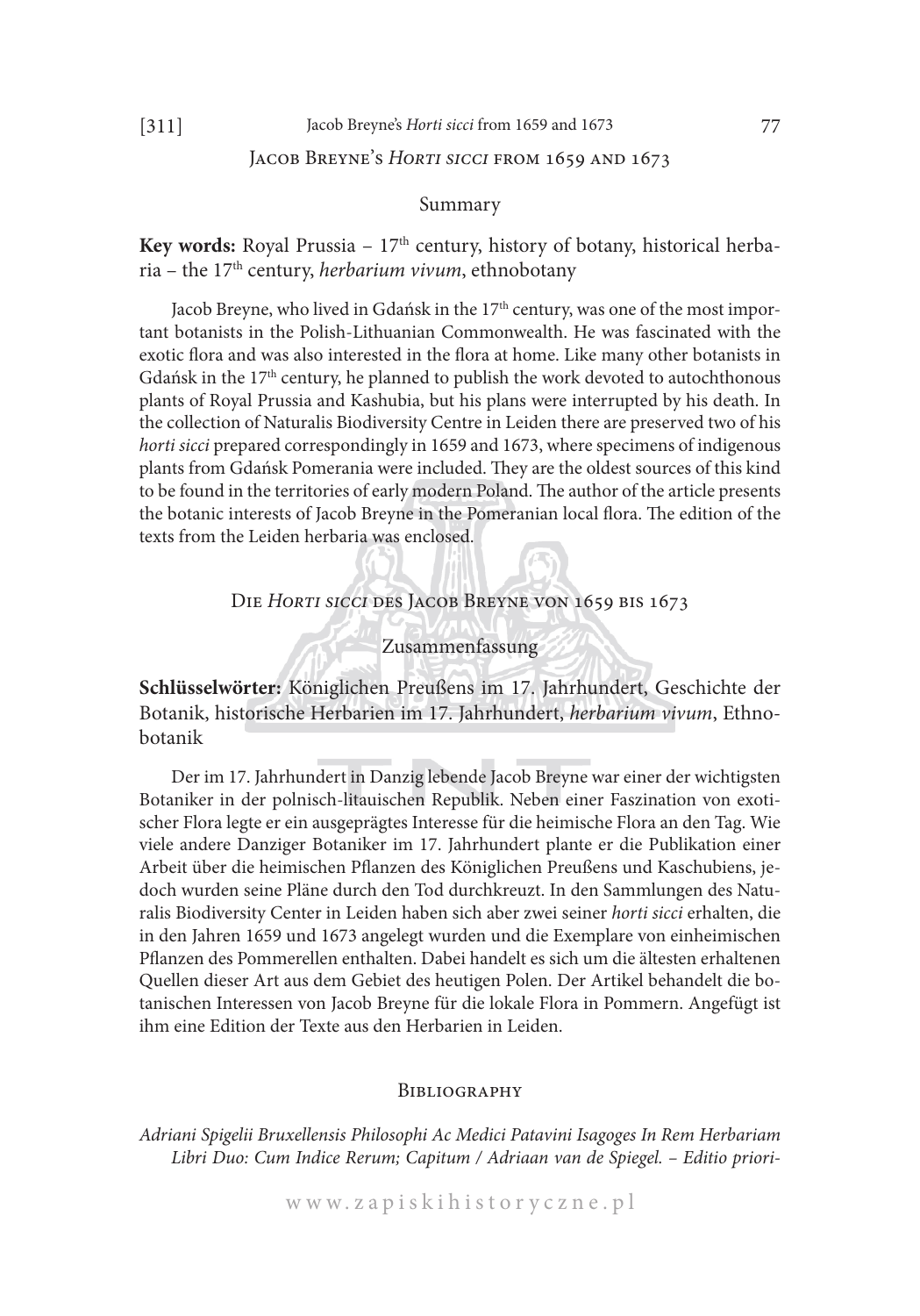*bus correctior*. Helmestadii: Heitmullerus, 1667. e-Resource: http://diglib.hab.de/ drucke/mx-171-7s/start.htm

- Bauhin, Caspar. *Phytopinax seu Enumeratio plantarum ab Herbariis nostro seculo descriptarum, cum earum differentiis: cui plurimarum hactenus ab iisdem non descriptarum succinctae descriptiones & denominationes accessere: Additis aliquot hactenus non sculptarum plantarum vivis iconibus: / Casparo Bauhino Botanico & Anatomico Acad. Basileens. ordin. Auctore*. Basileae: per Sebastianum Henricpetri, 1596. e-Resource: http://docnum.u-strasbg.fr/cdm/ref/collection/coll13/ id/45827
- Bauhin, Caspar. *Pinax theatri botanici*. Basileae Helvet.: Sumptibus & typis Ludovici Regis, 1623. e-źródło: http://bibdigital.rjb.csic.es/ing/Libro.php?Libro=1442
- Benkert, Davina. "The 'Hortus Siccus' as a Focal Point: Knowledge, Environment, and Image in Felix Platter's and Caspar Bauhin's Herbaria." In *Sites of Mediation: Connected Histories of Places, Processes, and Objects in Europe and Beyond*, 1450–1650, edited by Susanna Burghartz, Lucas Burkart and Christine Göttler, 211–239. Leiden: Brill, 2016.
- Bernoulli, Johann. *Johann Bernoulli's Reisen durch Brandenburg, Pommern, Preußen, Curland, Rußland und Polen in den Jahren 1777 und 1778*. Leipzig: Fritsch, 1779. e-Resource: http://digital.bib-bvb.de/view/bvbmets/viewer.0.6.2.jsp?folder \_id=0&dvs=1524388118159~461&pid=2898229&locale=pl&usePid1=true& usePid2=true
- *Bibliotheca Academiae Lugduno-Batavae. Catalogus deel XIV. Inventaris van de Handschriften. Eerste Afdeeling*. Leiden: Leiden Universiteits-Bibliotheek, 1932.
- Breyne, Jacob, Johann Philipp Breyne and Johann Friedrich Bartel. *Herrn Doct. Johann Philipp Brayne nachgelassenen berühmten Naturalien Cabinets welches in Danzig in der Langgasse für baares Danziger Geld den 1765 etc*. Danzig: gedruckt bey Johann Friedrich Bartels, 1765.
- Breyne, Jacob. "Obs. CCLXXXIX–CCXVIII." *Miscellanea Curiosa* 3 (1673): 509–518.
- Breyne, Jacob, Gedanensis. "Obs. CXXIX–CXXXIX, CXLIX–CLIII." *Miscellanea Curiosa* 4 (1674): 138–146, 192–195.
- Breyne, Jacob. *Exoticarum aliarumque Minus Cognitarum Plantarum Centuria Prima cum Figuris Æneis Summo studio elaboratis*. Gedani: Rhetius, 1678. e-Resource: urn:nbn:de:bvb:29-bv039804209-7
- Breyne, Jacob. *Prodromus fasciculi rariorum plantarum, Anno M.DC.LXXIX. in hortis Celeberrimis Hollandiae, praefertim Incomparabili & Nobilissimo illo Florae Pandocheo Illustrissimi atqve Excellentissimi Domini, Domini Hieronymi van Beverningk etc. observatarum a Jacobo Breynio, Gedanensi. Cui accedunt Interrogationes de nonnullis Plantarum ab Auctore in Centuria prima descriptarum partibus, quibus, tempore editionis Centuriae primae, Idem ille ut plurimum destitutus fuit*. Gedani: Rhetius, 1680. e-Resource: http://bibdigital.rjb.csic.es/ing/Libro.php?Libro=1489
- Bujack, Johann Gottlieb. "Über preußische Naturforscher des 16ten, 17ten und 18ten Jahrhunderts. Bibliografischßliterärische Skizzen. Die Danziger Jacob Breyn, Johann Philipp Breyn und Jacob Theodor Klein." *Preußische Provinzial-Blätter* 23 (1840): 193–209, 344–359.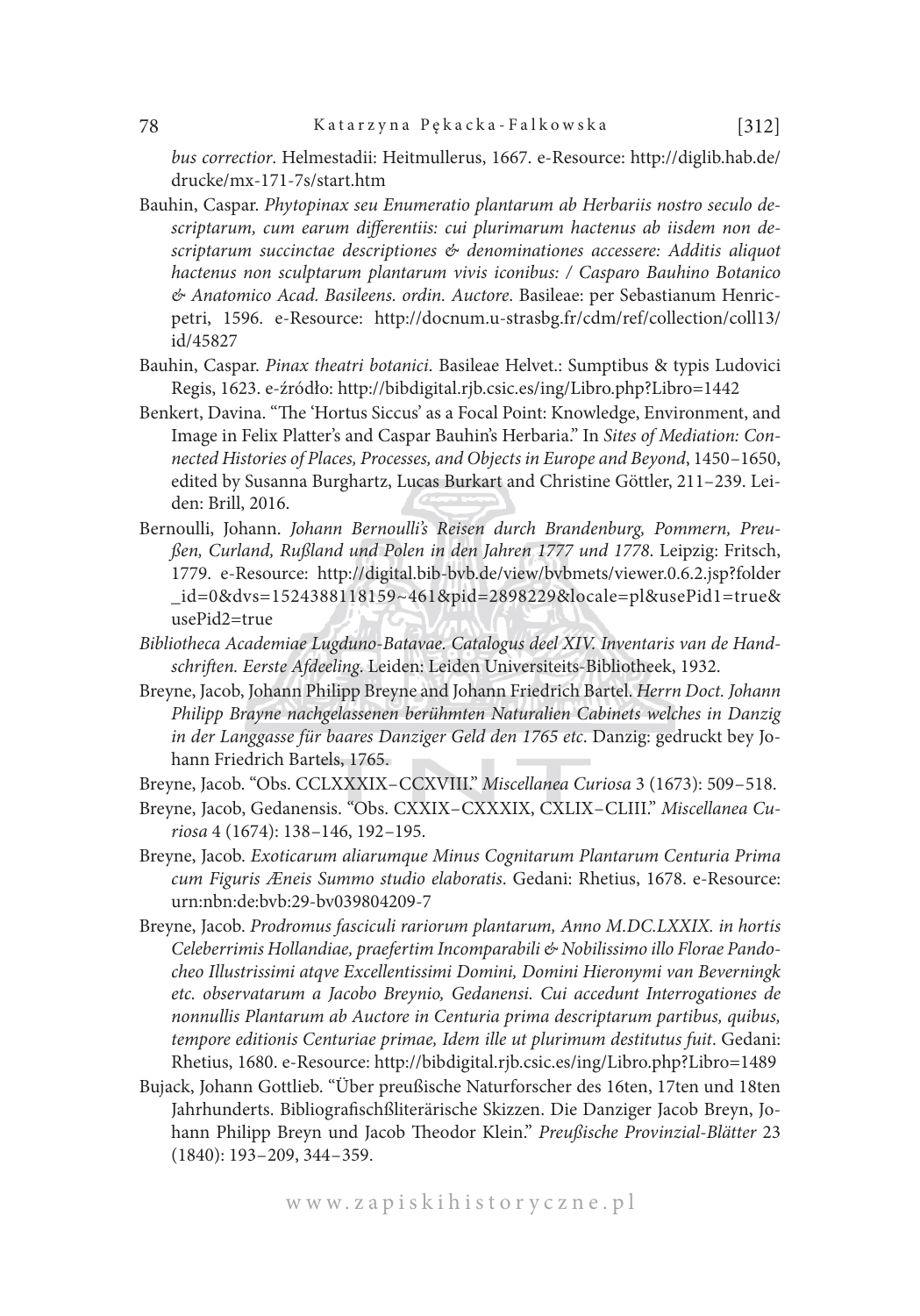- *Catalogi plantarum quae A. 1651 Varsaviae in hortis botanicis regis Ioannis Casimiri colebantur, secundum conspectus hortulanorum Bartholomei Gei et Jacobi Haic: accedit catalogus tertius plantarum indigenarum, quae circa Varsaviam nascuntur; Królewskie ogrody botaniczne króla Jana Kazimierza w Warszawie oraz systematyczny spis roślin tamże hodowanych*. Edited by Józef Rostafiński. Kraków: Academiae Litterarum et Scientiarum Polonae apud Bibliopolam G. Gebethner et Wolff & Drukarnia Uniwersytetu Jagiellońskiego, 1928. e-Resource: http://kpbc.umk.pl/ dlibra/docmetadata?id=49230&from=pubindex&dirids=27&lp=111
- Clokie, Hermia Newman. *An account of the herbaria of the Department of Botany in the University of Oxford*. Oxford: Oxford University Press, 1964. e-Resource: https:// doi.org/10.5962/bhl.title.13736
- Conwentz*,* Hugo Wilhelm. "'Oelhafens Elenchus' plantarum circa Dantiscum nascentium." *Schriften der Naturforschenden Gesellschaft Danzig NF* 4 (1877): 1–33.
- Conwentz, Hugo. "Westpreußische Botaniker der Vergangenheit." *Berichte der Deutschen Botanischen Gesellschaft* 29 (1911): 6–15.
- Cooper, Alix. *Inventing the Indigenous: Local Knowledge and Natural History in Early Modern Europe*. New York: Cambridge University Press, 2007.
- Dalechamps, Jacques. *Historia generalis plantarum […] [Pars prima]*. Lugduni : Apud Gvlielmvm Rovillivm, 1586. e-Resource: http://bibdigital.rjb.csic.es/ing/Libro. php?Libro=4729
- Doroszewska, Alina. "The oldest botanical garden in Warsaw." In *Studies on the history of Botanical Gardens and Arboreta in Poland*, edited by Alicja and Bogdan Zemanek, 47–58. Kraków: Instytut Botaniki im. W. Szafera PAN, 1993.
- Doroszewska, Alina. "Królewskie ogrody botaniczne w Warszawie za Jana Kazimierza." *Kwartalnik Historii Nauki i Techniki* 31 (1986): 397–410.
- Du Plessis, Enid and Mary Gunn. *The Flora Capensis of Jakob and Johann Philipp Breyne.* Johannesburg: Brenthurst Press, 1978.
- Eichstaedt, Lorenz and Johann Möller. *Exercitatio phytologica de plantis in genere*. Gedani: [s.n.], 1648. e-Resource: http://digital.slub-dresden.de/werkansicht/dlf/7323/1/
- *Elenchus plantarum, circa nobile Borussorum Dantiscum, sua sponte nascentium D. Nicolai Oelhafii etc. cum synonymia earundem latina et germanica, indice autorum, locis natalibus, florum temporibus et viribus, denuo recensitus ac locupletatus a successore eius, (Laurentió Eichstadio) de quo in praefatione*. Gedani: Rhete Georg – Vidua et Haeredes, 1656. e-Resource: https://doi.org/10.5962/bhl.title.45250
- Erndtel, Christian Heinrich. *"Viridarium, Warsaviense sive Catalogus Plantarum Circa Warsaviam Crescentium."* In Christian Heinrich Erndtel. *Warsavia Physice Illustrata, Sive De Aere, Aquis, Locis Et Incolis Warsaviae, Eorundemque Moribus Et Morbis Tractatus; Cui Annexum Est Viridarium, Vel Catalogus Plantarum Circa Warsaviam Nascentium*, 1–132. Dresdae: apud Ioh. Christoph. Zimmermanni haered. & Ioh Nicol. Gerlachium, 1730. e-Resource: http://bcpw.bg.pw.edu.pl/dlibra/ docmetadata?id=1304&from=publication
- Fleischer, Alette. "Gardening Nature, Gardening Knowledge: the Parallel Activities of Stabilizing Knowledge and Gardens in the Early Modern Period." In *Gardens, Knowledge and the Sciences in the Early Modern Period*, edited by Hubertus Fi-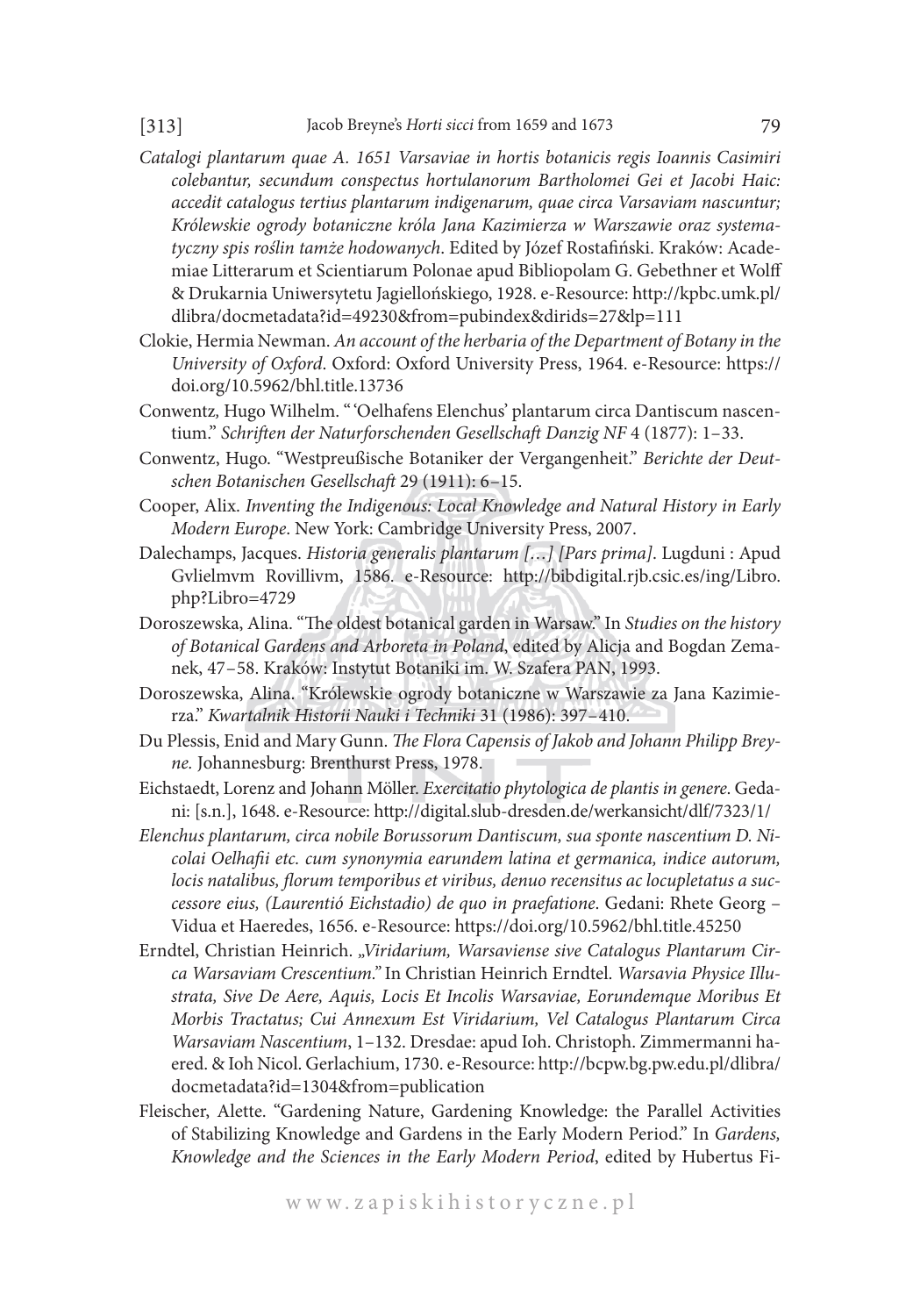scher, Volker R. Remmert and Joachim Wolschke-Bulmahn, 294–296. Basel: Birkhäuser – De Gruyter, 2016.

- Fleischer, Alette. *Rooted in fertile soil: seventeenth-century Dutch gardens and the hybrid history of material and knowledge production, proefschrift*. Twente: [s.n.], 2010. e-Resource: DOI 10.3990.1.9789036530972.
- Flis, Stanisław. "Maciej Ernest Borecki (Boretius) Znany lekarz mazurski XVIII wieku." *Polski Tygodnik Lekarski* 38 (1956): 1637–1638.
- Flis, Stanisław. "Panegiryk z pierwszej połowy XVIII wieku ku uczczeniu pamięci Macieja Ernesta Boretiusa (Boreckiego)." *Komunikaty Mazursko-Warmińskie* 4 (1964): 514–519.
- Helwing, Georg Andreae. *Supplementum florae Prussicae: seu enumeratio plantarum indigenarum post editam Floram quasimodogenitam additis synonymiis, appellationibus Latino-Germanico-Polonicis, nec non observationibus quibusdam curiosis, ultra numerum quadringentesimum aucta*. Gedani: Typis Thomae Johannis Schreiberi, Senatus & Athenaei Typographi, 1726. e-Resource: http://digital.slub -dresden.de/werkansicht/dlf/106193/1/
- Helwing, Georg. M. *Georgii Andreae Helwingii, pastor. Angerburg. […] Florae campana seu pulsatilla cum suis speciebus et varietatibus methodice considerata et inter spersis variis observationibus oculis curiosorum exposita, cum XII iconibus, qvarum nonnullae nunqvam ante hac aeri incisae. [Florae campana seu pulsatilla cum suis speciebus et varietatibus methodice considerate]*. Lipsiae: Tietze, 1719. e-Resource: https://polona.pl/item/m-georgii-andreae-helwingii-pastor-angerburg-florae -campana-seu-pulsatilla-cum,NzUzMDA4OTU/
- Helwing, Georg. *Helwingii, Georgii Andreae, cum praefatione Johannis Philippi Breynii, in qua de scriptoribus rerum naturalium Borussiae & Poloniae agitur, & multi errores Florae Prussicae modeste corriguntur, Flora quasimodogenita, sive enumeratio aliquot plantarum indigenarum in Prussia, quarum in herbariis hectenus editis Borussicis aut nulla, aut superficiaria facta est mentio, additis nonnullis iconibus descriptionibus et observationibus nec non annexo florilegio ad clima Prussiae accommodato, in gratiam botanophilorum adornata, sp.* Gedani: Imprimebat Joannes Daniel Stollius, 1712. e-Resource: http://atena.beic.it/view/action/nmets.do?DOC CHOICE=6925666.xml&dvs=1524384846621~24&locale=pl&search\_terms =&show\_metadata=true&adjacency=&VIEWER\_URL=/view/action/nmets.do? &DELIVERY\_RULE\_ID=7&divType=&usePid1=true&usePid2=true
- Klinggräff, Hugo von. "Zur Geschichte der Botanik in Preussen." *Der neuen Preuß. Prov.-Blätter* 5 (1854): 53–63.
- Kurkowa, Alicja. *Jakub i Jan Filip Breynowie: studium z dziejów kultury książki XVII i XVIII wieku*. Wrocławm, Warszawa, Gdańsk: Zakład Narodowy im. Ossolińskich, 1989.
- Loesel, Ioannes. *Flora Prussica; sive, Plantae in regno Prussiae sponte nascentes. Quarum catalogum & nomina Johannes Loeselius […] olim disseruit, nunc additis nitidissimis iconibus rariorum partim ab aliis nondum delineatarum plerarumque Prussiae propriarum & inquilinarum plantarum, earundemque accurata descriptione, nec non adjectis synonymiis veterum botanicorum, interspersisque observationibus historico-philologico-criticis & medio-practicis noviter efflorescentes curante Johanne Got-*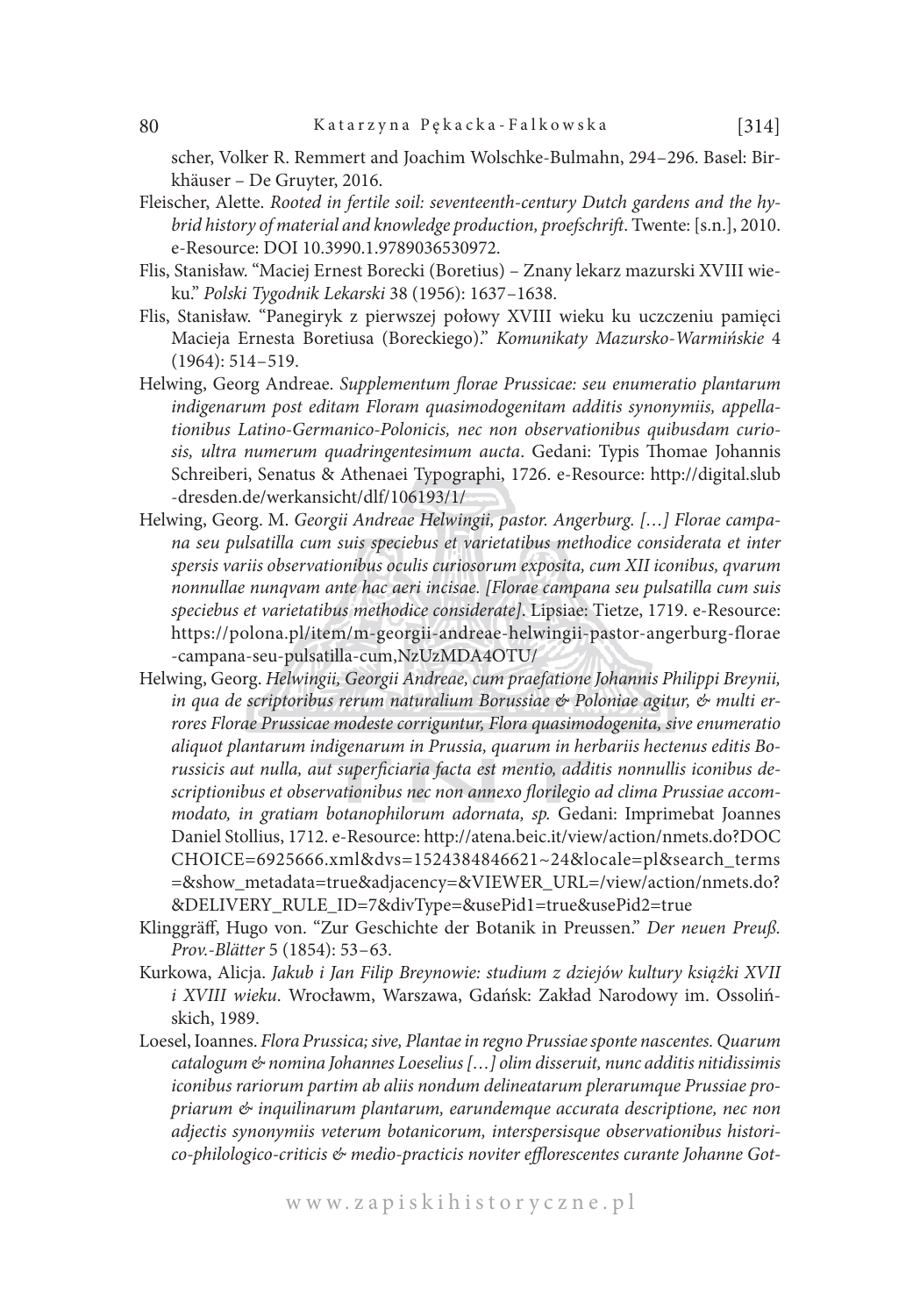*tsched*. Regiomonti: sumptibus typographiae Georgianae, anno 1703. e-Resource: http://dfg-viewer.de/show/?tx\_dlf%5Bid%5D=http%3A%2F%2Fdigital.ub. uni-duesseldorf.de%2Foai%2F%3Fverb%3DGetRecord%26metadataPrefix% 3Dmets%26identifier%3D4722104&tx\_dlf%5Bpage%5D=1&tx\_dlf%5Bdouble %5D=0&cHash=0ba9421b7cff41d132a7846b31d6cc83

- Łyskanowski, Marcin. "Polonica w czasopiśmie XVII i XVIII wieku 'Miscellanea Curiosa'. " *Historia nauk biologicznych i medycznych* 5 (1961): 55–62.
- Mentzel, Christian. *Centuria plantarum circa nobile Gedanum sponte nascentium adjecta appendicis loco ad Elenchum plantarum gedanensium excell. & exper. Dn Nicolai Oelhafii, regi medici, et physici gedanensis*. Dantisci: Andreæ Hünefeldij, 1650.
- Mentzel, Christian. *Pinax botanonymos polyglottos katholikos, Index nominum plantarum universalis, : diversis terrarum, gentiúmque linguis, quotquot ex auctoribus ad singula plantarum nomina excerpi & juxta seriem A.B.C. collocari potuerunt, ad unum redactus, videlicet: Europaeorum Latinâ sive vetere Romanâ, Graecâ antiquâ, Italicâ cum suis, Hetruriâe, Istriae, Venetorum, Forojuliensium, nec non insularum adjacentum Malthae, Cretae vel Candiae, Lesbi, &c. Dialectis, Hispanicâ, Lusitanicâ & in ea regnorum Cataloniae, Valentiae, &c. Gallicâ vetere & neotericâ cum suis, Burgundiae, Narbonae, Parisiensium, &c. idiomatibus. Anglicâ, Scoticâ & Irlandicâ. it: Danicâ, Germanicâ cum suis, Silesiorum, Marchicorum, Pomeranorum, Borussorum &c. sermonum proprietatibus. Belgicâ cum sua Brabanticâ. Bohemicâ, Polonicâ, Lituanicâ, Vinidicâ, Rutenicâ, Wallachicâ olim Dacicâ, Hungaricâ, Sclavonicâ, Croaticâ. &c. Asiaticorum, Hebraeâ, Chaldaicâ, Syriacâ, Arabicâ, Turcicâ cum sua Tripolitana, &c. Tartaricâ, Persicâ, Malabaricâ, Bramanicâ olim Brachmanicâ, prophetarum, magorúmq[ue], veterum, Zeilanicâ sive Cingalicâ, Javanicâ, Bengalicâ, Sinicâ, Japonicâ, Malaicâ, Coreicâ. &c. Africanorum Aegyptiacâ, Aethiopicâ, Mauritanicâ sive Barbaricâ & Tunensium, cum poenorum antiqua, Canaricâ & Madagascaricâ. Americanorum, Brasilianâ, Virginianâ, Mexicanâ & adjacentium populorum aliorúmq[ue] in insulis, & continente solo, hinc inde habitantium, quorum sermonum nomina non omnibus, sed quibusdam tantùm plantis, quotquot apud auctores reperta fuerunt, sparsim adposita sunt. Characteribus Latinorum, Graecorum & Germanorum maximè per Europam usitatis conscriptus, & ita concinnatus, ut plantarum genera, species, colorum & quarumvis partium differentiae, quotquot erudicti ad hunc usque diem adnotarunt , ordine legitimo inter se collocarenrur: citatis (quod improbum laborem requisivit) classicorum auctorum & eorum, qui in plerisque suprâ laudatis linguis scripserunt, locis genuinis & correctis, ab ipso Hippocrate ad nostri s: Berolini, cum gratiis & privilegiis decennalibus S. Caes. Maj. & Sereniss. Elect*. Brandenb. [i. e. Berlin].: Sumptibus auctoris. Prostat apud Danielem Reichelium. Ex officina Rungiana, M. DC. LXXXII. [1682]. e-Resource: https://www.biodiversitylibrary.org/bibliography/86616#/summary
- Mokrzecki, Lech, ed. *Gdańskie Gimnazjum Akademickie, vol. 2: Wybór źródeł z XVI i XVII wieku*. Gdańsk: Wyd. UG, 2008.
- Molhuysen, Philip Christiaan. *Bronnen tot de geschiedenis der Leidsche universiteit 1574–1811, Deel 5: 1725–1765, Bronnen tot de geschiedenis der Leidsche Universiteit. Vijfde deel: 10 Febr. 1725 – 8 Febr. 1765*. Gravenhage: M. Nijhoff, 1921. e-Resource: http://resources.huygens.knaw.nl/retroboeken/leidsche\_universiteit/#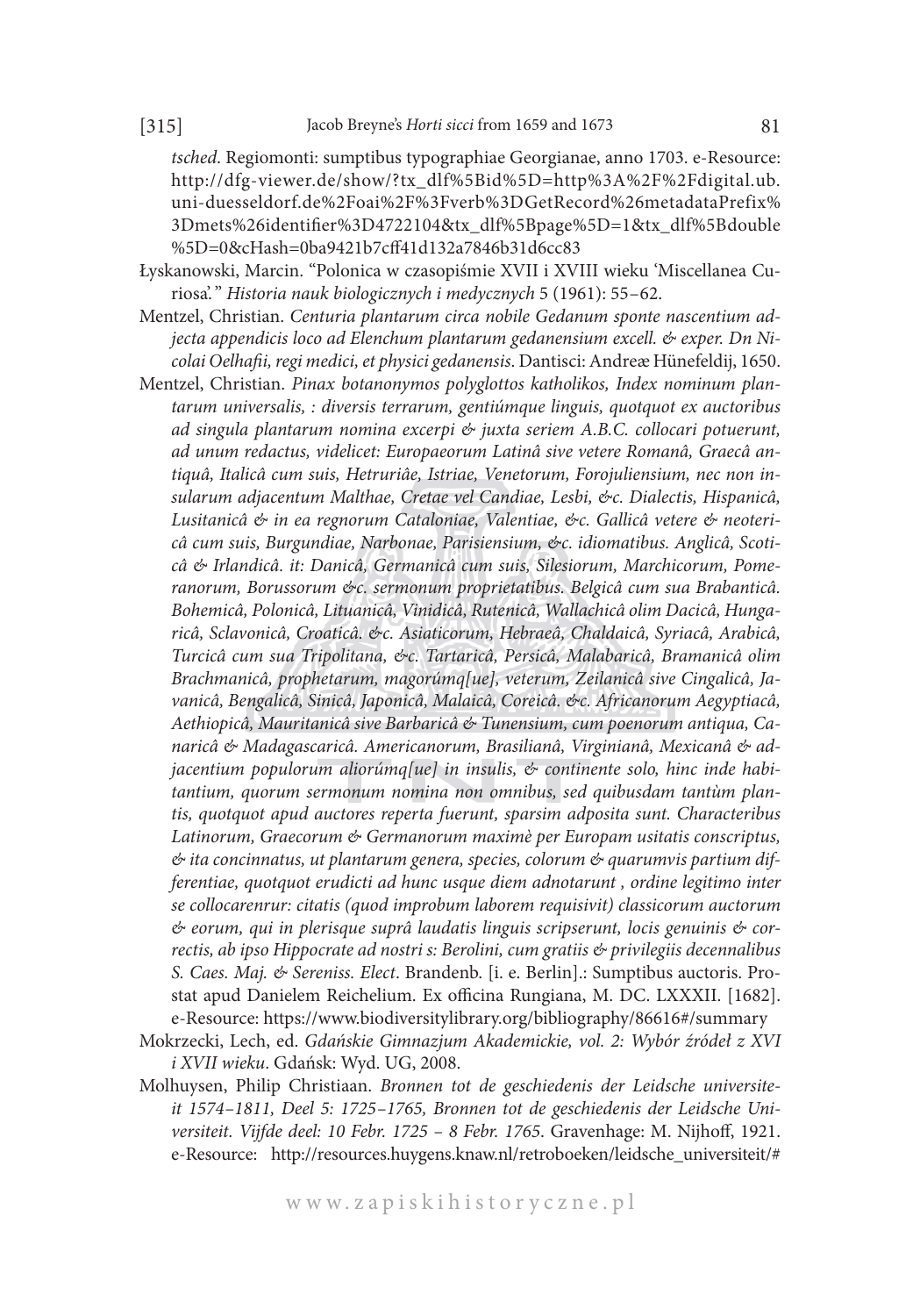page=587&accessor=toc&source=5; https://science.naturalis.nl/en/collection/ naturalis-collections/botany/

- Oelhafius, Nicolaus. *Elenchus plantarum circa nobile Borusforum Dantiscum suâ sponte nascentium. : Earundem Synonyma Latina & Germanica, loca natalitia, florum tempora & vires exhibens*. Dantisci: Typis & impensis Georgi Rheti, 1643. e-Resource: https://fbc.pionier.net.pl/details/nnh7dRm (wyd. 1656).
- Oglivie, Brian W. *The Science of Describing: Natural history in Renaissance Europe*. Chicago, London: University of Chicago Press, 2008.
- Ooststroom, Simon Jan van. "Een 17de eeuwsch herbarium uit de omgeving van Danzig." In *Gedenkboek J. Valckenier Suringar, 24 December 1864 – 17 October 1932*, 208–217. Wageningen: Nederlandsche Dendrologische Vereeniging. H. Veenman & Zonen, 1942.
- Pękacka-Falkowska, Katarzyna. "Johann Philipp Breyne i jego ogrody: hortus vivus i hortus siccus." In *Natura Homines. Studia z historii środowiskowej, vol. 1: Historia – klimat – przyroda. Perspektywa antropocentryczna*, edited by Piotr Oliński and Wojciech Piasek, 217–228. Toruń: Wyd. UMK, 2018 [in press].
- Pękacka-Falkowska, Katarzyna. "Wstęp." In Christian Heinrich Erndtel. *Pamiętnik podroży uczonej do Anglii i Holandii (1706–1707)*. Translated and edited by Katarzyna Pękacka-Falkowska and Halina Bogusz, 9–36. Warszawa: Muzeum Pałacu Króla Jana III w Wilanowie, 2018.
- Rauschert, Stephan. "Das Herbarium von Paul Herman (1646–1695) in der Forschungsbibliothek Gotha." *Hercynia N.F.* 7 (1970): 301–328.
- Reyger, Gottfried. *Soc. Phys. Ged. Secretarii. Tentamen Florae Gedanensis Methodo Sexuali Adcommodatae*. Dantisci: Apud D.L. Wedel, [1764–1766]. e-Resource: https://doi.org/10.5962/bhl.title.45250
- Scheuchzer, Johann Jakob. A*grostographia sive Graminum, Juncorum, Cyperorum, Cyperoidum, iisque affinium Historia*. Tiguri (Zurich): Typis et Sumptibus Bodmerianis, 1719. e-Resource: http://bibdigital.rjb.csic.es/ing/Libro.php?Libro=3541
- Spalik, Krzysztof. "Pre-Linnaean herbaria viva of Helwing in the collections of the National Library of Poland and the University of Warsaw." *Acta Societati Botanicorum Poloniae* 83 (2014): 13–16. DOI: https://doi.org/10.5586/asbp.2014.008
- Stafleu, Frans Antonie and Richard S Cowan. *Taxonomic literature: a selective guide to botanical publications and collections with dates, commentaries and types,* vol. 1. Utrecht: Bohn, Scheltema & Holkema, 1976. DOI: https://doi.org/10.5962/bhl. title.48631
- Sulma, Tadeusz and Zofia Schwarz. "Z dziejów botaniki na Pomorzu Gdańskim. Cz. II: Rozwój botaniki w Gdańsku w dobie Oświecenia." *Studia i Materiały z Dziejów Nauki Polskiej* S.B. 27 (1977): 63–118.
- Sulma, Tadeusz and Zofia Schwarz. "Z dziejów botaniki na Pomorzu Gdańskim." *Studia i Materiały z Dziejów Nauki Polskiej* 14 (1968): 25–74.
- Szwarc, Zofia. "Prywatne ogrody botaniczne a rozwój nauk przyrodniczych w ośrodku gdańskim w XVI–XVIII w." *Kwartalnik Historii Nauki i Techniki* 31 (1986): 411–444.